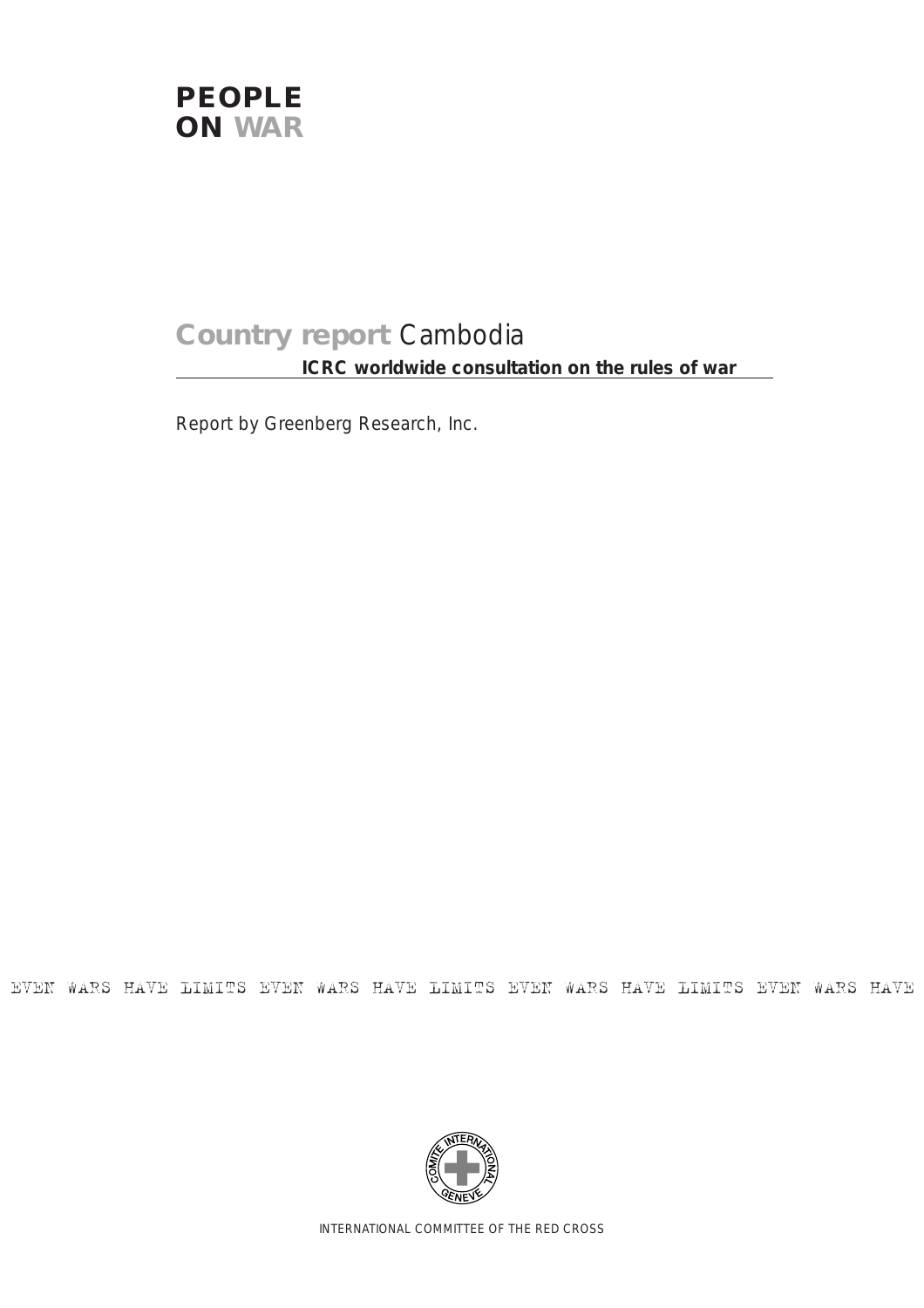## **About the People on War project**

To mark the 50th anniversary of the modern Geneva Conventions (on 12 August 1999), the ICRC launched its People on War project with the aim of building greater respect for fundamental humanitarian principles. At centre stage is a worldwide consultation giving the general public a chance to air their views on the many facets of war. The idea was that civilians and combatants alike would be able to share their experiences, express their opinions on what basic rules should apply in war, discuss why those rules sometimes break down and look at what the future holds.

With this in mind, the ICRC commissioned Greenberg Research, Inc. to design a research programme that would enable people to be heard in the most effective way possible. Under the guidance of Greenberg Research, ICRC staff and Red Cross and Red Crescent volunteers carried out this consultation in 12 countries (Afghanistan, Bosnia-Herzegovina, Cambodia, Colombia, El Salvador, Georgia/ Abkhazia, Israel, the occupied territories and the autonomous territories, Lebanon, Nigeria, Philippines, Somalia and South Africa), conducting in-depth, face-to-face interviews, group discussions and national public opinion surveys. Surveys on the basis of a questionnaire only were conducted in a further five countries (France, Russian Federation, Switzerland, United Kingdom and United States) in order to reflect these people's perceptions of war.

Greenberg Research analysts then prepared a series of Country Reports on the basis of the findings. The reports open up this new, important discourse to a wider audience, while remaining conscious of the need to protect the safety of all those who participated.

By making this consultation public, the ICRC hopes to initiate a local and international debate on the humanitarian aspects of war – a debate that should be joined by the major political players, international and non-governmental organizations and aid specialists.

## **Greenberg Research, Inc.**

Greenberg Research is an opinion research firm that has worked for over two decades to help organizations and leaders around the world advance their goals in the face of rapid change. It specializes in using advanced methods of opinion research – surveys, focus groups and in-depth interviews – to help form strategies for political parties, corporations and non-governmental organizations.

Greenberg Research has extensive experience in Europe and the United States, but also in the Middle East, Asia, southern Africa and Central and South America. It has conducted research in wartorn, politically complex and remote settings. In its work for corporations and non-governmental organizations, it has explored a broad range of global issues, including landmines, genetic engineering, climate change, race and gender relations, trade and information technologies.

**The opinions expressed in this report are not those of the ICRC. The ICRC retained Greenberg Research, Inc. to design and oversee the People on War consultation. Greenberg Research compiled and analysed the results and is responsible for the content and interpretation.**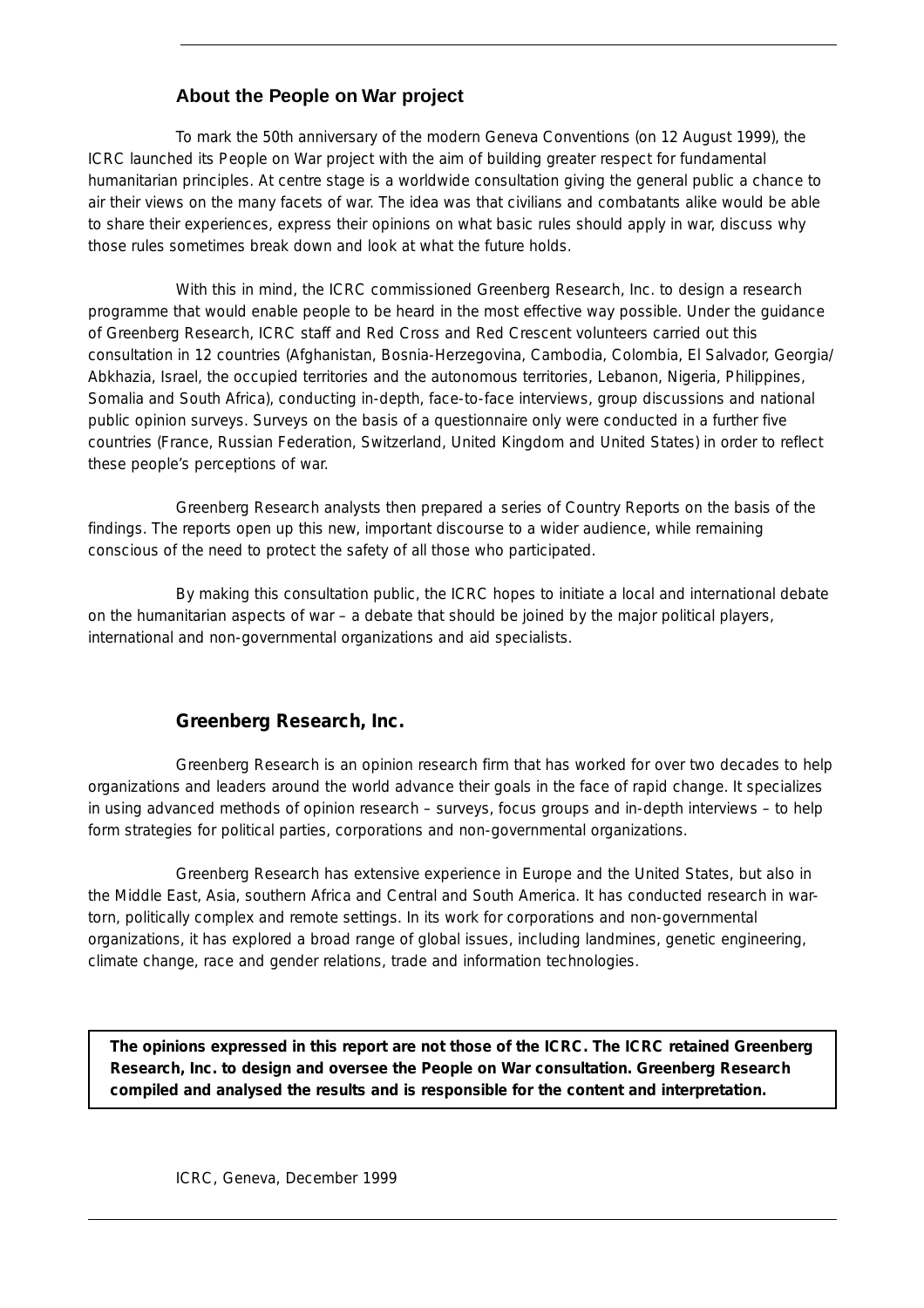## **Table of contents**

| <b>Country context</b>                           | ii.            |
|--------------------------------------------------|----------------|
| <b>Country methodology</b>                       | iv             |
| <b>Executive summary</b>                         | ۷              |
| The context of war                               | 1              |
| The legacy of Khmer Rouge rule                   | 1              |
| Fear of foreign invasion                         | $\overline{2}$ |
| Impact of power politics                         | 3              |
| The war experience                               | 5              |
| Figure 1: The war experience                     | 5              |
| Chaos, brutality and separation                  | 6              |
| Figure 2: Personal description of the war        | 7              |
| Families and youth                               | 7              |
| <b>Protection of civilians</b>                   | 10             |
| Limits on wartime behaviour                      | 10             |
| Figure 3: Combatants and civilians               | 10             |
| Figure 4: What combatants should not do          | 11             |
| The real and the ideal                           | 11             |
| Figure 5: Acceptance of war practices            | 12             |
| Law, religion and justice                        | 13             |
| Figure 6: Basis for the norm                     | 14             |
| The weapons of war                               | 15             |
| Figure 7: Weapons of war                         | 16             |
| <b>Captured combatants at risk</b>               | 18             |
| Treatment of captives                            | 18             |
| Figure 8: Wounded or surrendering combatants     | 18             |
| The anomaly of torture                           | 19             |
| Figure 9: Captured enemy combatants              | 19             |
| Figure 10: While under enemy control             | 20             |
| The logic and hope of mercy                      | 20             |
| <b>Breakdown of limits</b>                       | 23             |
| Figure 11: Why combatants attack civilians       | 23             |
| Deliberate attacks on civilians                  | 24             |
| Chaos and the nature of war                      | 25             |
| Character of the combatants                      | 26             |
| Figure 12: Child combatants                      | 27             |
| International law and institutions               | 31             |
| <b>Geneva Conventions</b>                        | 31             |
| Figure 13: Impact of Geneva Conventions          | 32             |
| Figure 14: Knowledge of laws                     | 32             |
| International court and punishment of war crimes | 33             |
| Figure 15: War crimes                            | 34             |
| The role of the ICRC/Red Cross                   | 36             |
| Figure 16: Red cross and protection              | 36             |
| Figure 17: Biggest role                          | 37             |
| Figure 18: Turn to for help                      | 38             |
| The impact of the United Nations                 | 39             |
| <b>Future prospects and fears</b>                | 41             |
| Annex 1: General methodology                     | 43             |
| <b>Annex 2: Questionnaire</b>                    | 46             |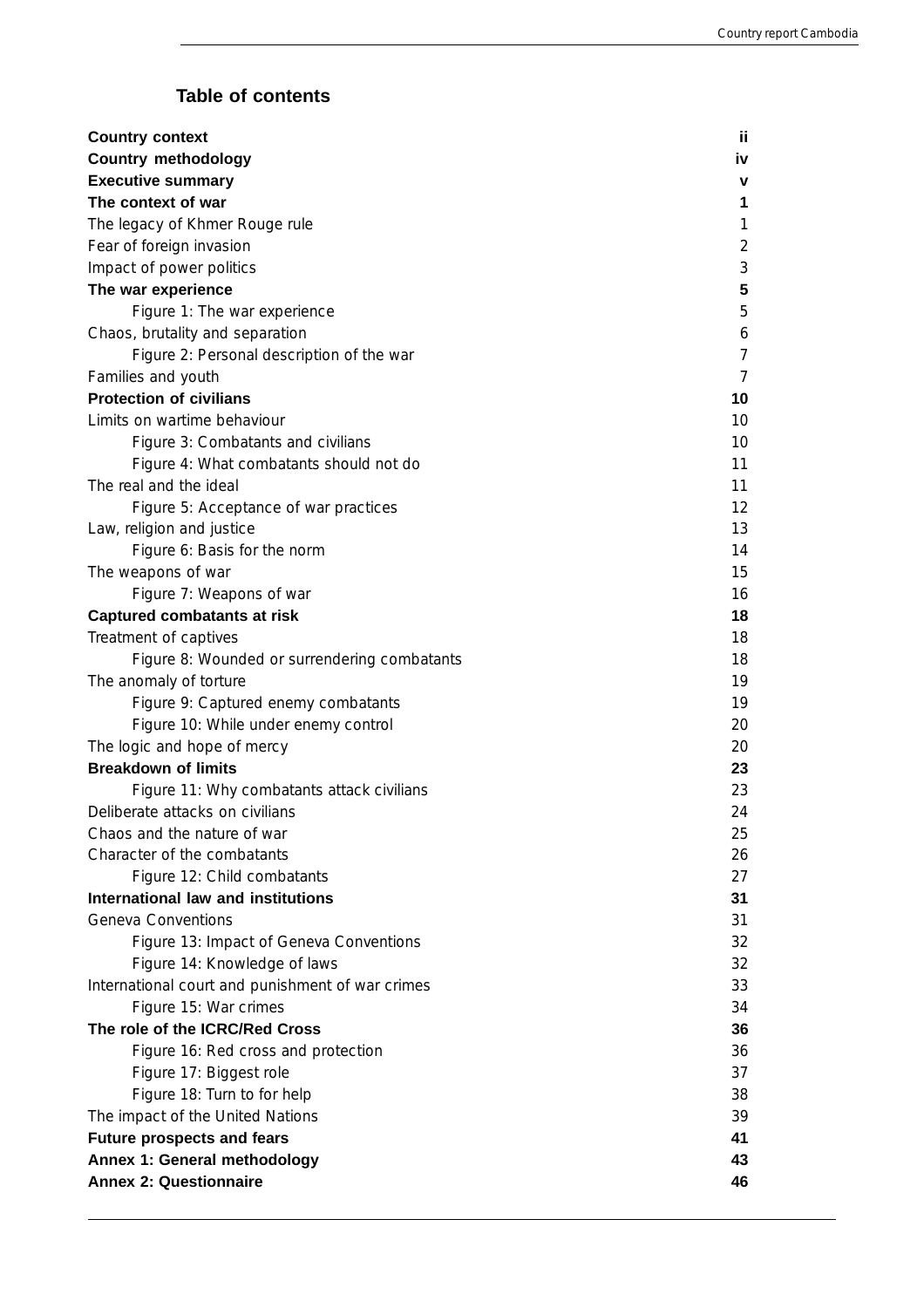## **ii Country context**

The Cambodian people have experienced war, conflict and deadly political clashes almost continuously for the past 30 years. These years can be roughly divided into five phases: a civil war from 1970–1975; the rule of the Khmer Rouge from 1975–1979; the Vietnamese invasion and occupation from 1979–1989; continuing but relatively light civil war from 1989–1993; and infighting among competing political factions from 1993 to 1998. Taken together, these wars, conflicts and political campaigns have claimed no fewer than 2.5 million lives and devastated the nation.<sup>1</sup>

The first civil war erupted in 1970 after General Lon Nol seized power from Cambodia's longruling Prince Norodom Sihanouk. Sihanouk set up a government in exile in Beijing and made an alliance with the Khmer Rouge, an armed faction inspired by communist ideology that eventually formed an army of 50,000 soldiers. While the United States armed and supported Lon Nol's government, the North Vietnamese and the Chinese backed the Khmer Rouge. While Phnom Penh fought the increasingly strong Khmer Rouge, the United States  $-$  as part of its strategy in the Vietnam war  $-$  dropped more than 500,000 tons of bombs on Cambodia, destroying much of the country and driving half the population into the cities as displaced persons.

The Khmer Rouge assumed power in 1975, marking the start of the rule of Pol Pot and the darkest years of Cambodia's modern history. Soldiers immediately evacuated Phnom Penh and other cities, and sent the population into the countryside as the first step in its plan to establish a peasant, communist society free from Western influence. Over the next four years, it is estimated that more than 1 million people — and perhaps as many as 2 million — died in the "killing fields". Thousands were tortured and executed, including many Khmer Rouge, and hundreds of thousands were starved or worked to death. Tens of thousands tried to flee across the border into Thailand — many dying along the way and refugee camps became a permanent feature of the border.

On Cambodia's eastern border, Pol Pot's forces launched a series of incursions into Vietnam and broke off diplomatic relations with Hanoi. In late 1978, the Vietnamese army invaded Cambodia and made short shrift of the Khmer Rouge troops. Hanoi installed a new government in Phnom Penh but failed in its numerous attempts to destroy the guerrilla resistance. These groups — including the Khmer Rouge, a non-communist group and followers of Prince Sihanouk — formed an internationally recognized coalition government in 1982, with their forces based in camps along the Thai border. Seven more years of political infighting and military stalemate followed.

Under financial pressure and recognizing the failure of its occupation, Vietnam began to withdraw its 140,000 troops in May 1988. Hanoi's decision to pull out increased the diplomatic pressure to find a settlement, and in August 1989 — one month before the last Vietnamese troops left Cambodia — Hun Sen, Prime Minister of Cambodia at that time, and Prince Sihanouk met at a peace conference in Paris. The effort failed, but sparked attempts by members of the United Nations (UN) Security Council to draw up a plan for a cease-fire and coalition government.

These efforts eventually bore fruit in late 1991, and the leaders of a new coalition government, which included the Khmer Rouge, returned to Phnom Penh. The largest peacekeeping force in UN history was dispatched to Cambodia to carry out the terms of the cease-fire and supervise elections. The force known as UNTAC (United Nations Transitional Authority in Cambodia) — failed to disarm the factions, but elections were held successfully in 1993, with Prince Sihanouk's FUNCINPEC party (United National Front for an Independent, Neutral, Peaceful and Cooperative Cambodia) won the election. Under pressure, Sihanouk agreed to form a coalition government jointly headed by his son, Prince Ranariddh, and Hun Sen. The power-sharing arrangement was shaky from the beginning.

<sup>1</sup> Brogan, P. *World Conflicts*, Lanham, Maryland: The Scarecrow Press Inc., 1998, p. 155.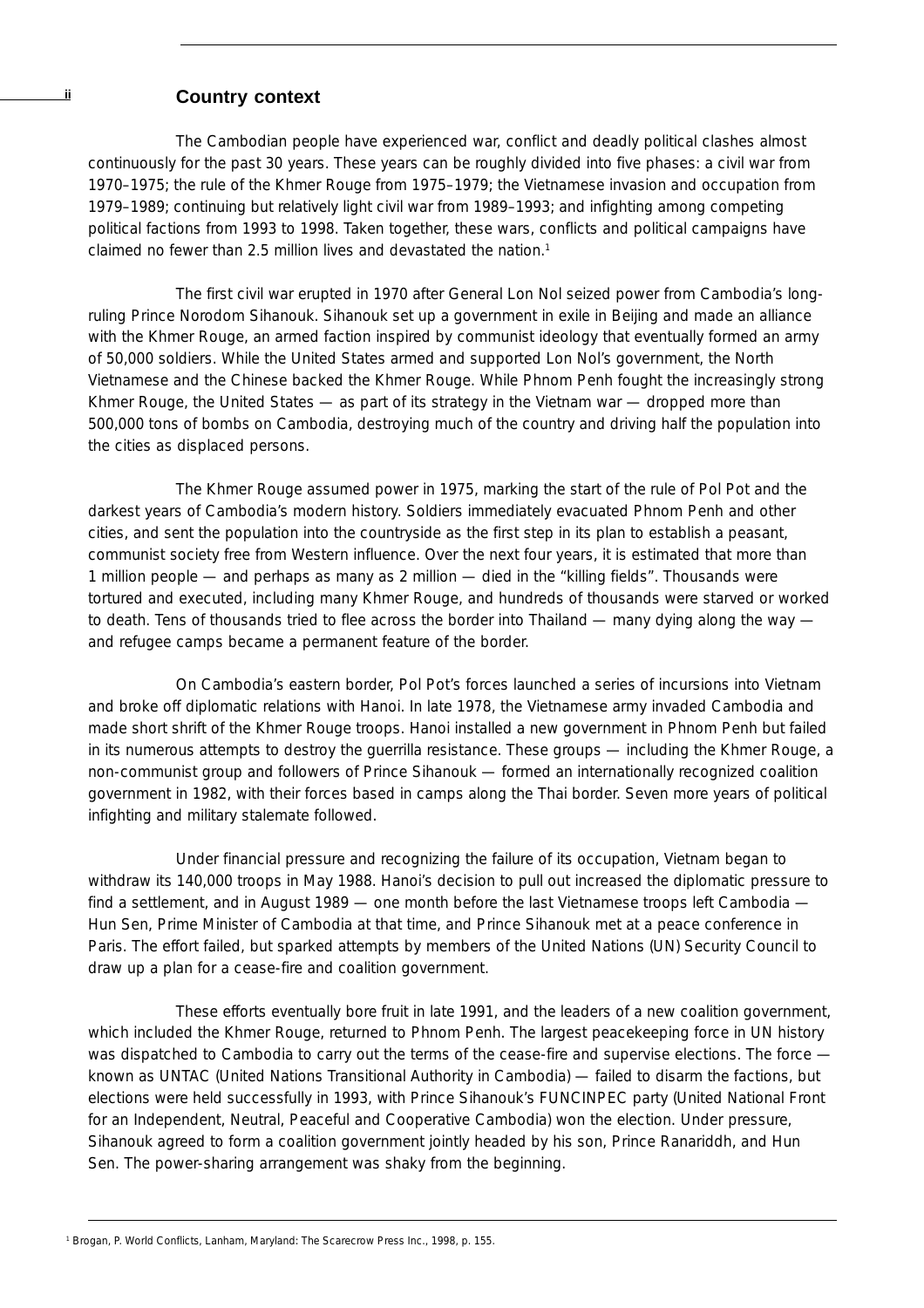The past six years in Cambodia have been marked by the breakdown of the coalition, **included** occasional military battles and the emergence of Hun Sen as Cambodia's dominant leader. As Khmer Rouge officers and fighters began to surrender from 1996 onwards, Hun Sen and Prince Ranariddh competed for their support. This prompted a brief but fierce battle in July 1997 in Phnom Penh between forces loyal to the two factions, with Hun Sen emerging victorious.2

In 1997, Pol Pot emerged from years of hiding, proclaiming during a show trial staged by his former followers that "my conscience is clear". He died of what appeared to be natural causes in April 1998, leaving his countrymen to deal with the legacy of his brutal rule. In late 1998, a coalition government was formed between the predominant Cambodian People's Party (CPP) and FUNCINPEC. Membership of ASEAN and the dissolution of the Khmer Rouge and the imprisonment of its main leaders have created an increasing sense of stability in the country.

2 Prince Ranariddh escaped, was tried for treason *in absentia*, was pardoned by his father and returned to Phnom Penh to make peace with Hun Sen.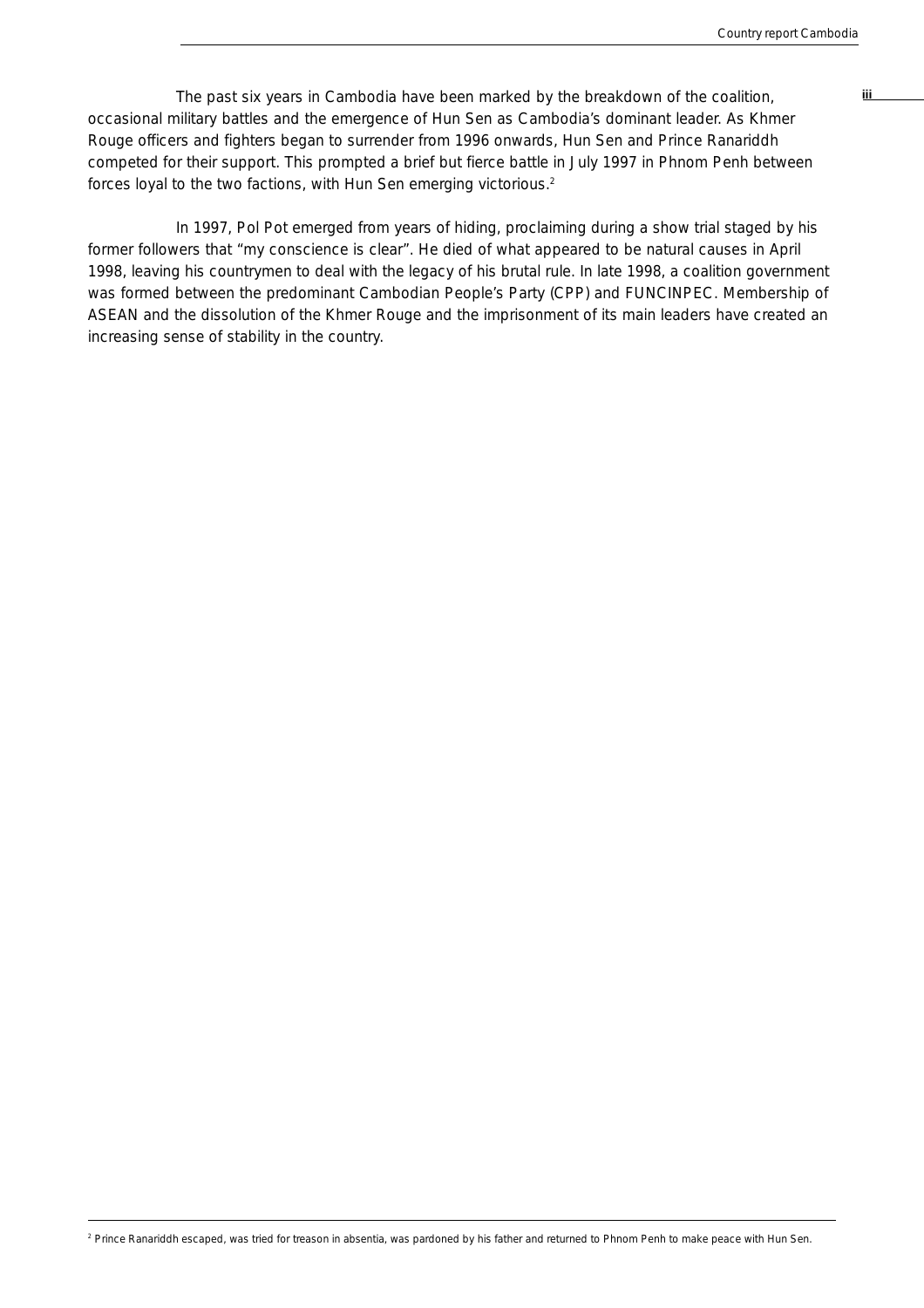## **iv Country methodology**

The findings in this report are based on a consultation sponsored by the ICRC in Cambodia. The project was coordinated by Asian Strategies, a local research company based in Singapore and Sydney, through the ICRC delegation in Phnom Penh and with assistance from the ICRC's Cambodian staff. Greenberg Research, Inc*.* worked with Asian Strategies to develop the sample design and coordinated the collection and collation of the data so that it could be electronically processed.

The survey and interview guidelines were developed by Greenberg Research and the ICRC. Asian Strategies staff administered the survey questionnaire and conducted the focus groups and in-depth interviews, in accordance with procedures developed by Greenberg Research and Asian Strategies.

The three components of the research were as follows:

- · Eight **focus group** (FG) discussions were held throughout Cambodia, between 6 and 10 September 1999. Focus group participants included: female urban youth, female market stall vendors and female single heads of household in Phnom Penh; male rural youth in Battambang; male peasants from Kompong Cham; former Khmer Rouge fighters and female returnees in Malai; and members of the Royal Cambodian Armed Forces (RCAF) in Kompong Som. Professional moderators employed by Asian Strategies moderated the groups. The discussion guidelines were developed by Greenberg Research and adjusted to context with the assistance of the ICRC delegation in Phnom Penh. Discussions were held in Khmer.
- · Twenty **in-depth interviews** (IDI) conducted throughout Cambodia by staff from Asian Strategies using guidelines developed by Greenberg Research. Interviewees included landmine victims and former soldiers, professionals such as journalists, doctors and teachers, and a Buddhist monk. Each interview lasted approximately 45 minutes; all were completed during the month of September 1999. In-depth interviews were conducted in Khmer and English, recorded on audiotape and afterwards transcribed and translated into English (when necessary) by Asian Strategies.
- · A **national quantitative survey** of the adult general population of Cambodia (18 years of age and older) using a stratified, multistage cluster sampling method. In total, 1,009 interviews were completed. The quantitative survey was conducted from 1 to 16 September 1999. The data were weighted by gender and education to ensure that they accurately reflected the population. Percentages reported here are subject to a sampling error of +/- 4.5 percentage points (at a 95 in 100 confidence level). Results in smaller segments, such as the 524 interviews conducted with respondents who had less than a primary education, are subject to an error of  $+/-$  6.3 percentage points.<sup>3</sup>

<sup>3</sup> These estimates are based on population values of 50 per cent. Obviously, many reported percentages are lower or higher than that; higher percentages would have a smaller sampling error. For example, a reported percentage of 90 per cent for the total population would have a sampling error of +/- 2.6 percentage points.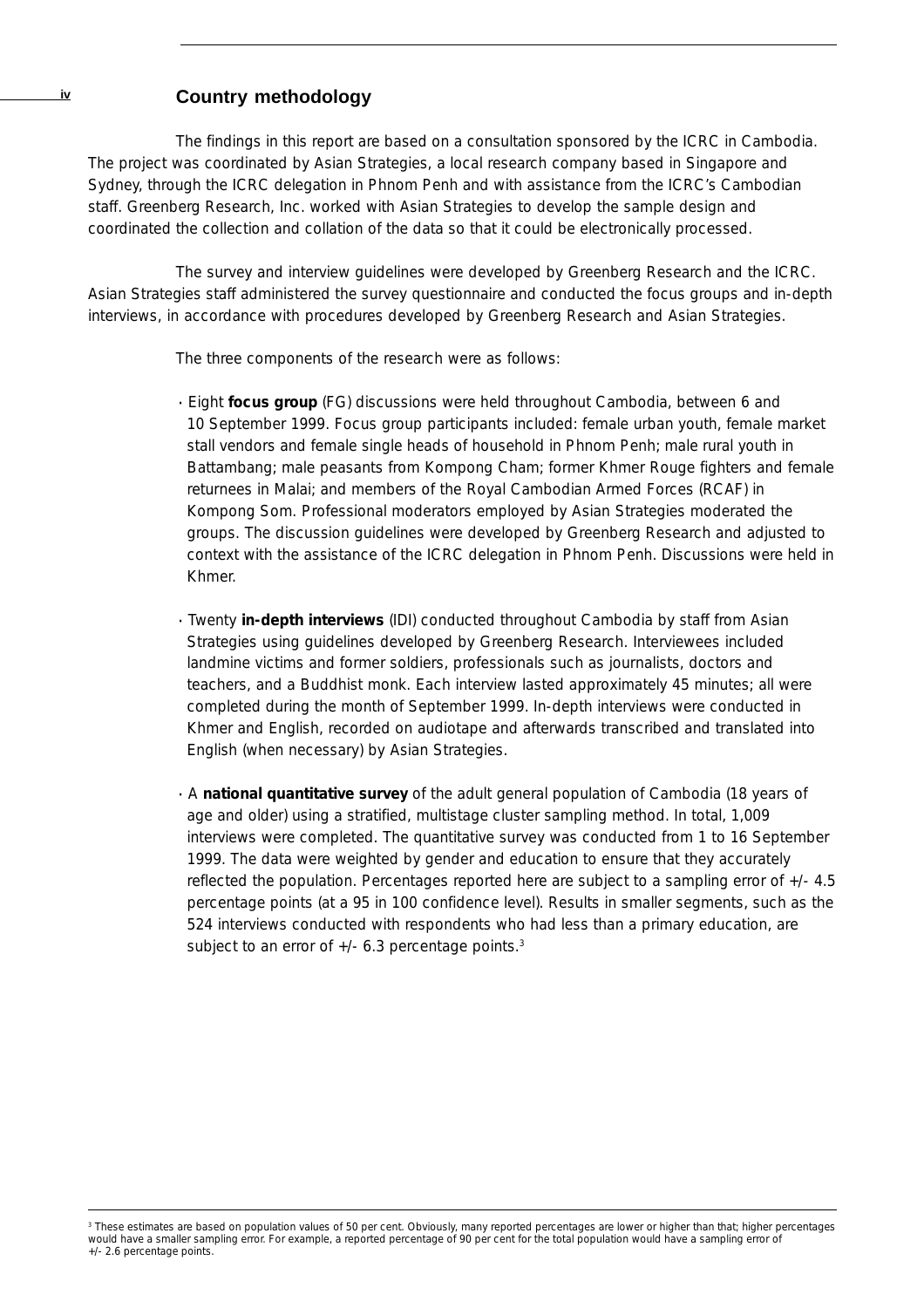## **Executive summary**

For almost 30 years, the people of Cambodia have been the victims of ceaseless conflicts and extraordinary violence. Death and devastation have been their constant companions. Civil wars, a foreign invasion, the slaughter of citizens by their own government and gun battles in the streets of the capital have together produced suffering on a scale matched by only a few nations in the 20<sup>th</sup> century. It is no exaggeration to say that, generations from now, Cambodians will still be paying the price for the terror that was visited on their great-grandparents.

Recent history — both in terms of people's memories and ongoing experiences — has strongly shaped Cambodian attitudes towards war. From 1975 to 1979, when the Khmer Rouge ruled in Phnom Penh, Cambodians learned in terrible ways that the enemy need not come from outside one's borders, that virtually no one could escape a regime bent on waging war against its own people. When the Vietnamese invaded in 1979 — and then occupied Cambodia for the better part of a decade — centuriesold fears were ratified and the idea that foreign invaders deserve worse treatment than one's countrymen took strong hold. More recently, as fighting among armed factions has threatened civilian lives and the country's stability, Cambodians have developed a deep distrust of their government, convinced as they are that political leaders are ready to set Khmer against Khmer in order to satisfy their own ambitions.

Scarred by this history and most especially by the lunacy of the Khmer Rouge, Cambodians strongly believe in protecting civilians from the ravages of war. The ICRC consultation reveals a society in which villagers, businessmen, students, government soldiers and armed fighters all set high standards for wartime behaviour. They condemn attacks that threaten civilian lives and property, are eager in most cases to protect enemy combatants and reject the notion that, as one former Khmer Rouge official put it, "*Tous les moyens sont bons dans la guerre."* ("In war, anything goes.") (IDI, former Khmer Rouge official, Malai)

How then to account for the tremendous damage suffered by civilians during the past three decades? What caused the line meant to separate civilians from combatants to be swept away? Three features of the Cambodian conflict offer a good route to an explanation.

The first can be found in the years of Khmer Rouge rule, during which civilians were not collateral casualties of conflict but, rather, the express targets of a homicidal regime that buried its victims in the "killing fields". These deliberate attacks on civilians not only ripped apart millions of Cambodian families but created an atmosphere of "acceptance" for such actions.

The second element was chaos — a natural and often deadly aspect of all wars, but especially of the guerrilla wars that were fought in the villages and jungles of Cambodia. In such cases, distinguishing between combatants and civilians becomes nearly impossible. Casualties among innocent, unsuspecting civilians are seen as inevitable. "The bullets have no eyes," people explained as they bent over backwards to defend the combatants who had fired the shots. (FG, female returnees, Malai)

Lastly, the character and background of the combatants in Cambodia served to ensure that many civilians would find themselves caught in the crossfire. While war promises safety for no one — and even the most skilled and disciplined armies can lose control of a situation — the presence of young, untrained and impressionable combatants dramatically increased the potential for attacks on civilians. Torn from their villages and thrust into battle without training, these soldiers and fighters roamed the countryside armed and dangerous, ready to follow orders without question.

These elements combined to foster an era of conflict that has left the Cambodian people eager, indeed desperate, for stability. Today they are struggling with the legacy of those years — from destroying the millions of landmines that threaten their children playing in the fields to defusing the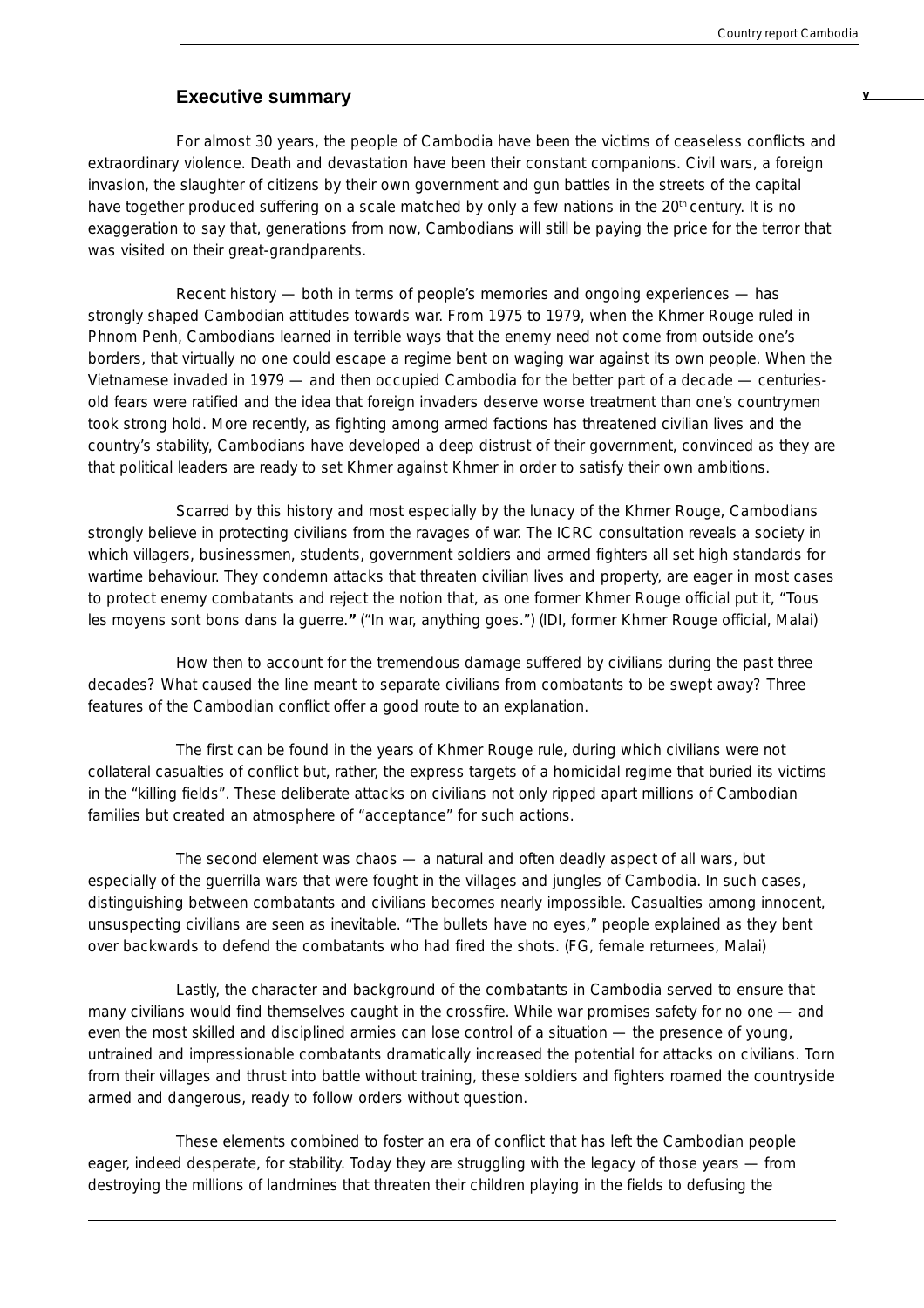**vi** extraordinarily divisive debate over punishment of the Khmer Rouge leaders who inflicted such harm on their people. Though some talk of peace, many more are darkly pessimistic. Exhausted by conflict, suspicious of their leaders and fearful of the future, Cambodians hope against hope that they have escaped the cycle of violence which has enveloped their nation for far too long.

These are the other major findings of the ICRC consultation:

**The war's toll.** Almost three decades of violence have had widespread effects on Cambodia's population.

- · Cambodian society has been torn apart. Seventy-nine per cent of those surveyed say that fighting claimed the life of an immediate family member.
- · The violence, especially torture, was widespread. Nearly two-thirds of those surveyed (64 per cent) say they lived in an area where fighting occurred — 44 per cent say they lived under enemy control. Almost one in five Cambodians (19 per cent) report having been tortured.
- · Combatants bore the brunt of the violence and displacement. Of those claiming to have been combatants, 26 per cent report being tortured (as opposed to 17 per cent of noncombatants) and 84 per cent report having lost a family member in the fighting (compared with 78 per cent of non-combatants).
- · When presented with a list of 12 negative consequences of war, such as imprisonment, rape or property damage, 62 per cent of those surveyed say they experienced four or more of them.
- · Not surprisingly, Cambodians have a generally negative view of the conflict. About half of those surveyed (51 per cent) choose the word "horrible" to describe their experience during wartime, 42 per cent choose "hateful", 40 per cent "confusing" and 30 per cent "powerless". Oddly, 11 per cent of those surveyed took a more positive view, describing their experiences as "exciting", "challenging" or "hopeful".

**Protection of civilians**. The incredible suffering of the Cambodian people contrasts with their views on wartime behaviour.

- · When given three choices of how fighters and soldiers should treat civilians, 88 per cent of those surveyed say that combatants should attack only enemy combatants and "leave civilians alone". Only 10 per cent answer that combatants should "avoid civilians as much as possible", and only 1 per cent say there should be no distinction between combatants and civilians.
- · An overwhelming majority, 85 per cent, name actions that should not be allowed during war. A majority of respondents, 58 per cent, emphasize the protection of civilians, singling out vulnerable groups such as women, children and the elderly.
- · Cambodians are strongly protective of civilians. Eighty-six per cent of those surveyed reject attacks on civilians who are providing the enemy with food and shelter or are helping transport ammunition.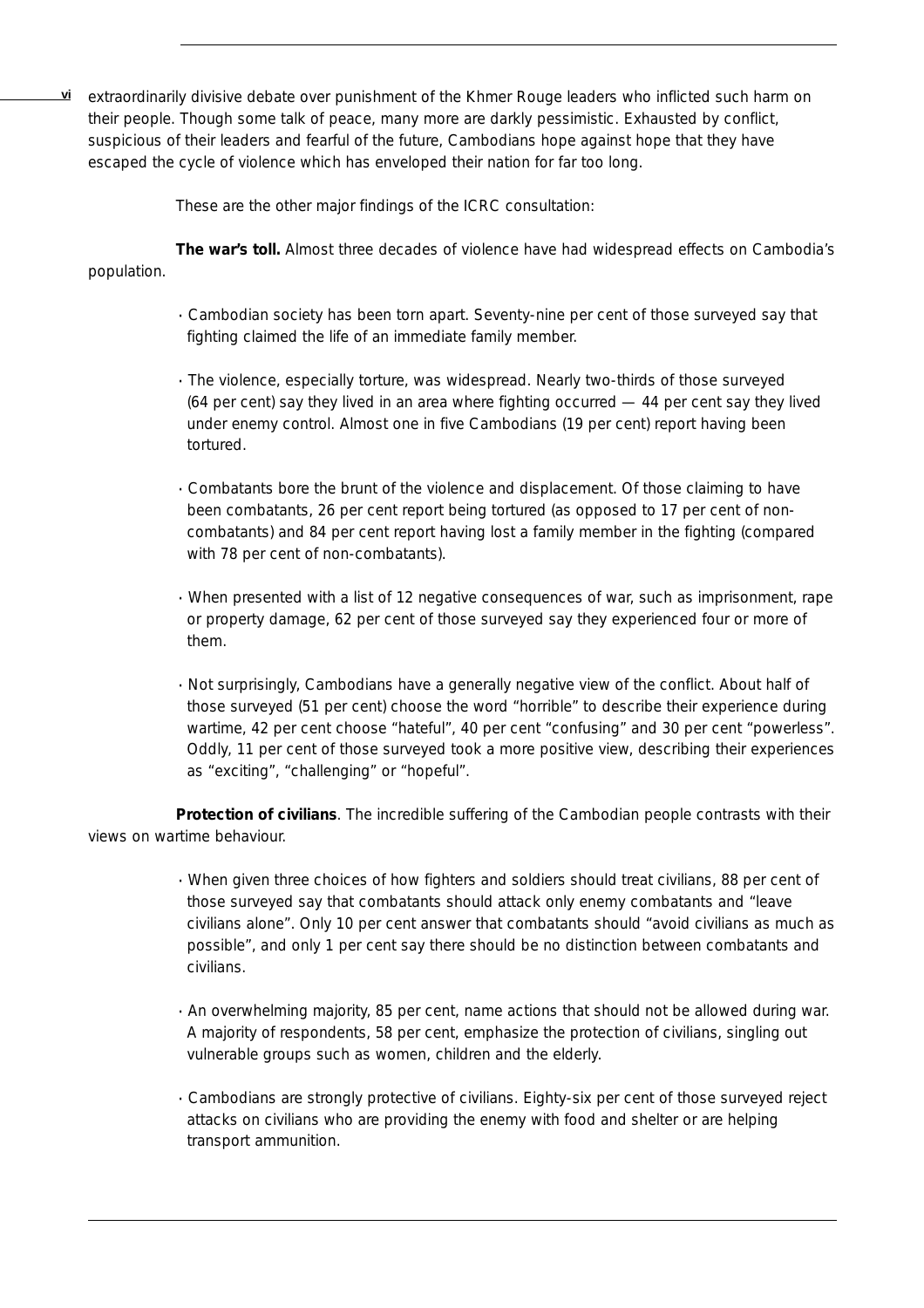- · **vii** More than eight in ten respondents (82 per cent) think depriving civilians of food, medicine or water in order to weaken the enemy is "wrong", while 12 per cent see it simply as "part of war".
- · There is a stark difference between combatants and non-combatants. While only 9 per cent of non-combatants deem it acceptable to deprive civilians of food and water, almost three times as many combatants (26 per cent) agree.
- · When asked about attacking populated villages or towns knowing civilian lives would be put at risk, only 10 per cent consider it as "part of war", while 84 per cent think it is "wrong".
- · When asked why certain wartime actions are not permissible, the overwhelming majority of Cambodians choose a normative reason — "it's wrong" — as opposed to a pragmatic one — "it just causes too many problems" (84 per cent and 15 per cent, respectively).
- · Among those who choose the normative reason ("it's wrong"), 56 per cent say such actions are "against the law", while 21 per cent say they are violations of human rights. Further, 23 per cent say such actions are wrong because they clash with their religious beliefs or go against their own "personal code" (18 per cent).
- · With Cambodian fields and jungles still sown with an estimated 6 million unexploded landmines, these devices feature prominently when respondents are asked what kinds of weapons should be prohibited in war. When asked to single out a specific weapon, nearly half of those surveyed (46 per cent) mention landmines, while 29 per cent cite nuclear weapons and 20 per cent specify chemical weapons.
- · Cambodians are also protective of captured combatants. Ninety-three per cent of respondents say they do not approve of putting captured combatants to death, even if the other side were doing so. Similarly, 94 per cent of those surveyed do not think captured enemy combatants "deserve to die".
- · Eighty-five per cent of those surveyed say they would save a surrendering enemy combatant who had killed someone close to them, while 84 per cent say they would help a wounded enemy combatant who had killed a loved one.
- · However, Cambodians have a surprisingly high acceptance of torture, considering the protection they afford civilians from being killed. More than one-third (36 per cent) of respondents sanction the use of torture to obtain important military information. Still, a strong majority (63 per cent) of those surveyed disagree. Combatants are more likely to find the use of torture acceptable — 42 per cent, compared with 35 per cent of non-combatants.

**The breakdown of limits**. The consultation reveals a Cambodia that is strongly protective of civilians and yearns for an end to violence and bloodshed. Yet Cambodians are all to familiar with bouts of sporadic violence that often defies their ability to reason why they and their country are caught up in such events.

> · When asked why combatants attack civilians, 41 per cent say it is because they are "determined to win at any cost", while an identical percentage think it's because they "hate the other side so much". A large number of those surveyed point to the weak character of combatants, 25 per cent think that combatants are "following orders", 25 per cent that they "don't know the laws", 21 per cent that they are too young to employ good judgement, and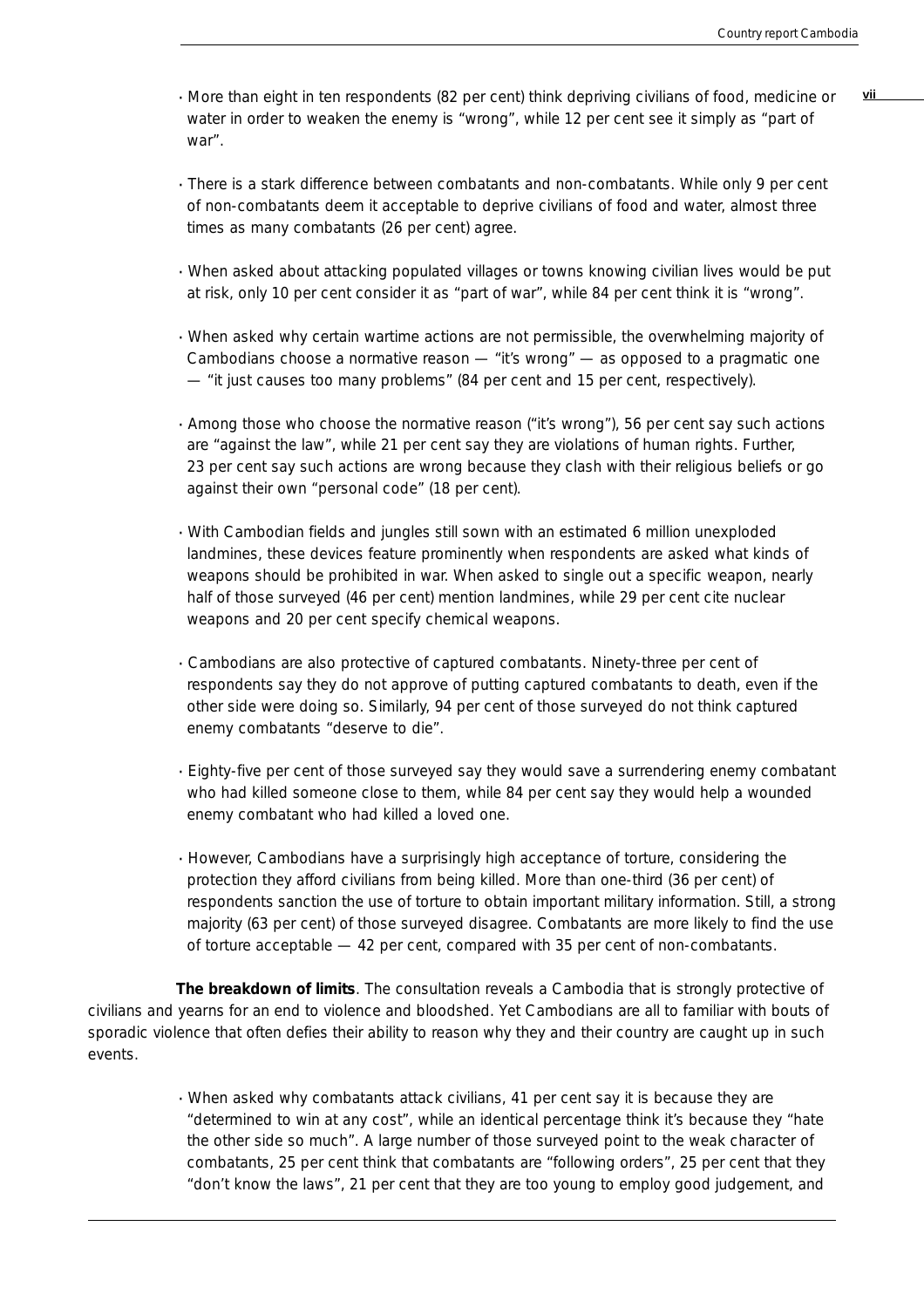22 per cent that they have "lost all sense", are under the influence of alcohol or drugs or are simply afraid.

· Cambodians generally frown upon the use of children in combat. Only 4 per cent of respondents think that children under the age of 18 are mature enough to bear arms. Seventy-seven per cent think that fighters and soldiers should be between the ages of 18 and 21, while 19 per cent think they should be over 21.

**International law and institutions**. The Geneva Conventions and the laws governing war are not especially well known in Cambodia.

- · Twenty-three per cent of respondents say they have heard of the Geneva Conventions, while a little more than half (52 per cent) of that group could describe them accurately.
- · When asked to describe the Geneva Conventions, 38 per cent of respondents say their purpose is to protect civilians and vulnerable groups during wartime; 16 per cent think it is to limit war or resolve conflicts, and 7 per cent to protect human rights.
- · The study offers mixed evidence of the correlation between knowledge of the Geneva Conventions and attitudes towards wartime behaviour. Those who are aware of the Conventions are about half as likely to say they would *not* save or help a defenceless enemy combatant as those who are not aware of the Conventions (7 per cent versus 15 per cent). Similarly, those aware of the Conventions are less likely to approve of torturing prisoners (31 per cent versus 39 per cent) and significantly more likely to say that war criminals should be punished (81 per cent versus 51 per cent).
- · After being read a description of the Geneva Conventions, Cambodians display a high level of confidence in their efficacy. Eighty-six per cent of respondents agree that "the existence of the Geneva Conventions prevents wars from getting worse", while only 4 per cent say it "makes no difference".
- · Whatever their knowledge of the Geneva Conventions, Cambodians are highly knowledgeable about the existence of laws to protect civilians during wartime. Forty-five per cent of respondents say they know of laws that prohibit attacking populated villages knowing that many civilians would be killed, while 41 per cent say there are laws that prohibit soldiers and fighters from depriving civilians of food, medicine or water.
- · Knowledge of specific laws to protect civilians appears to have little to do with people's attitudes towards attacking civilians. Combatants are much more likely than non-combatants to know of the existence of laws that prohibit attacks that could harm civilians (62 per cent versus 42 per cent) or deprive civilians of food and water (52 per cent versus 39 per cent). Yet, combatants are twice as likely as non-combatants to say attacking villages is "part of war" (18 per cent versus 8 per cent).
- · A solid majority (57 per cent) of Cambodians surveyed say there are rules so important that, if broken during war, violators deserve to be punished. Only 8 per cent disagree.
- · Of those who favour punishment of wartime abuses, 91 per cent say that wrongdoers should be put on trial. Only 7 per cent say that atrocities should be forgiven or forgotten or that lawbreakers should be granted amnesty. Combatants are less likely than non-combatants to insist on a trial for wrongdoers (86 per cent and 93 per cent, respectively).

**viii**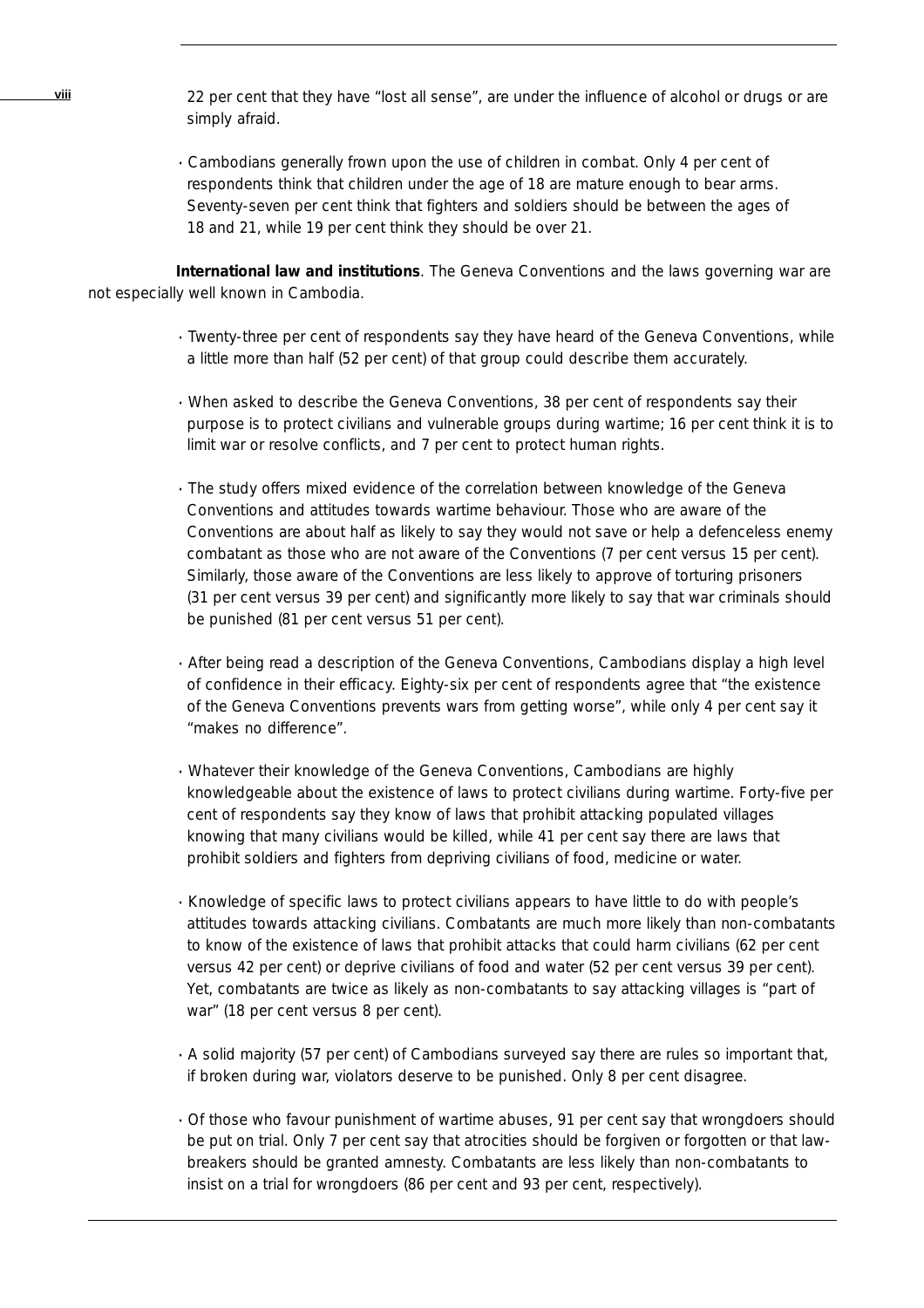**ix**

- · Sixty-four per cent of the respondents who believe that war criminals should be punished say they should be prosecuted for violating international law, including human rights law, the Geneva Conventions and other rules governing wartime behaviour, while 35 per cent cite Cambodian law.
- · Similarly, 54 per cent of those surveyed think an international court should be responsible for prosecuting those who break the laws; 44 per cent say they would prefer the Cambodian courts or government to take charge of the process.

**The role of the ICRC/Red Cross.** The ICRC/Red Cross is both well known and well respected in Cambodia. Furthermore, the organization's continuing role in helping families trace missing relatives has given it a special standing.

- · Eighty-one per cent of Cambodians surveyed can properly identify the red cross emblem; 17 per cent say the emblem stands for medical personnel or facilities. Identification of the emblem is particularly strong in urban areas (91 per cent) as opposed to rural areas (79 per cent).
- · Respondents see the red cross emblem as protecting vulnerable members of society. The emblem is seen as the protector of the poor and wretched (35 per cent), the wounded and sick (25 per cent), the hungry (23 per cent) and victims of disaster (10 per cent). Twelve per cent of respondents think that the emblem protects people in conflict, "unprotected" people and refugees or those displaced by war.
- · The traditional role of the ICRC in visiting prisoners of war and monitoring their treatment is not specifically recognized by Cambodians. Asked who should be allowed to visit captives, six out of ten respondents (60 per cent) mention ICRC representatives. But 82 per cent choose representatives of human rights groups and 63 per cent identify UN personnel.
- · Fifty-six per cent of respondents credit the UN with playing the biggest role in protecting civilians in wartime, while 52 per cent cite the ICRC/Red Cross. About four in ten respondents cite international humanitarian organizations and three in ten mention Cambodian government leaders as having played the biggest role during the conflict.
- · Almost two-thirds of Cambodians surveyed (64 per cent) say they would seek help from the ICRC/Red Cross if they were attacked or deprived of basic necessities. While 19 per cent would turn to the Cambodian authorities and 11 per cent to humanitarian organizations in general, only 8 per cent would turn to the UN for such assistance.
- · A remarkable 97 per cent of those surveyed would welcome more intervention from the international community to help protect civilians during wartime.

**The United Nations (UN)**. There is perhaps no nation on earth where the UN is more respected than in Cambodia.

> · An astounding 87 per cent of those surveyed say that the United Nations Transitional Authority in Cambodia (UNTAC) made the situation better.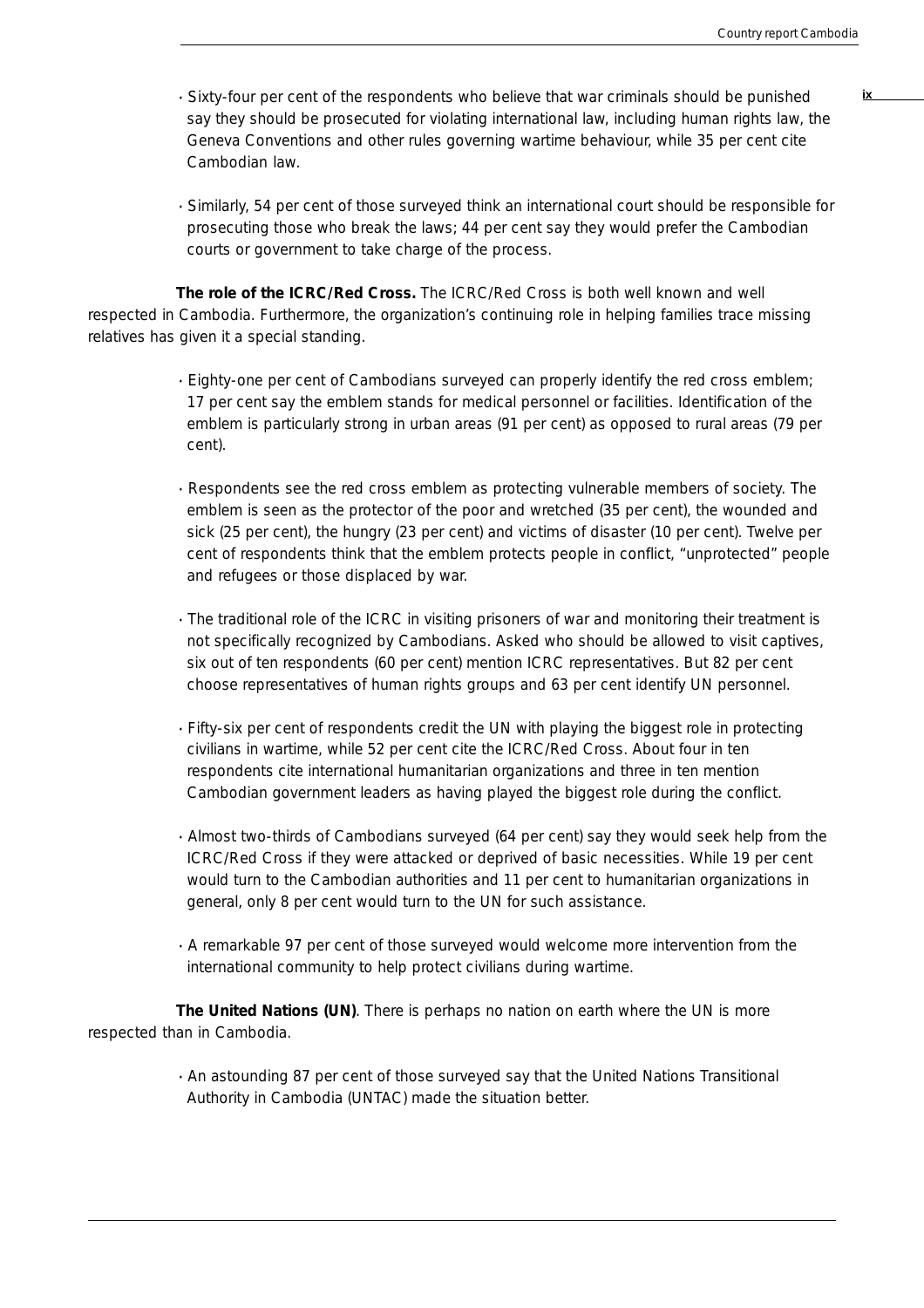**x Future prospects and fears**. Cambodians are optimistic about the future, most likely because many believe that things cannot be any worse than they have been over the preceding three decades.

> · Eighty-one per cent of those surveyed say they believe peace will last in Cambodia, as opposed to only 11 per cent who say they think there will be more war and conflict.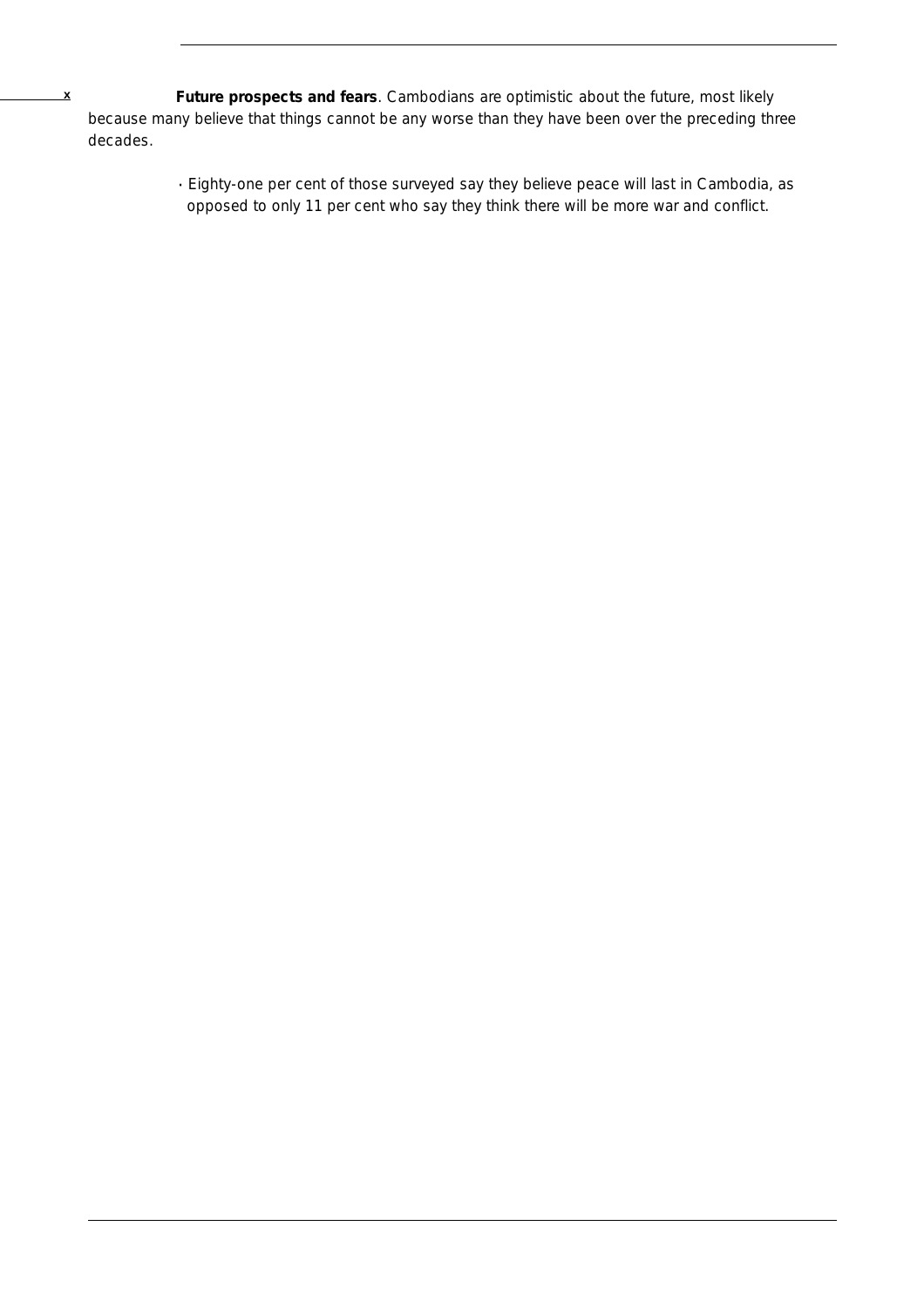## **The context of war 1**

Since the end of the 1975 civil war, Cambodian attitudes towards armed conflict and wartime behaviour have been heavily shaped by two critical elements. The first and most dominant was the brutal rule from 1975–1979 of Pol Pot and the Khmer Rouge, a watershed in modern Cambodian history and a benchmark against which all suffering is measured.

The second element is fear of foreign invasion — a fear validated by centuries of Khmer history and brought to life once again when the Vietnamese occupied Cambodia during the 1980s. Cambodians today set sharply different standards for "external" and "internal" wars, accepting or rejecting certain wartime behaviours based on whether they are dealing with a foreign invader or conflicts that pit their countrymen against one another.

More recently a third element — deep suspicions of the true objectives of war — has influenced Cambodians' mindset with regard to civil wars. As political infighting among factions has continued since the elections in 1993, the Khmer people have come to see war as the direct result of a struggle for power and wealth among individuals. Burned by the Pol Pot years and angered by ongoing violence, Cambodians are swift to reject all those who promote conflict that serves personal, and not national, interests.

#### **The legacy of Khmer Rouge rule**

The years 1975 to 1979 have left an indelible mark on Cambodia and generations of its people. Seen as the darkest period in the nation's modern history — and a benchmark for inhumanity in the 20<sup>th</sup> century — the "Pol Pot time" was not a war in any classic sense of the word. It was neither a civil war between two forces, nor a war waged across borders by one nation's armies against another's. It is perhaps best defined as a war waged by a brutal regime against its own people.

The direct impact of this era cannot be overestimated. Execution, torture, slaughter and starvation claimed more than 1 million lives.<sup>4</sup> In "3 years, 8 months and 20 days" — shorthand routinely used to refer to the period — the world was turned upside down. The sick and the elderly were abandoned. Children were given guns and instructed to shoot their parents. Wearing eyeglasses was grounds for capital punishment. "Death. Death, death, death, death…" was the order of the day, as one government official put it. (IDI, government official, Phnom Penh) It was a time, as one woman recalled, when "I had no soul in my body." (FG, female single heads of household, Phnom Penh) Today, people consider themselves fortunate to have lost "only" a husband or a father in the killing fields.<sup>5</sup>

It has been 20 years since Pol Pot was driven from power, but the memories of those times remain vivid — and the era's impact was evident throughout the ICRC consultation. Taught by the Khmer Rouge that differing opinions — even simple talk — could lead to torture and death, many participants in focus groups and in-depth interviews refused to comment on a number of questions. This exchange between two women who sold goods in the markets of Phnom Penh was typical:

> … why do soldiers or fighters still attack the civilians? We cannot talk about this, I am afraid of [getting] involved in politics... I am afraid of making mistakes. (FG, female market stall vendors, Phnom Penh)

The damage to the spirit and minds of Cambodians has been severe. Participants from all strata of society noted the effect of the Pol Pot era:

<sup>4</sup> Brogan, P. *World Conflicts*, Lanham, Maryland: The Scarecrow Press Inc., 1998, p. 155.

<sup>5 &</sup>quot;...luckily only my husband was killed," one woman said. "It was fortunate enough that they killed only my father and left us," another added. (FG, female single heads of household, Phnom Penh)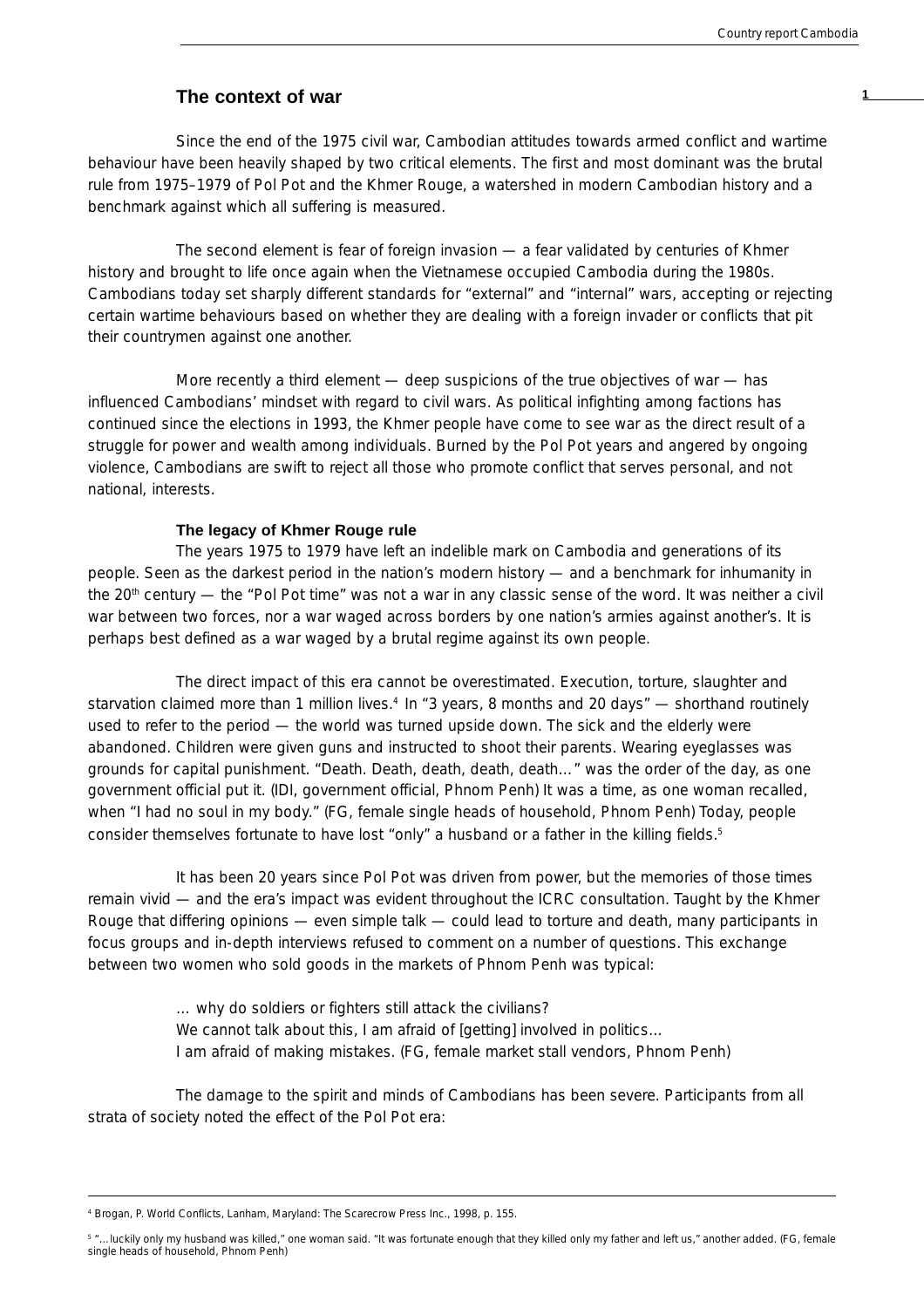**2** We can't see past the atrocities and the killing… The fighting has imposed an ideology of violence on everybody. They resort to using weapons to solve problems. (IDI, newspaper reporter, Phnom Penh)

> Everybody has been damaged psychologically. You can ask: everyone at least lost one family member or relative. This affected the brains of the Cambodian people a lot. (IDI, deminer, Phnom Penh)

[The Cambodian people] lost all their spirit. They are traumatized, have no courage or confidence. (IDI, Buddhist monk, Phnom Penh)

About 30 to 50 per cent of [the] people are more cruel than before. They changed from gentle to vicious. (IDI, university professor, Phnom Penh)

… Khmer people are now more cruel. They just kill. They don't care about sin or merits. (FG, female market stall vendors, Phnom Penh)

Again and again, participants in focus groups and in-depth interviews said the physical and psychological damage wrought by the Khmer Rouge was greater than any civil war or foreign invasion that preceded or followed their reign. It is no exaggeration to say that the Pol Pot era brought new standards of brutality to Cambodia, indeed, to the world. In its wake it left a people exhausted by conflict and ready to reject those who preach or promote Khmer-on-Khmer violence.

#### **Fear of foreign invasion**

The second element critical to understanding the Cambodian mindset with regard to war is the sharp division between attitudes towards "external" wars to defend the nation and "internal" civil wars and conflicts that pit Khmer against Khmer. Simply put, Cambodian respondents prove open to almost any wartime tactic or treatment of the enemy if the nation has been invaded. If Cambodians are fighting one another, however, they express a strikingly more generous and tolerant stance towards the treatment of both civilians and combatants.

This divide is grounded in both ancient and recent history. For centuries, Thailand and Vietnam — Cambodia's western and eastern neighbours — have repeatedly invaded Khmer territory and claimed land and resources for their own.<sup>6</sup> The Vietnamese occupation during the 1980s served only to ratify people's worst fears. Ten years have passed since the last Vietnamese soldier withdrew from Cambodia, but apprehensions about future invasion are as strong as if the occupation ended last month or last year.

Little wonder, then, that wars to drive out foreign invaders and defend "the motherland" are seen as "just", in sharp contrast to internal wars involving different factions of Cambodians.<sup>7</sup>

> It is good if we make the war to protect our territory. We don't want to, but we have to. (FG, female urban youth, Phnom Penh)

Sometimes they [soldiers] fight with other race[s] in order to protect their territory, people and their property. It is right. (IDI, monk in training, Phnom Penh)

<sup>6</sup> Thai rulers of the 19th century, for example, saw themselves as "destined to supervise the Khmer". Both Thai and Vietnamese rulers "were eager to extend their prestige along their frontiers and to amplify their self-images as universally accepted kings". Chandler, D. *A History of Cambodia*, Chiang Mai, Thailand: Silkworm Books, 1998, pp. 114-115.

<sup>7</sup> Former Khmer Rouge soldiers and officers stressed that they were fighting "to free the country from the hand of [a] foreign country… to liberate the country from the foreign invasion." (FG, former Khmer Rouge fighters, Malai)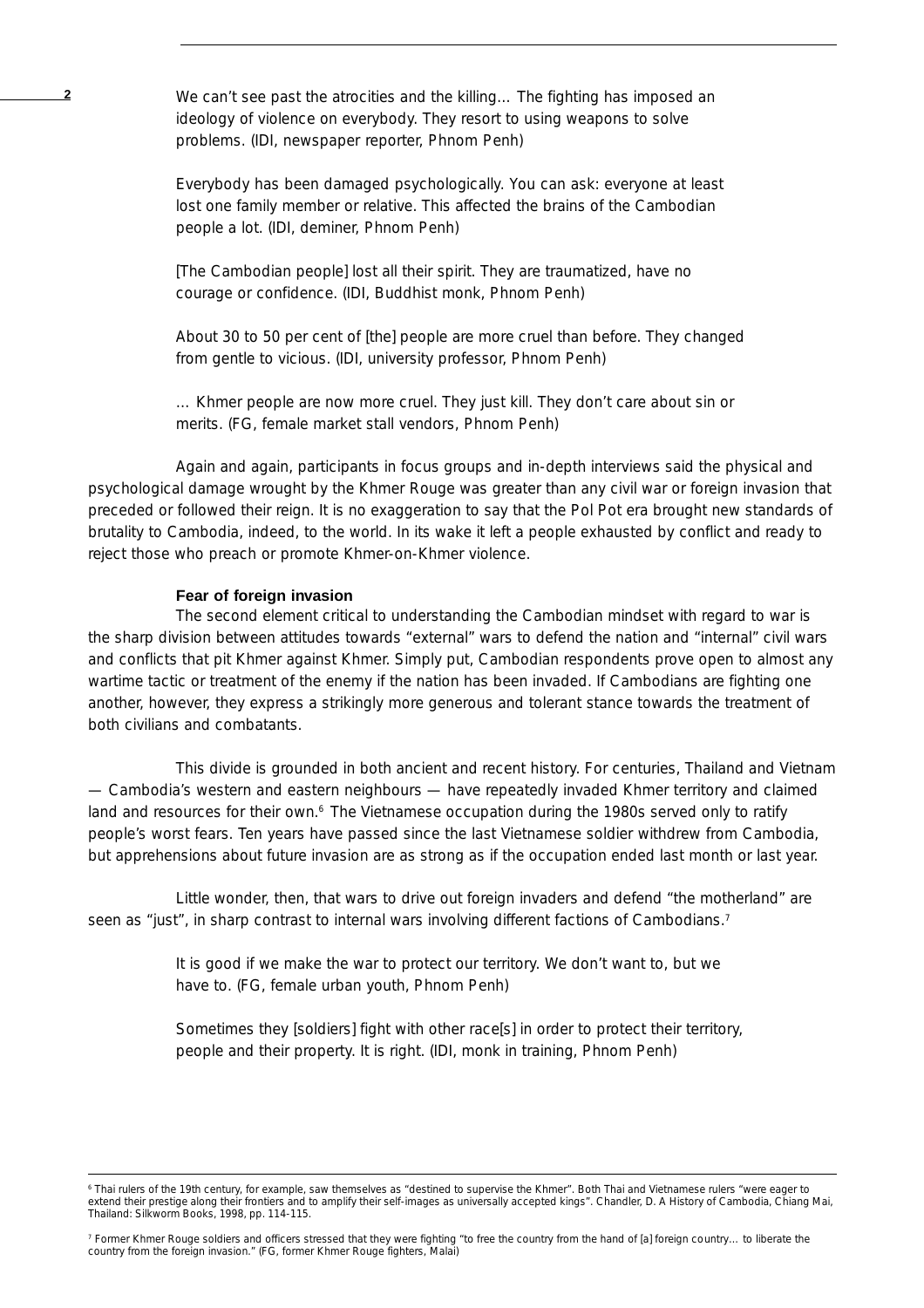**3** [Moderator: Suppose the government announces there will be war, will you voluntarily join the army?]

What sort of war will it be? Is it the foreign war or is it between Khmer? If it is between Khmer and Khmer we will not. We want [that] to stop. But if it is with foreigners who want to take our land, we will go [to fight]. (FG, male rural youth, Battambang)

This division was no less striking when attitudes on wartime behaviour towards civilians and combatants were probed. According to one former Khmer Rouge fighter, depriving civilians of food and water "was right during the period of foreign invasion, but it is wrong because no more foreign invaders are here now." (FG, former Khmer Rouge fighters, Malai) A young woman in Phnom Penh offered a similar answer, saying that defeating a foreign country justified such actions but "I don't think it is right to do that for the internal war." (FG, female urban youth, Phnom Penh)

Questions as to whether an individual would help a wounded enemy combatant prompted these exchanges:

> If they come to fight in order to take our territory, we will not help. …But if [they are] Khmer, we [will] save them, because we are Khmer the same. If [they are from] Thailand and Vietnam we will not help. (FG, male rural youth, Battambang)

If they [were] Vietnamese, we captured, we killed [them] for sure, because they invaded Cambodia. Only Khmer we released. If Vietnamese, we killed. (FG, female returnees, Malai)

While this divergence in attitudes is no doubt present in many nations that have experienced both civil wars and foreign invasion, Cambodia presents a special case. Few countries match the extraordinary violence that Cambodians visited upon each other in the 1970s or the fresh memories of a decade-long occupation during the 1980s. The existence of two sets of standards for acceptable behaviour should therefore come as no surprise.<sup>8</sup>

## **Impact of power politics**

Since 1970 Cambodians have lived in a poisonous political atmosphere and faced a bewildering array of factions and parties, each ready to use violence to seize the reins of power in Phnom Penh. They have been subject to the demands and whims of their would-be leaders and scarred by their ambitions. While the last confrontation between factions took place in July 1997, political infighting continues unabated. Exhausted and fearful of another war, Cambodians have grown ever more suspicious of the motivations of leaders they hold responsible for past wars and ongoing quarrels.

Throughout the consultation, any war pitting the Khmer people against each other was swiftly condemned and rejected as both morally and politically unjustifiable. While the enormous damage wrought by past civil wars and the Pol Pot era goes a long way towards explaining these sentiments, the vehemence of their reactions can be ascribed to the extraordinary cynicism that prevails among Cambodians. From generals to resettled refugees to village teenagers, participants in focus groups and indepth interviews uniformly pointed to a lust for power and wealth as the driving factor behind the wars that have devastated their lives.

> …you see war in Cambodia is not the war of patriotism… it was the war of grabbing power. (IDI, government official, Phnom Penh)

<sup>&</sup>lt;sup>8</sup> Quantitative data is not presented here because the survey did not directly test differences in attitudes towards wars to drive out foreign invaders and civil wars.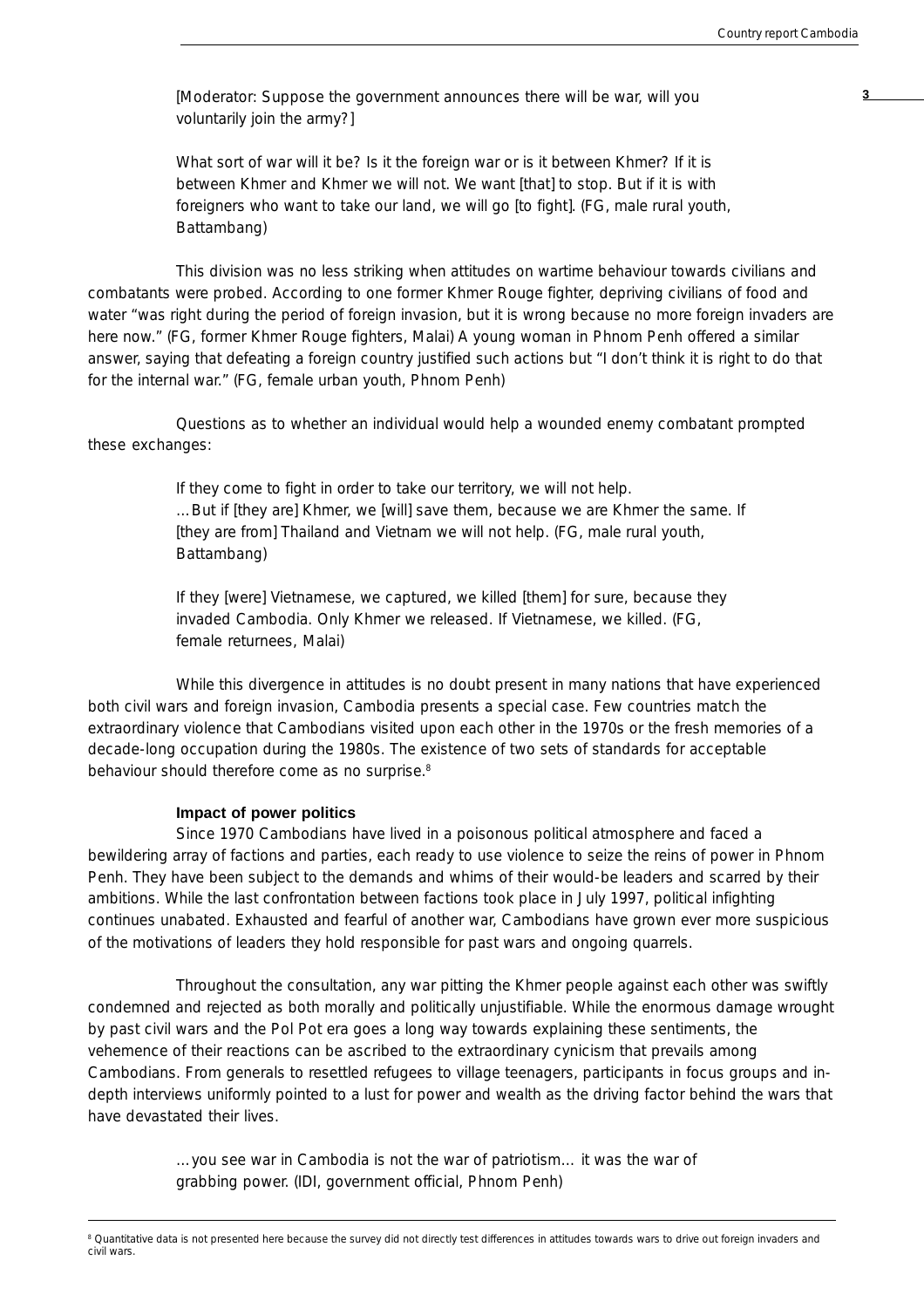**4** Fighting comes from the politicians. [They] fought for power and property. Politicians who become prime minister and ministers think not of the nation but first of their pockets. (IDI, RCAF general, Phnom Penh)

[They fought] for high ranking status.

They fought for power. It was 100 per cent they fought for their power since 1979 until the election [of 1993]. Even after the election they still struggle for power. (FG, male rural youth, Battambang)

The leaders love power. They are power-greedy. They conscripted people's children to fight. (FG, female returnees, Malai)

[They] snatch for power. Kill people for their own power. For power and personal benefits. (FG, RCAF members, Kompong Som)

I think it was the war to seize power, for the benefit of each [political] party. It was not for the progress of the country, just for power… They waged war for power and ranks, for the benefits of their party. (IDI, Buddhist monk, Phnom Penh)

This kind of suspicion and alienation has deep implications for any current or future government attempts to mobilize the population in wartime or in peace. They lie at the heart of Cambodian fears for the future.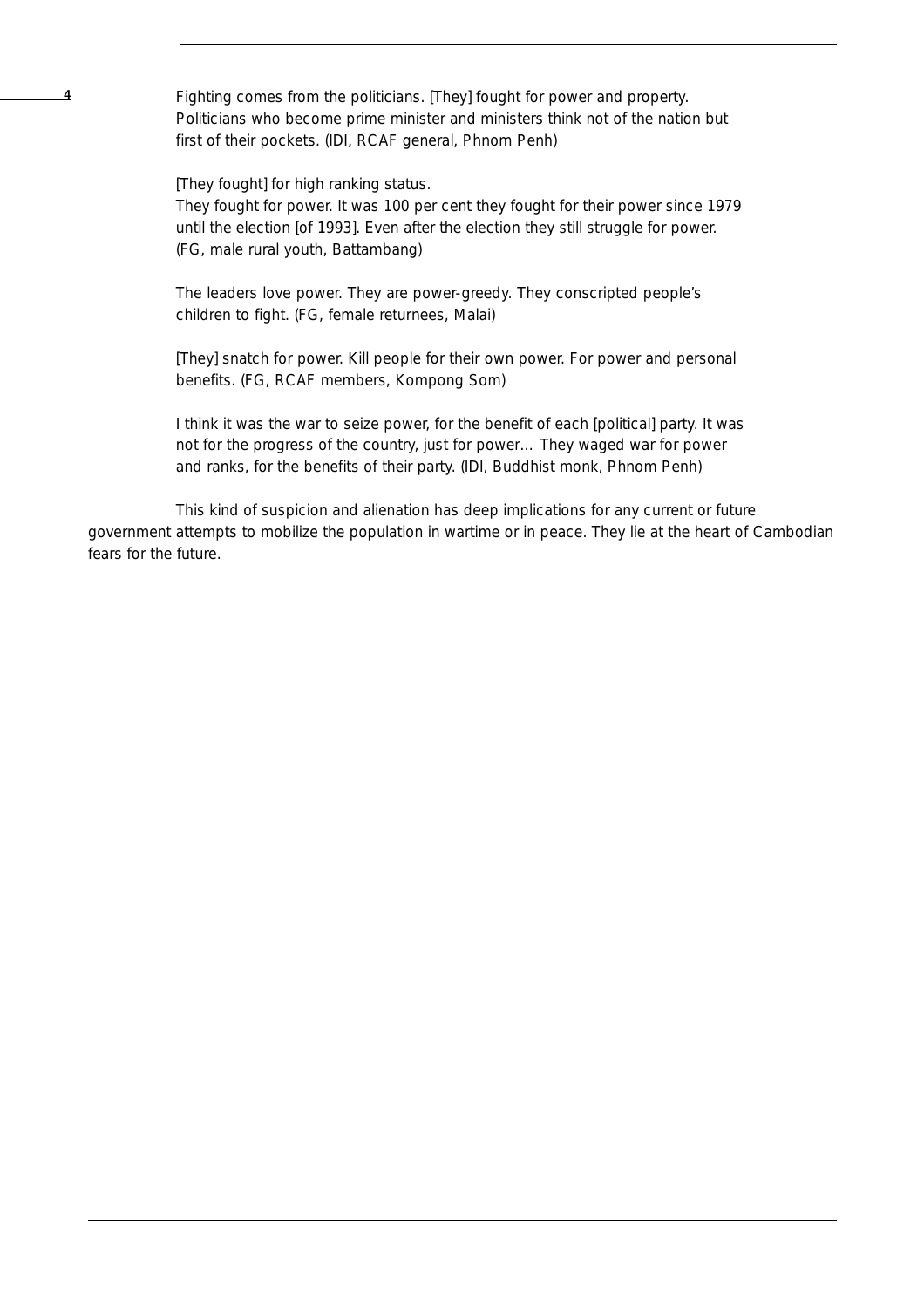## **The war experience <sup>5</sup>**

For almost 30 years, the Cambodian people were under constant assault. Civil wars, a foreign invasion, slaughter of citizens by their government, gun battles in the streets of the capital have combined to produce violence and suffering on a scale matched by only a handful of nations in the 20<sup>th</sup> century. Year after year of conflict — what one military expert calls "a way of life under the influence of a gun" — has physically decimated the nation and wreaked havoc on the national psyche. (IDI, foreign military expert, Phnom Penh)

The sheer breadth of the violence and suffering in Cambodia is hard to comprehend. An astonishing 79 per cent of those surveyed say that the conflicts claimed the life of a member of their immediate family. Almost one in five Cambodians (19 per cent) report being tortured. Presented with a list of 12 negative consequences of war — covering a range from imprisonment to property damage — 62 per cent of those surveyed say they experienced four or more. Nearly two-thirds (64 per cent) report that they lived in an area where fighting occurred, and 44 per cent say they came under enemy control.



To be sure, the fighting inflicted disproportionate pain and damage on certain groups. The 14 per cent of respondents who were combatants during the conflicts are more likely than non-combatants to have been wounded, tortured, imprisoned or to have lost a family member.<sup>9</sup>

Those who say they supported a side in the conflicts (21 per cent of respondents) are more likely than non-partisans to have had their property damaged, homes looted or to have been forced to leave their homes. Men and women, however, report similar wartime experiences. Men — who made up the vast majority of combatants — are more likely to have been wounded, tortured or imprisoned.<sup>10</sup> But women were not immune to even the harshest consequences of war: 17 per cent of women report being

<sup>10</sup> Twenty-eight per cent of men say they have been combatants, compared with only 3 per cent of women.

<sup>9</sup> Twenty-six per cent of combatants report being tortured, for example, compared with 17 per cent of non-combatants. Eighty-four per cent say close family members were killed, compared with 78 per cent of non-combatants.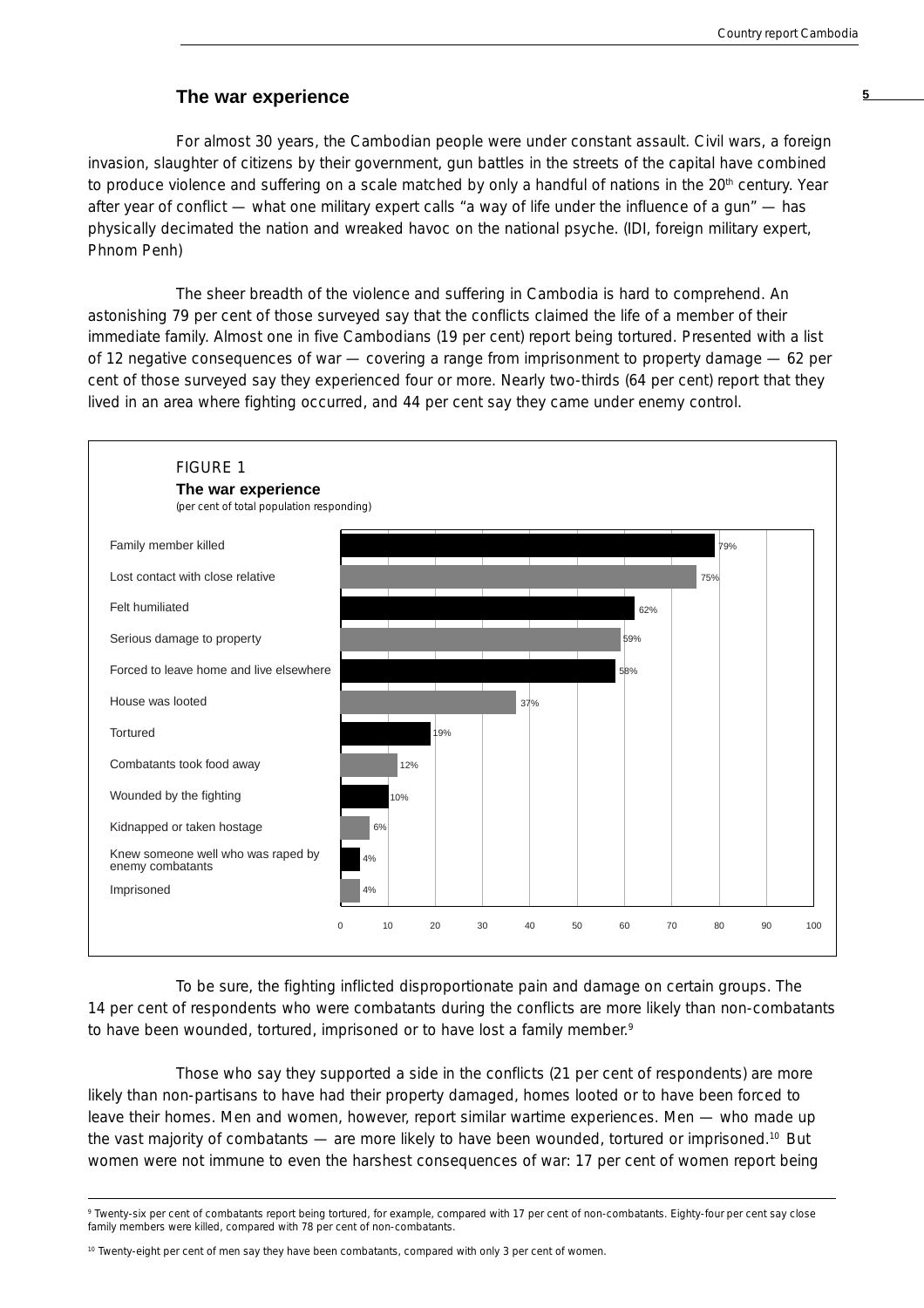**6** tortured, compared with 21 per cent of men. On other measures, including deaths in the family, property damage and displacement, they were equally victims.

In focus groups and in-depth interviews, participants drew a distinction between the experiences of men and women. While men faced greater physical danger on the battlefield, women lived under tremendous psychological pressure and were left to care single-handedly for their children. One woman who sold goods in a Phnom Penh market said women were more likely to avoid injury because staying at home made it easier for them "to find bunkers to hide and protect themselves from bullets or bombs". (FG, female market stall vendors, Phnom Penh) A female student, on the other hand, gave the advantage in wartime to men, who "are stronger and can run faster". (FG, female urban youth, Phnom Penh) An older resident of Phnom Penh summarized her view: "Men and women suffered the same. They are both suffering from the bullets." (FG, female single heads of household, Phnom Penh)

On the whole, the survey reveals few differences in wartime experiences between different segments of Cambodian society. Fully six out of ten non-combatants — compared with seven out of ten combatants — suffered four or more negative consequences of war. Not taking sides in the conflicts by no means guaranteed safety. Those more highly educated were no more likely to escape death, injury or ruin. Where one lived provided no protection, as violence spread into every province at one time or another; even the smallest, most remote villages were not immune to marauding armed factions, American bombs, massacres at the hands of the Khmer Rouge or starvation. In Cambodia, no group had a monopoly on suffering.

## **Chaos, brutality and separation**

Whether discussing street battles in 1997 or civil war in the provinces in the early 1970s, participants in focus groups and in-depth interviews described the events as times of chaos and constant disruption. Civilians were "nervous, shaking, and look[ing] for [a] place to hide." (FG, female urban youth, Phnom Penh) Homes were ransacked, robbed or suddenly evacuated; people were forced to flee for their lives.

> I was always on the run during the fighting… I don't know which side is good and which one is bad. I just kept running. [IDI, female mine victim, Battambang)

Some people have to pack and abandon their houses; along the roads and streets children are running; there are injured persons being carried; motorbikes and bicycles are rushing. The noise of bombing, shootings and explosions… ...People are mostly running around. (FG, female urban youth, Phnom Penh)<sup>11</sup>

I just ran and ran, and felt scared. (IDI, male mine victim, Battambang)

[We could only] escape and run by ourselves… No one can be turned to [for help] as they are also running. We just run following the orders. (FG, female returnees, Malai)

Participants also spoke of the brutality of war and the scorched earth tactics of combatants on all sides. The words "destruction" and "devastation" were ceaselessly invoked. One former Khmer Rouge fighter said that "destroying all, burning into ash was the objective of fighting the enemy." A government official remembered the 1970–1975 civil war as a time when he "saw many rockets… There was bombing near the schools… we cried and cried." (IDI, government official, Phnom Penh) One man

<sup>&</sup>lt;sup>11</sup> This description referred to the July 1997 fighting in Phnom Penh in which forces loyal to Hun Sen routed followers of Prince Ranariddh.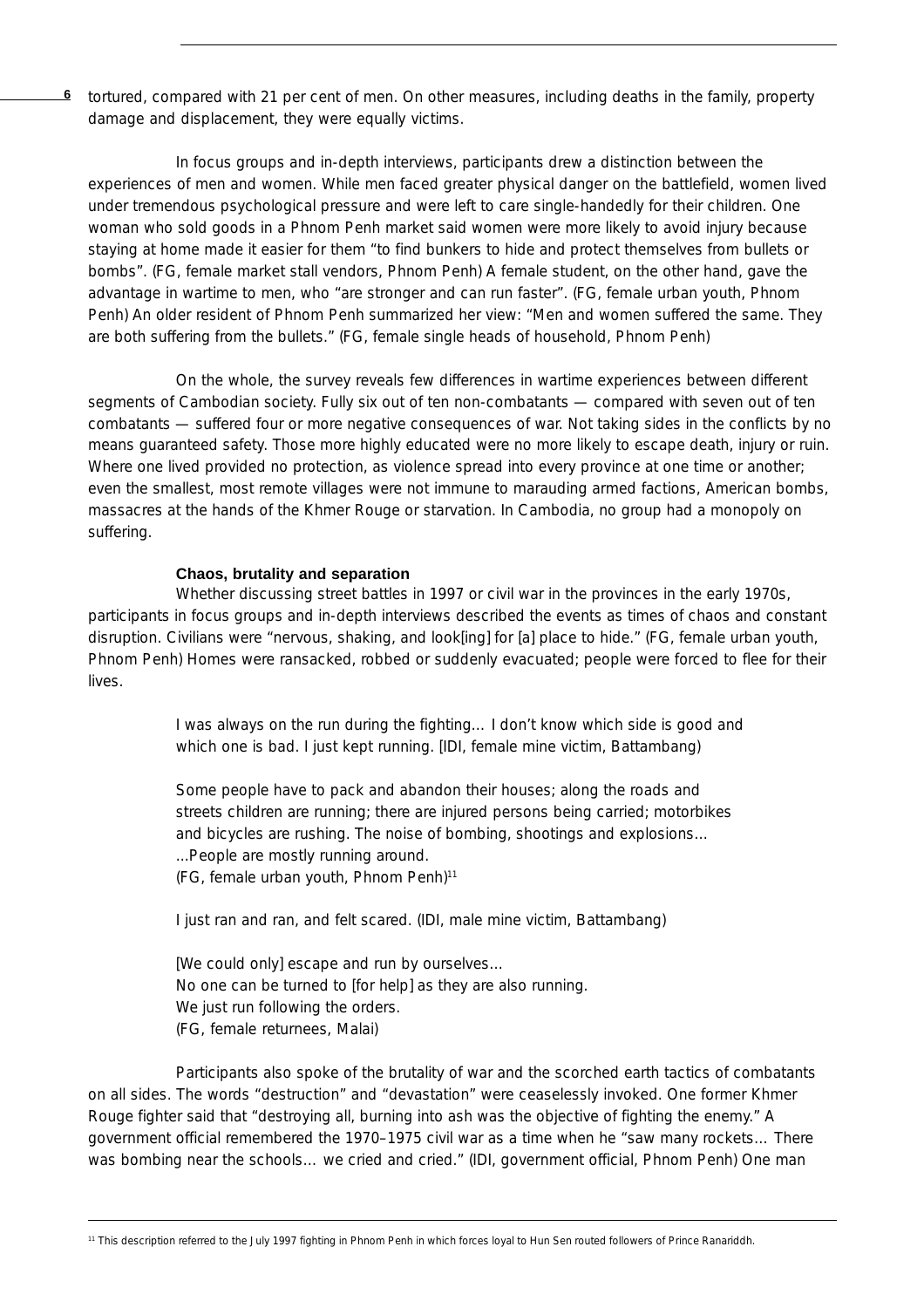described war simply as "loss of arms, legs and life", a reference to the thousands of victims of landmines **7** who serve as a constant reminder of the past. (FG, male farmers/workers, Kompong Cham)

Asked to describe their experiences during wartime, about half of those surveyed (51 per cent) choose the word "horrible", while 42 per cent use the term "hateful". The chaos that has marked daily life in Cambodia is reflected in the four out of ten respondents who describe their experiences as "confusing", and the three out of ten who say the conflicts left them feeling "powerless". Oddly, 11 per cent of those surveyed take a more positive view, describing their experiences as "exciting", "challenging" or "hopeful".



## **Families and youth**

In the focus groups and in-depth interviews, participants repeatedly focused on what they called a particularly cruel effect of Cambodia's many conflicts: families forcibly separated for months or even years. Asked what they would tell other people about war, more people cite separation from relatives and friends than they do any other effect.<sup>12</sup> In Cambodia, this was not just an unfortunate by-product of war; during the rule of the Khmer Rouge, it was State policy. "Family members — father, mother, siblings, husband, wife, grandmother, grandfather — were separated from each other. There was no happy gathering. Every day there was suffering to individuals and families." (IDI, Buddhist monk, Phnom Penh)

Long years of war severely stunted the intellectual and moral growth of several generations of Cambodian youth. While today's younger generation reports suffering fewer of the negative consequences of war, even their children's children will never fully escape the legacy of more than 20 years of conflict.13

For nearly three decades, tens of thousands of young men have been conscripted into armies and irregular forces. Some were seen as mere numbers, used by army officers to fill recruiting quotas that would bring them automatic promotion. (IDI, newspaper reporter, Phnom Penh; IDI, foreign military expert,

<sup>&</sup>lt;sup>12</sup> In response to an open-ended question (What did you learn from the war that you think others should know?), 41 per cent of those surveyed say it "separates friends and relatives/destroys communities". Thirty-nine per cent cite the pain, misery and destruction caused by war, while 34 per cent focus on economic want, unemployment and famine.

<sup>&</sup>lt;sup>13</sup> Respondents aged 18-29 are less likely to have lost a member of their family in war (66 per cent compared with an average of 87 per cent for those 30 or older); are half as likely to have been forced to leave their homes (36 per cent versus 72 per cent); and are far less likely to have been wounded or tortured.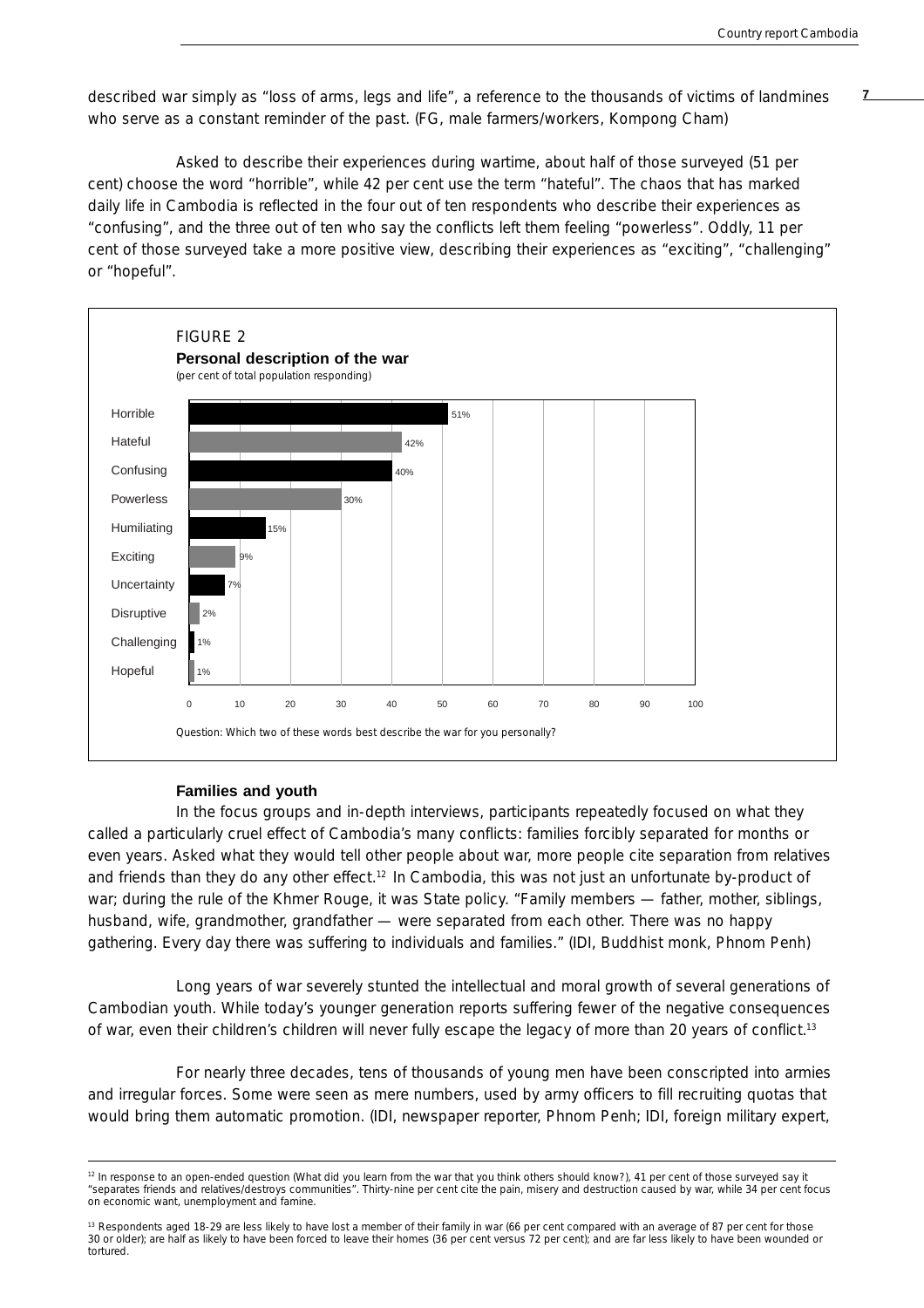**8** Phnom Penh). Others were dragged away to support guerrilla forces pursuing causes they simply did not understand. (FG, female returnees, Malai) During the Pol Pot era, the Khmer Rouge consistently used young people, some so young that "the gun they carried touched the ground", to intimidate families and carry out executions. (FG, RCAF members, Kompong Som)

For the children spared from carrying weapons, getting a good education has been virtually impossible. Twenty years after Pol Pot was removed from power, Cambodians are still suffering from the Khmer Rouge decision to shut down the entire national education system and send children into the fields to work alongside their parents. The school system is improving today — international aid is helping to build schools and train teachers — but it is still woefully inadequate.<sup>14</sup>

Asked in focus groups and in-depth interviews to suggest how best young people could be helped to get ahead, participants uniformly urged the government to expand educational opportunities. In a north-western village, one young man drew a simple connection between schooling and fighting: "When they are educated it is good. No war will happen in Cambodia. If there are more ignorant people, wars may take place because they [believe in] the law of the jungle." (FG, male rural youth, Battambang)

Adults in Cambodia were quick to blame constant conflict for sending young people "on the wrong path of life". (FG, female single heads of household, Phnom Penh) Older Cambodians also bemoan the religious and cultural ignorance of today's youth, and what they see as indifference to morality.

> Before the war, both young and old people had belief [in] respect, and loved each other very much.

> The war philosophy made [youth] become violent and brutal… After the war, the young do not respect the old as before. They are rude. They take guns with them when [they] go to school.

(FG, male farmers/workers, Kompong Cham)

They don't know about the Khmer culture. So they don't respect old people… But we didn't change. We still pray for Buddha's help. So we still believe in karma. But Khmer people are now more cruel. They just kill. They don't care about sin or merits. There are many changes. It is different from my generation. With the present children you can't talk about Buddhist teaching. They wear jeans to the pagoda. There are changes. And these changes happened since the Pol Pot time. (FG, female market stall vendors, Phnom Penh)

Before they were more gentle. [They had] respect for the older people and Khmer tradition.

The young people now don't think about sins and merits. They don't know what is law. They don't respect law. For religion, people still have faith but less than before… They are not intelligent. They are traumatized. (FG, RCAF members, Kompong Som)

[There is] no respect for each other. [People] don't care about sins and merits. [Religious] belief is lost... (FG, female single heads of household, Phnom Penh)

These sentiments were echoed by young people living both in small rural villages and in the capital city.

<sup>&</sup>lt;sup>14</sup> One man about 20 years old in a north-western village remarked, "It is my generation that had more education. Now there is not so much. Education [system] is poor. Only one student can pass the exams in one class." (FG, male rural youth, Battambang)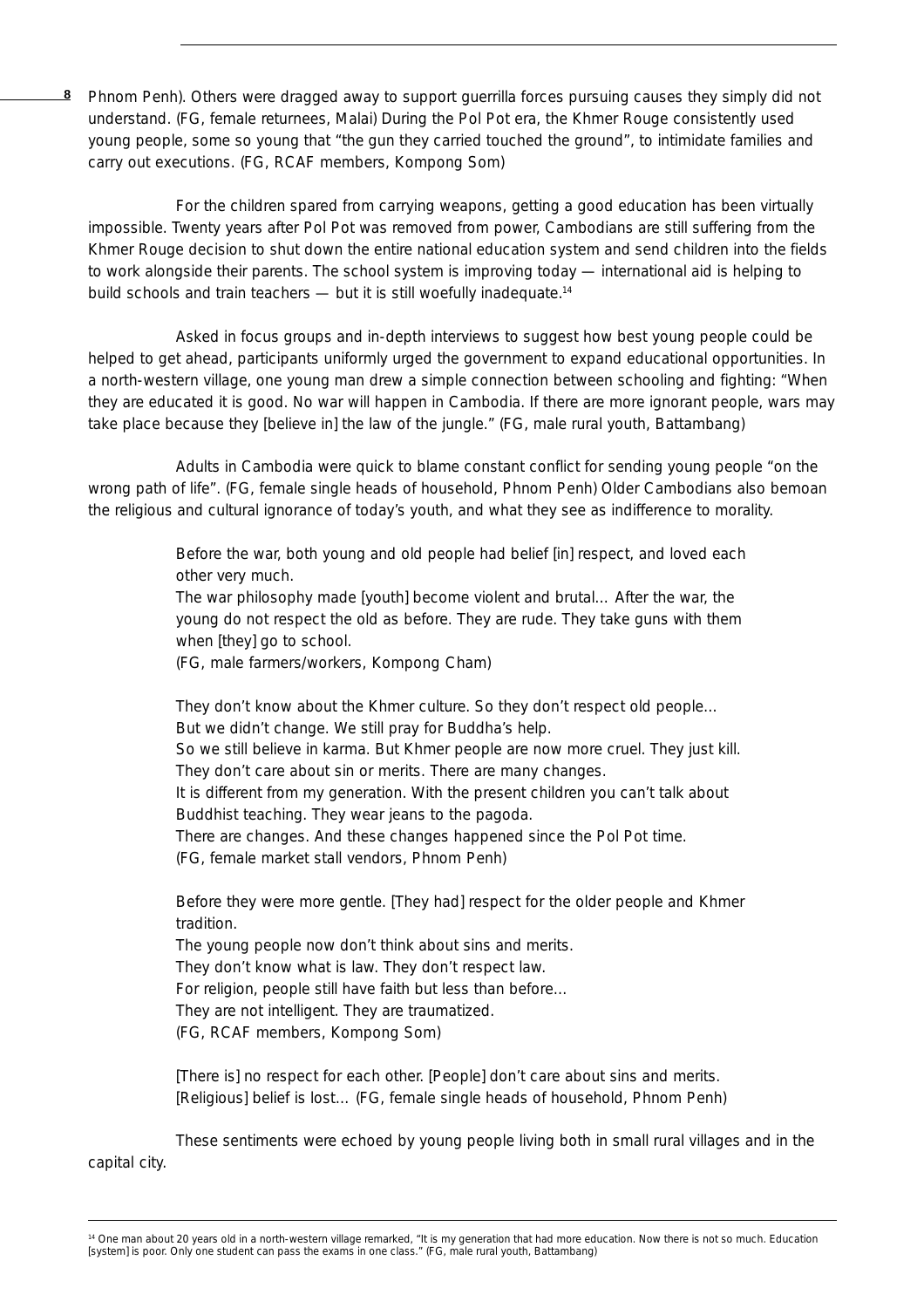**9** [Moderator: Has the war made the young people change their religious beliefs?]

It depends. Some children still believe, but some do not. They do whatever they want.

They don't care about sin or merit now.

They don't believe much. The Khmer traditions [and] customs are transforming. Most people now believe in science.

...only [a] few believe [in religion]. It is because of war and foreign culture coming in. (FG, male rural youth, Battambang)

I used to have belief in doing merits [doing good], but I have experienced misery in return; therefore [my] belief is going down. (FG, female urban youth, Phnom Penh)

In addition, young people — and especially those who are more educated — say that war has stopped Cambodian economic and political progress and has left them feeling embarrassed for their nation.

> Nothing [in war] is good for Cambodia. It only makes the country go backwards. (IDI, female university student, Phnom Penh)

> Nothing is progressing. The children were born into the war. They can't study. They have low education. They don't understand much. War caused everything [to move] backward. (IDI, monk in training, Phnom Penh)

> …[the wars] make the neighbouring countries look down on us. I feel ashamed. (IDI, female high school student, Phnom Penh)

The country went down. There is no progress like [there is] in countries which have no war... We lost our dignity, our reputation. (IDI, male university student, Phnom Penh)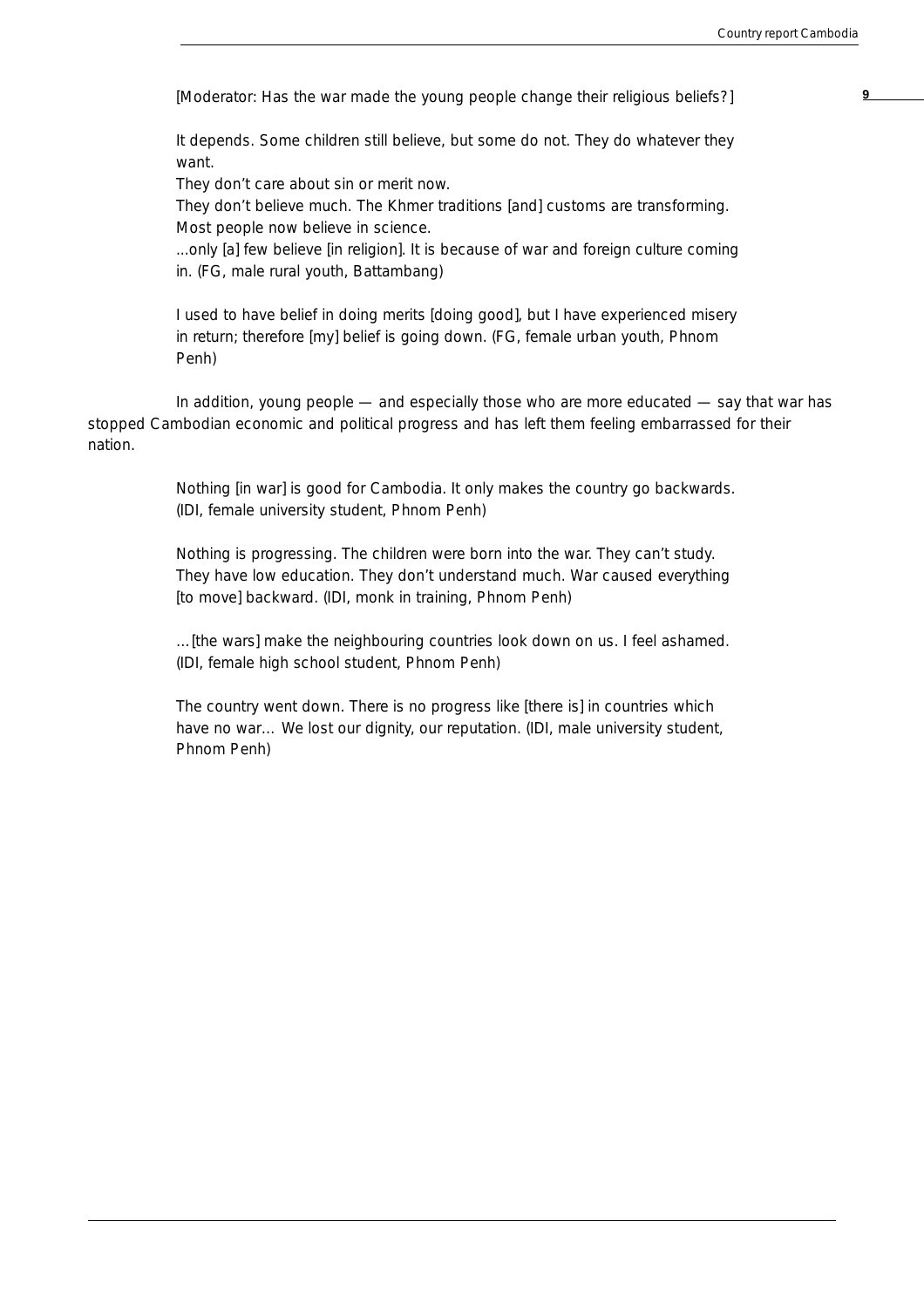## **<sup>10</sup> Protection of civilians**

#### **Limits on wartime behaviour**

The terrible suffering that Cambodians have endured since the 1970s stands in stark contrast to its people's attitudes to wartime behaviour. Given three choices of how soldiers or fighters should treat civilians during battle, fully 88 per cent of those surveyed — among both combatants and non-combatants — say that they should attack only enemy forces and "leave civilians alone". Only 10 per cent answer that combatants should "avoid civilians as much as possible", while only 1 per cent take the hardest line, saying civilians and combatants are both fair targets.



Eighty-five per cent of those surveyed volunteer actions that should be off-limits to combatants, while less than 1 per cent say that "everything is allowed in war". A majority of respondents (58 per cent) focus on the killing of civilians, singling out vulnerable groups such as women, children and the elderly. Forty-five per cent focus on material possessions, noting that soldiers and fighters should refrain from robbing people or destroying civilian property. (See Figure 4.)

Combatants — both former Khmer Rouge troops and members of the RCAF — say they were specifically trained not to attack civilians. One-time Khmer Rouge fighters and officials spoke of a 12-precept code of conduct, based on Buddhist principles and Maoist doctrine, that was meant to guide their actions during wartime.15 The code included prohibitions on abuse of women, harming civilian property and stealing people's food, among other things.16 (FG, former Khmer Rouge fighters, Malai) "Even picking one chilli from people's gardens [they] need to ask permission or pay for the chilli," one former Khmer Rouge official explained, adding that the code was "stricter than the monks'". (IDI, former Khmer Rouge official, Malai)

Soldiers and officers in the RCAF reported more sophisticated training in the modern law of war. A general described a curriculum for officers that included a review of the Geneva Conventions and international human rights law. (IDI, RCAF general, Phnom Penh)<sup>17</sup> Rank-and-file soldiers reported training that included lessons on human rights, psychology and "whom we should attack, whom we should not". One soldier observed: "We need to get advice from our commander. If there are many civilians, including old people, children, pregnant women, we cannot attack so we withdraw." (FG, RCAF members, Kompong

 $17$  In the survey, combatants are more likely than non-combatants — by a margin of 63 per cent to 54 per cent — to cite the law when explaining why they oppose actions that threaten civilian lives and property.

<sup>&</sup>lt;sup>15</sup> Mao believed that armies that did not treat the population well would undermine their own cause. "The people are like water and the army is like fish." *Aspects of China's Anti-Japanese Struggle* (1948) quoted in *Bartlett's Familiar Quotations*, Boston, Massachusetts: Little, Brown and Company, 16th edition, 1992.

<sup>16</sup> None of the fighters interviewed could identify all 12 articles in the code of conduct nor could they provide a written copy.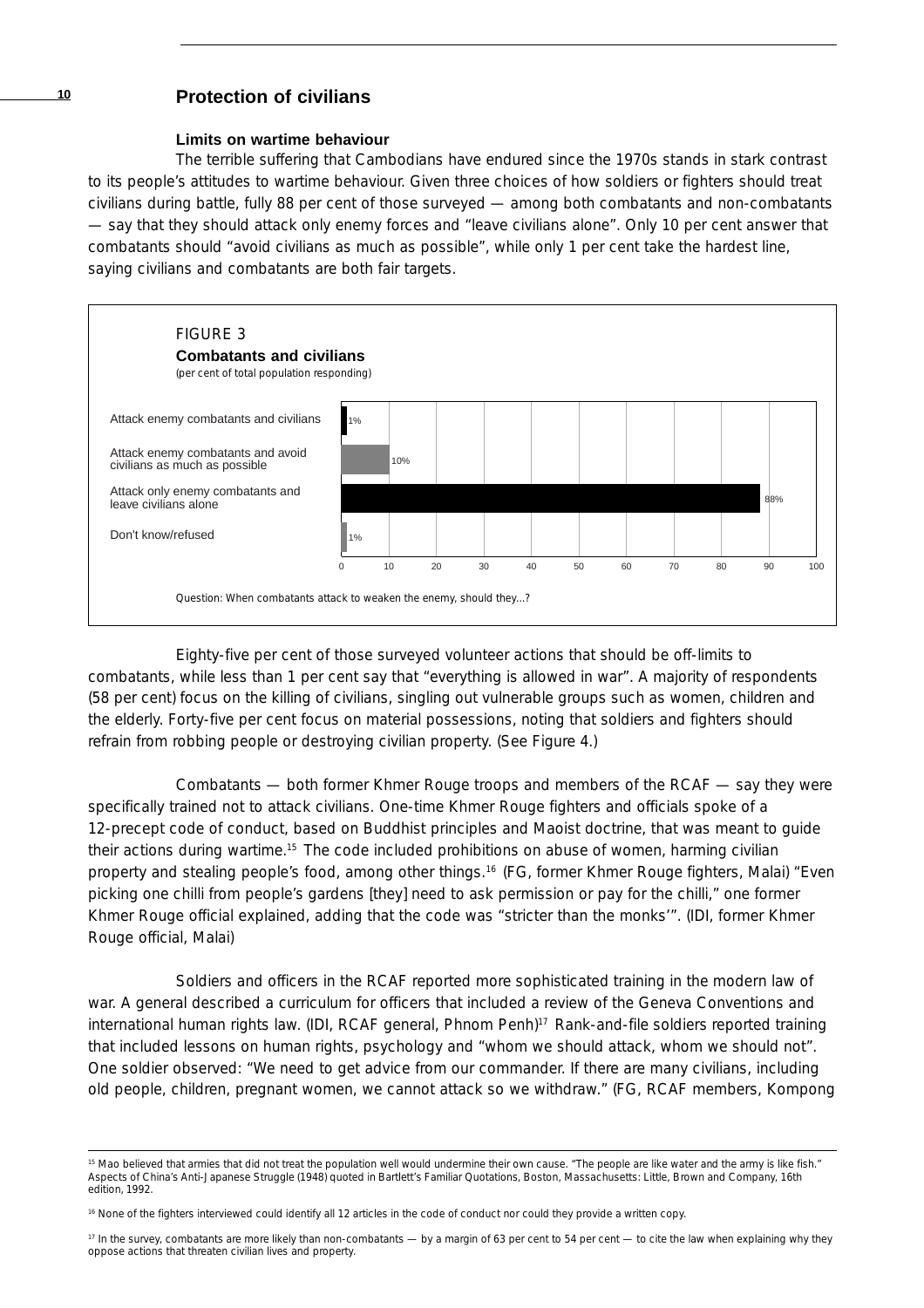

Som) It should be noted, however, that training of this kind has only begun in recent years and remains uneven.

In focus groups and in-depth interviews, civilians — and women in particular — were clear about what combatants should not do.

> The soldiers shouldn't be allowed to harm civilians, to rape women and to bombard people's homes. Soldiers should not harm or torture the war victims… Soldiers are not allowed to steal or rob people's property.

(FG, female urban youth, Phnom Penh)

If I were a soldier, I would defend Cambodian country, abstain from robbing other people's properties and [raping their] daughters, take religious belief and be honest with our people. (FG, female market stall vendors, Phnom Penh)

They should not do immoral things like raping women, robbing people's property, destroying houses, cutting [down] coconut trees. (FG, female single heads of household, Phnom Penh)

## **The real and the ideal**

When respondents are asked to judge combatant behaviour in specific wartime situations, Cambodians prove themselves to be fiercely protective of civilians. An overwhelming 86 per cent of those **11**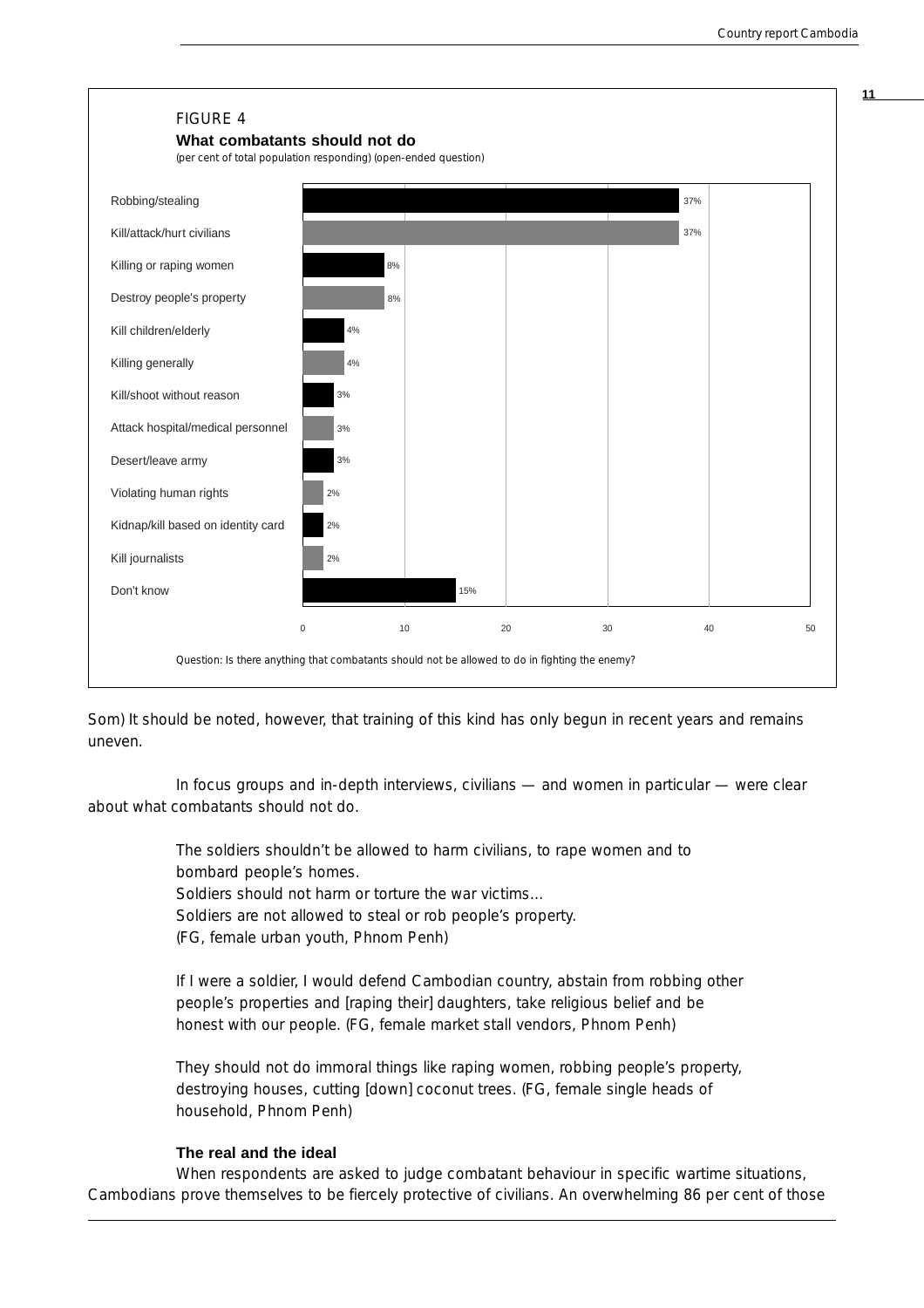**12** surveyed reject attacks on civilians who provide food and shelter to enemy forces or help combatants transport ammunition. More than eight in ten respondents (82 per cent) reject as "wrong" depriving civilians of food, medicine or water in order to weaken the enemy; only 12 per cent see such actions as "part of war". A similar number (84 per cent) refuse to sanction attacks on enemy troops in populated villages or towns, where many civilian lives would be put at risk; only 10 per cent accept such attacks as "part of war".



Further analysis of the data and qualitative research reveals a more complex picture. Cambodians distinguish between those civilians who voluntarily support combatants and those who are pressed into service. For example, only 2 per cent of respondents sanction attacks on civilians who are forced to provide food and shelter to the enemy. But that number rises to 22 per cent when respondents are asked about civilians who volunteer such support. A similar divide appears when Cambodians are asked about civilians who transport ammunition for enemy combatants.18 Opinions vary according to the "internal" or "external" character of a war (see p. 3).

In focus groups and in-depth interviews, the reactions of combatants and civilians alike demonstrate the clash between ideal behaviour and the reality of wartime. A primary school teacher, asked whether combatants should attack populated villages or towns, framed the dilemma succinctly: "It is wrong, but it is also part of the war." (IDI, primary school teacher, Phnom Penh) Another woman debated herself: "It is right [to attack] because in the war each side wants to win... In terms of humanity it is wrong, but if the civilians are siding with the other side, they [the opposing force] should attack. It is both right and wrong, because soldiers want to win." (FG, female single heads of household, Phnom Penh)

In a group of farmers and workers, while one participant said depriving civilians of food and water was like "getting angry with the oxen, [and] hitting the ox cart", another said flatly that civilians who

<sup>&</sup>lt;sup>18</sup> Two per cent sanction attacks on those who are forced to transport ammunition, compared with 25 per cent who approve of attacking civilians who volunteer to perform such duties.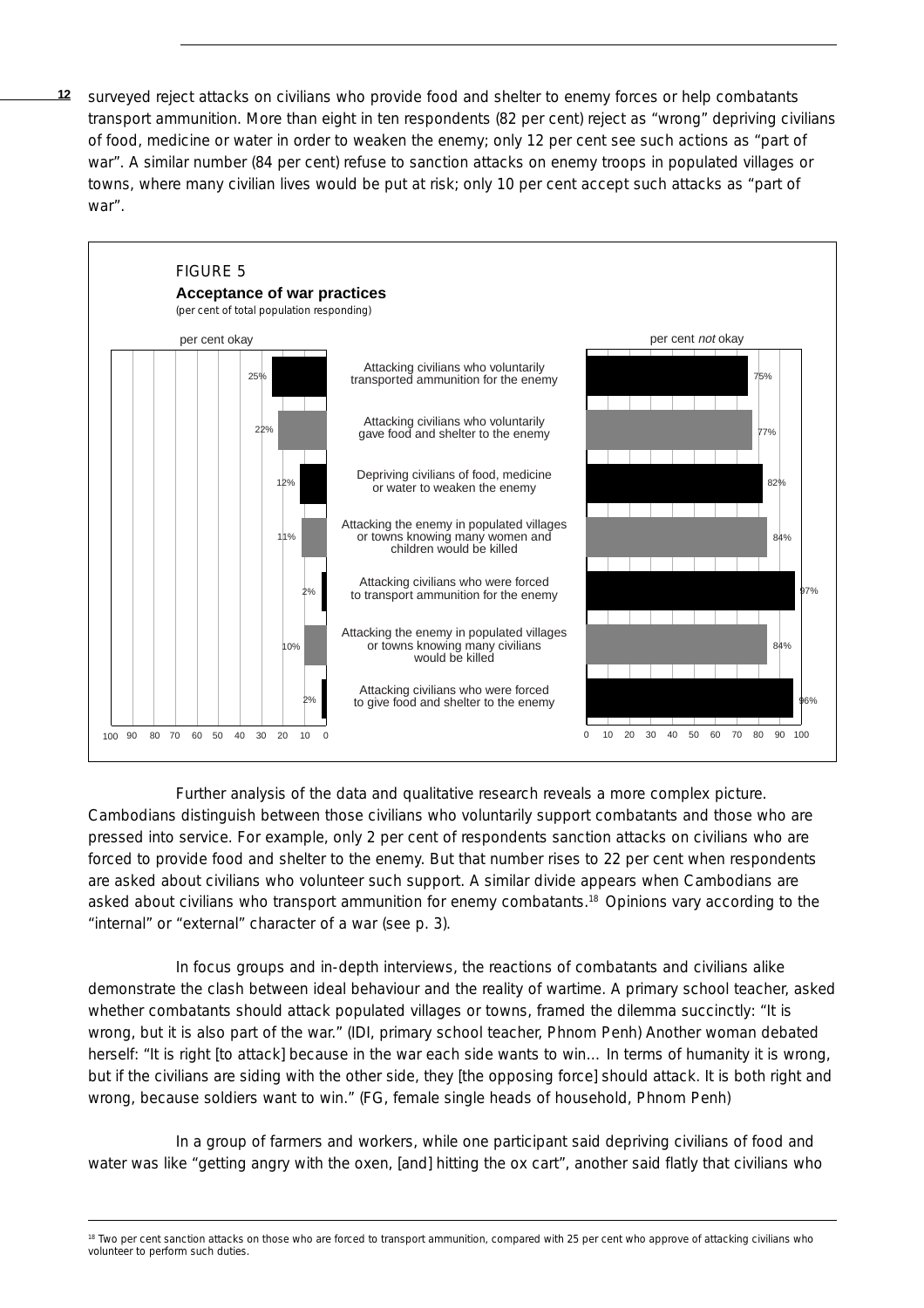get involved "are part of the fight". (FG, male farmers/workers, Kompong Cham) This question prompted **13** some of the most heated debates:

> If they [deprive civilians of food and water] people will starve to death. If we don't do like that, the enemy will still be strong… The civilians live with them [the fighters]. How can they not get along with them? Wherever you stay you take that side. Where would we stay if we didn't provide

them food supply?…

We are afraid of death if we didn't share shelter with the armed soldiers, if we didn't share food with them. We had no choice.

(FG, female market stall vendors, Phnom Penh)

It is wrong as long as [soldiers are] attacking the people. Not all the people in the whole village are providing food. Not everybody likes them [the soldiers]. Ten people have ten minds. (FG, female returnees, Malai)

In the survey, combatants were more than twice as likely as non-combatants to sanction actions that pose a direct threat to civilians. Twenty-six per cent of combatants accept as "part of war" depriving civilians of food, medicine or water, compared with 9 per cent of non-combatants.19

In the focus groups, soldiers and fighters demonstrate no more acceptance than their civilian counterparts when it comes to depriving civilians of food, medicine or water in order to weaken the enemy.

> It is right, because the people provided food to the enemy. It is right, because we have to destroy their economy… It is wrong, but we had to attack them in order to protect ourselves. It is right: attack first and solve problems later. It is right, they [civilians] were gathered and mobilized as [enemy] spies. It is wrong, the civilians are under the leadership of others. It is wrong according to my personal opinion, but it is right according to the order to attack civilians who are transporting food supply for the enemy. (FG, former Khmer Rouge fighters, Malai)

It is wrong, because [cutting off the supply will not] only deprive the soldiers of food but also the civilians.

But if the civilians have food the soldiers will also have food so they still can fight against us. So soldiers need to deprive [civilians] of food. It is both right and wrong.

It is wrong. It [is] inhuman to civilians.

(FG, RCAF members, Kompong Som)

#### **Law, religion and justice**

The power of moral principles in today's Cambodia comes into clear view when respondents are asked why combatants should not take actions that threaten civilian lives and property. Among people who have endured nearly three decades of death, disruption and destruction, one might expect hardnosed attitudes. The opposite is true. Eighty-four per cent of those surveyed characterize certain actions as "wrong", while only 15 per cent choose the more pragmatic response that they just "cause too many problems".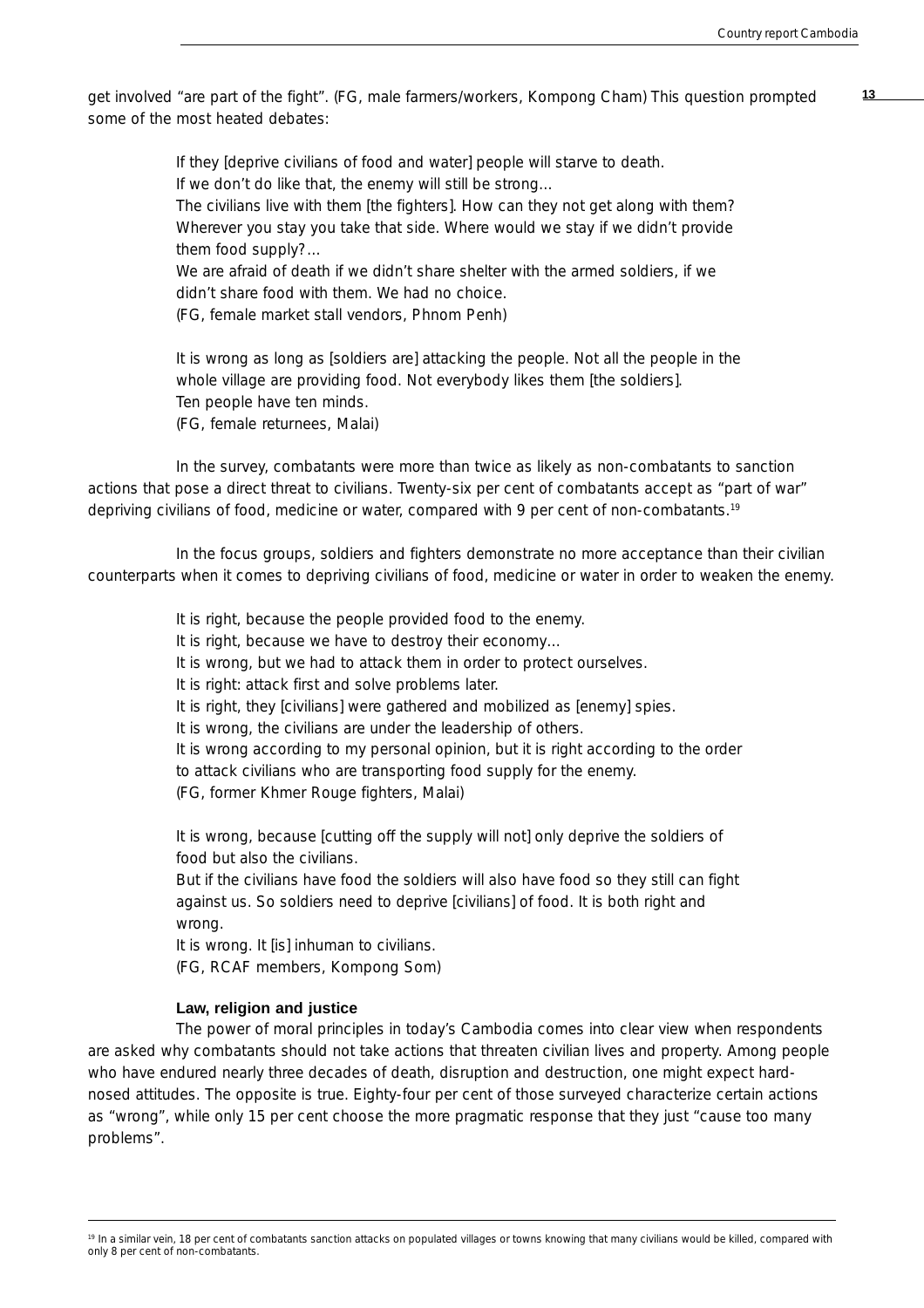**14** Those who consider attacks on civilians as "wrong" ground their beliefs in the law, human rights and religious faith. The yearning of the Cambodian people for a more just, rational society — and the influence of international norms — is reflected in the 56 per cent of these respondents who cite laws as the basis for the norm, and the 21 per cent who point to human rights. Religious beliefs are cited by 23 per cent of those surveyed and 18 per cent say their opposition to attacks on civilians is grounded in a "personal code". Younger and more educated people are more likely to cite the law as the foundation for their beliefs.20



Participants in the focus groups and in-depth interviews are much clearer on the religious principles that underlie their beliefs and behaviour than they are on the law. A general in the RCAF said that he first used specific Buddhist precepts to convince his soldiers to treat civilians well, and then introduced more pragmatic reasons. "If you kill people, if you take property, if you make the brutality, then you will [have sinned]… violence is sin. Second, if we make brutality, people will not stay with us." (IDI, RCAF general, Phnom Penh) Some current and former combatants cited Buddhist practices and cultural superstitions in explaining their behaviour during combat.<sup>21</sup>

A Buddhist monk outlined the shared teachings of his religion and what he called "the law of nature".

> This is the code of conduct of [a] soldier as well as the code of conduct for mankind… Something that is not given should not be taken without prior consent, like people's property, people's wife or daughter. This is also law related to Buddhism… [which] says people should not behave inhumanely. It is like the Buddhist five precepts: not killing animals, not taking other's property, not taking other's wife, not telling a lie, and not confusing one's sense and other's [sense]. (IDI, Buddhist monk, Phnom Penh)22

<sup>20</sup> For example, 57 per cent of respondents under the age of 50 mention the law, compared with 49 per cent of those older than 50. The figures for religion are 29 per cent and 23 per cent, respectively. Forty-eight per cent of respondents with no formal education cite the law, compared with 62 per cent of those with a primary education or more.

<sup>&</sup>lt;sup>21</sup> "The soldiers normally have their amulets. And once they have this amulet they are not allowed to rob, to rape. Because there is a belief that if they don't follow that [teaching] they would face danger." (IDI, deminer, Phnom Penh) "We believe in Bun and Bab [blessings and sins]. Before we went to fight, we lit incense and prayed for help from God and [our] parents." (FG, former Khmer Rouge fighters, Malai)

<sup>&</sup>lt;sup>22</sup> The monk appears to be referring to the rules that govern a Buddhist monastic *sangha* (order). Under these rules, monks are judged in accordance with a set of precepts drawn from the *vinaya* texts ("that which leads"). The four gravest sins are sexual intercourse, theft, murder and exaggeration of one's miraculous powers. The other rules deal with lesser transgressions, including lying and drinking alcohol. See "Buddhism", *Encyclopaedia Britannica* at www.britannica.com.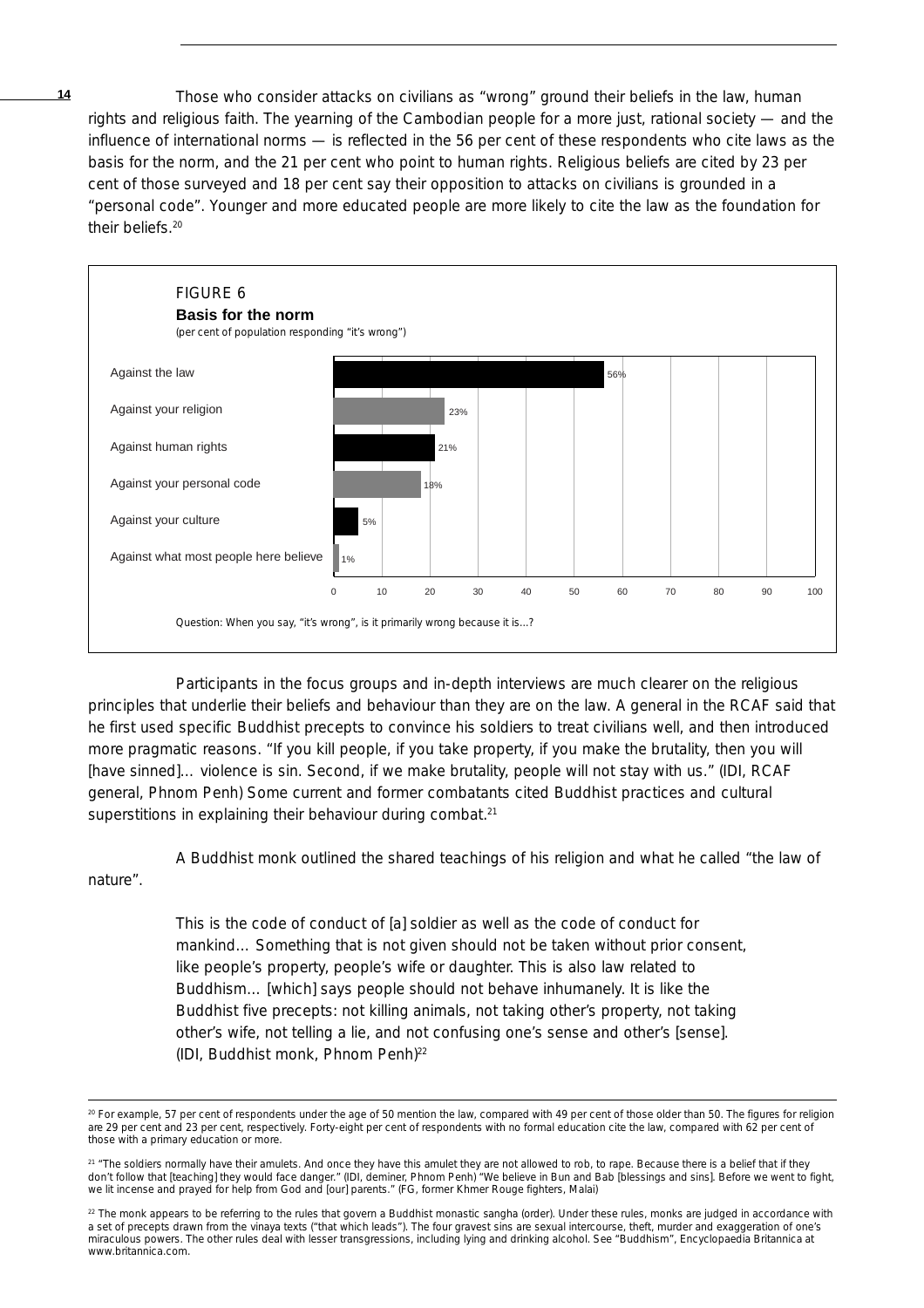Cambodians are equally vehement about their belief in laws that are meant to prevent abuse **15** of civilians. From returnees to army soldiers to teenagers in an isolated village, participants in focus groups and in-depth interviews repeatedly cited international law and human rights law. (FG, female returnees, Malai; FG, RCAF members, Kompong Som; FG, male rural youth, Battambang)

The Cambodian people's essential sense of justice shone through the thicket of laws they cite but can not describe in detail. Almost three decades of conflict have reduced the Cambodian concept of human rights to its core: a belief that people should be left alone to pursue their lives as they choose. At the core of the Cambodian refusal to accept attacks on civilians is a story of right and wrong, of people caught up in conflicts they neither wanted to be drawn into nor understood.

> …people are innocent…[they] don't want to have war. The people know nothing. It is not right [to attack civilians] and [there is] no justice.

(FG, female returnees, Malai)

[It is] not right to open fire at a place where many people live… they are civilians, they don't have any weapons in their hands, they don't know anything. (FG, former Khmer Rouge fighters, Malai)

People don't know anything. They don't have weapons. They just want to live. (IDI, Buddhist monk, Phnom Penh)

We should not attack the civilians. [Moderator: Why do you say that?] Because the people know nothing… (IDI, female university student, Phnom Penh)

Because people have no weapons, and they do not know about the quarrel [war]. (IDI, male mine victim, Battambang)

These comments are best seen not as a sign of political ignorance but as a revealing explanation of the anger and frustration that dominate Cambodians' feelings about their nation's political parties and leaders.

#### **The weapons of war**

As strongly as Cambodians reject attacks on civilians during wartime, they condemn the weapons — both simple and state-of-the-art — that have been used to kill and maim so many of their countrymen. And they have an extreme reaction to weapons that indiscriminately target civilians, particularly the estimated 6 million landmines that continuously put their countrymen one step away from a lifetime of disability.<sup>23</sup>

When asked to name weapons that should not be used in war, respondents, combatants and non-combatants alike, focus on landmines; nearly half (46 per cent) single them out. Twenty-nine per cent of those surveyed would ban nuclear weapons, while 20 per cent mention chemical weapons.24 In focus groups and in-depth interviews, participants listed a host of weapons that they believe should not be used, including the artillery pieces and rocket launchers that have wreaked such havoc in their lives. (FG, female urban youth, Phnom Penh; IDI, male mine victim, Battambang)

<sup>&</sup>lt;sup>23</sup> More than one million mines have been cleared to date, according to the Cambodian Mines Action Centre. The ICRC has estimated that, at the present rate, it will take more than 300 years to clear Cambodia of all existing landmines. It is estimated that one in every 243 Cambodians has been maimed by a landmine. The vast majority have no money to pay for the prosthetic devices that could make their lives easier and more productive. Kamm, H. *Cambodia: Report from a Stricken Land*, New York: Arcade Publishing, 1998, p. 15.

<sup>&</sup>lt;sup>24</sup> Combatants are more likely than non-combatants to mention weapons of mass destruction. Thirty-seven per cent of combatants mention nuclear weapons, compared with 28 per cent of non-combatants. The figures for chemical weapons are 32 per cent and 17 per cent, respectively.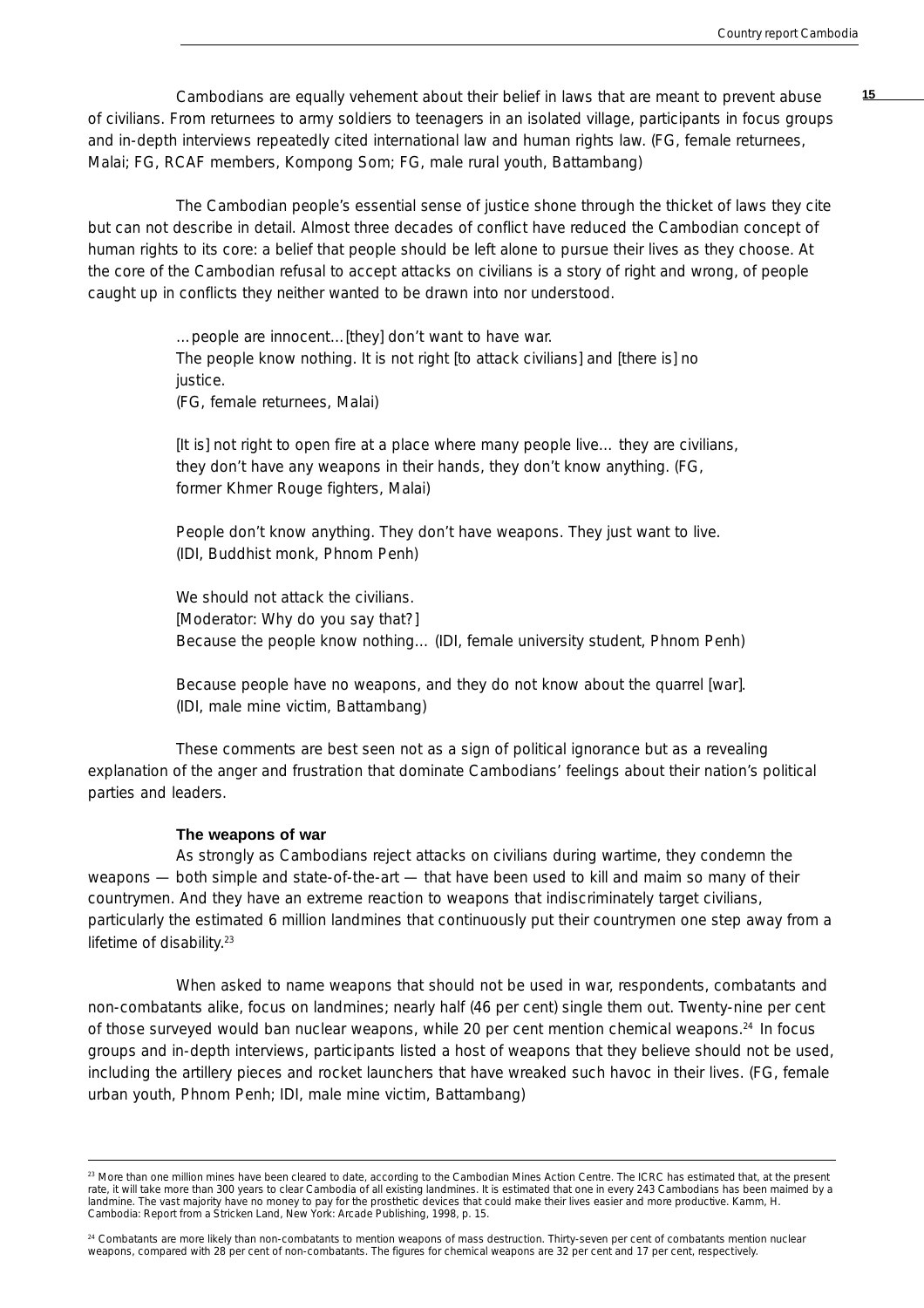

One-fifth (20 per cent) of respondents redirected the question, volunteering that *no* weapons ought to be allowed, while only 3 per cent of respondents say all types of arms are acceptable. "[We] don't want to have weapons… They should solve things by peaceful means," two women agreed. (FG, female single heads of household, Phnom Penh) A returnee said: "All weapons should not be used, in order to build and make the country progress…" (FG, female returnees, Malai) Both combatants and civilians reject the use of any weapon that "poisons the people who are not engaged in war". (IDI Buddhist monk, Phnom Penh; IDI, deminer, Phnom Penh)<sup>25</sup> A number of participants echo the words of a Battambang man who lost the use of his leg because of a landmine: "It would be better if there is no use [of any weapons]... but if it cannot be avoided, use only small guns." (IDI, male mine victim, Battambang)

Cambodians' rejection of weapons that indiscriminately kill civilians comes out most strongly in attitudes towards landmines. Eight out of ten respondents say flatly that landmines should never be used (even to protect "the safety and security of your person and property"), while 18 per cent say they would approve of deploying them "in times of war".<sup>26</sup> As might be expected, combatants are more likely to approve of using mines in wartime (26 per cent, compared with 17 per cent of non-combatants). Those with a primary education or higher are also more likely to approve of using landmines.

In focus groups and in-depth interviews, participants' views on landmines changed according to the nature of the war ("internal" versus "external"). Mines were accepted "to protect our boundary from invasion" or to protect soldiers' barracks, but rejected when used to protect houses or fight other Khmer forces. (FG, female market stall vendors, Phnom Penh; FG, female single heads of household, Phnom Penh; IDI, male high school student, Phnom Penh) "We [did] not talk about the future, only… self-defence," a one-time Khmer Rouge official said in justifying his government-in-hiding's decision to plant mines during

**16**

 $25$  Chemical weapons are singled out for criticism in several focus groups and interviews. Some of this disapproval no doubt stems from memories — and human reminders — of napalm and Agent Orange attacks on sites in western Vietnam and eastern Cambodia.

<sup>&</sup>lt;sup>26</sup> Eighty-seven per cent of respondents reject the use of landmines "to stop the movement of enemy soldiers or fighters". Several soldiers, fighters and civilians volunteer that landmines ought to be banned worldwide, with the more educated making reference to the 1997 Ottawa Treaty.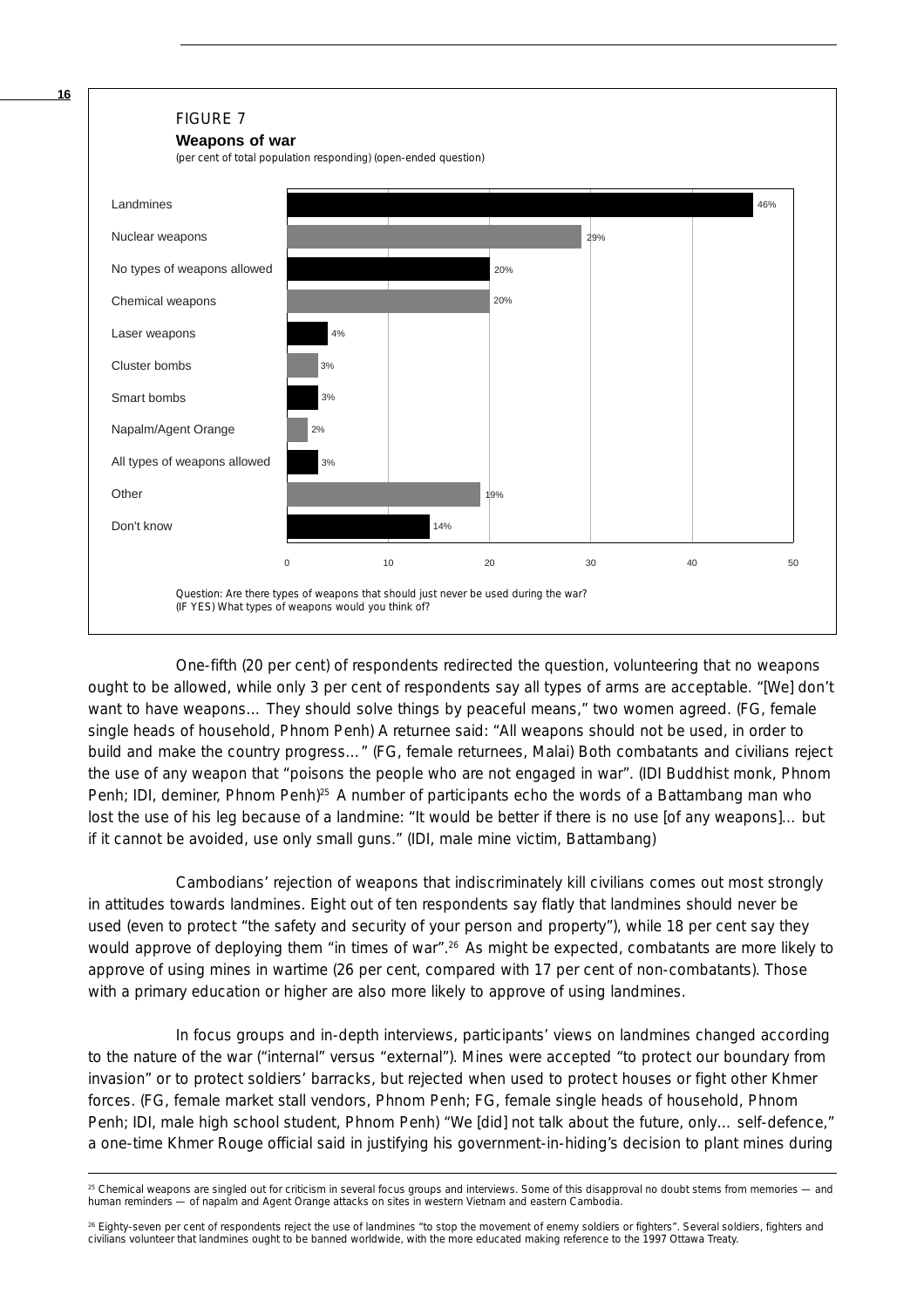**17** the Vietnamese invasion. (IDI, former Khmer Rouge official, Malai) He went on to describe mines as relatively humane weapons, at least in comparison with the poisonous *punji* sticks that guaranteed death.

Perhaps most interesting are the views of a trained physician (now a high-ranking government official) and a former soldier who now works full time defusing and destroying landmines. Both are realistic about the deployment of landmines in certain situations but also display a certain naivety.

> During wartime [using landmines] is permitted. They [combatants] should know where they planted [them] and if nothing happens during the next two days, they need to take them back. (IDI, government official, Phnom Penh)

… [soldiers] need to find something to protect themselves. The planting of landmines in war is to protect themselves… But most important is the removal [of landmines] after planting. So after there is no more fighting the person who planted the landmines ought to take them out… The mined area should be clearly mapped… (IDI, deminer, Phnom Penh)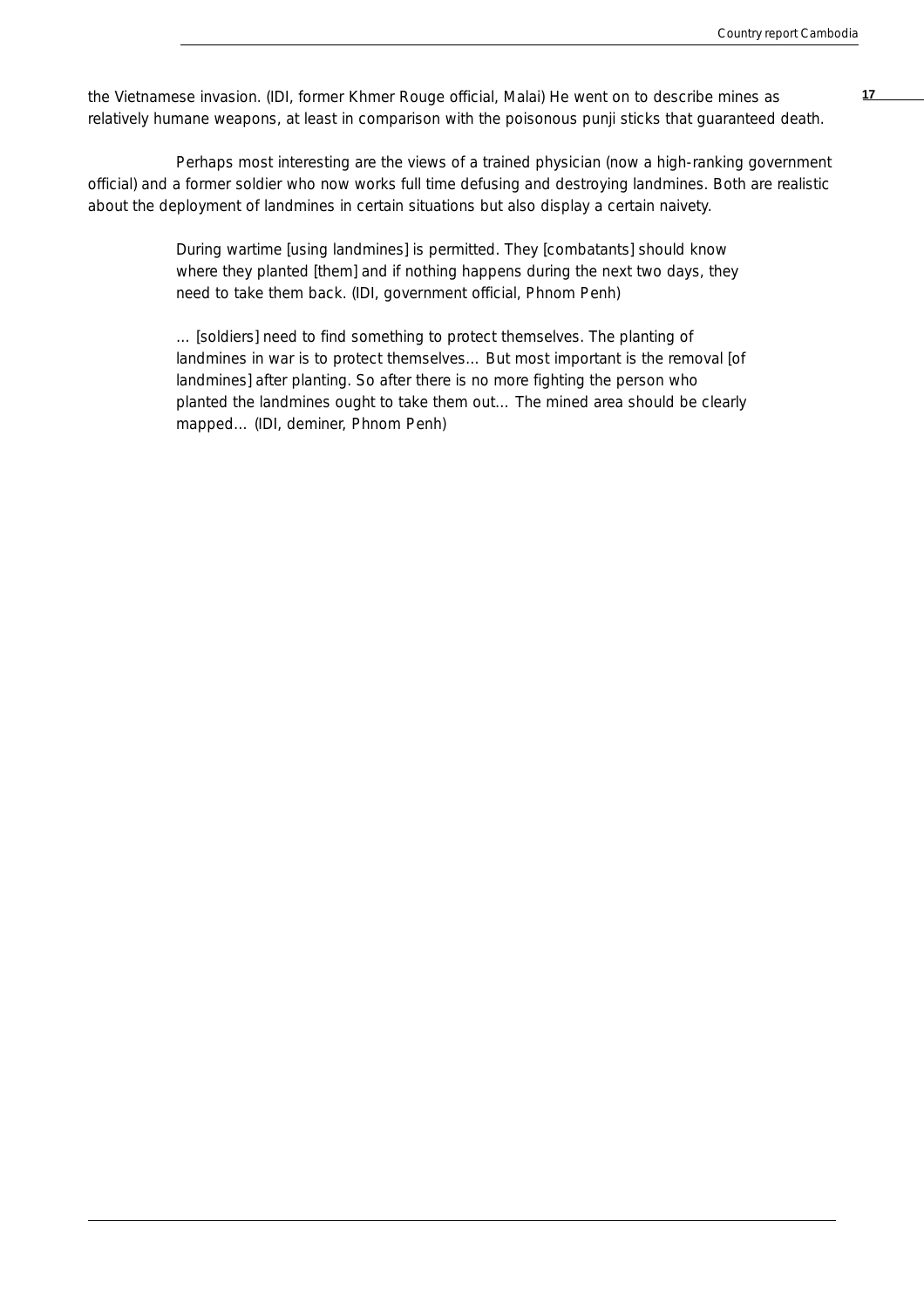## **<sup>18</sup> Captured combatants at risk**

Cambodian attitudes to the treatment of captured combatants reflect the clash of real wartime experience and a fundamental optimism about human nature. Basing their beliefs on cultural, religious and military norms — bolstered by decades of close encounters with death — the vast majority of those surveyed insist that captured combatants should be protected. They believe that harming or killing captured combatants will only perpetuate violence and remain optimistic about the prospects of educating their captives. Yet a significant minority of Cambodians sanction mistreatment of captured combatants, especially torture. Decades of cruel behaviour among Khmers, combined with "emotions of the moment", can overwhelm the best of intentions and create a permissive environment for abuse.

## **Treatment of captives**

More than nine out of ten Cambodians reject the concept of killing captured combatants. Ninety-three per cent of respondents say they do not approve of putting captured combatants to death even if the enemy were doing so. Ninety-four per cent of those surveyed disagree with the proposition that captured enemy soldiers or fighters "deserve to die".

When Cambodians are faced with situations that involve personal decisions and life-or-death scenarios, an astonishingly large "humanity gap" separates them from their counterparts in other war zones. Eighty-five per cent of Khmer respondents say they would save the life of a surrendering enemy combatant or help a wounded enemy combatant — even if that person had killed a person close to them. Yet the survey reveals mixed evidence as to whether the experience of combat makes one more or less merciful. In this case, only 12 per cent of combatants say they would *not* help a defenceless enemy, compared with 16 per cent of non-combatants.



This somewhat startling statistic can be attributed to a wide range of factors that, while not unique to Cambodia, have gained particular strength through the years. These include a desperate collective wish to stop the cycle of killing; a Buddhist-inspired belief in the potential good within every human being; a pragmatic view of wartime situations (for example, a person might have been killed unintentionally); and an almost palpable desire among Cambodians to disassociate themselves from the vicious attacks launched by the Khmer Rouge and others against their nation's most vulnerable people.

On the more mundane matter of the treatment of captured combatants — such as allowing them the right to contact relatives and be visited by representatives of independent organizations like the ICRC — Cambodian respondents prove again to be better informed and more generous than others surveyed around the world. Ninety-four per cent of Cambodians say, for example, that captured combatants have the right to be visited by representatives of an independent organization. This is partially due, no doubt, to the influence of the UN forces that came to Cambodia from late 1991 to help keep the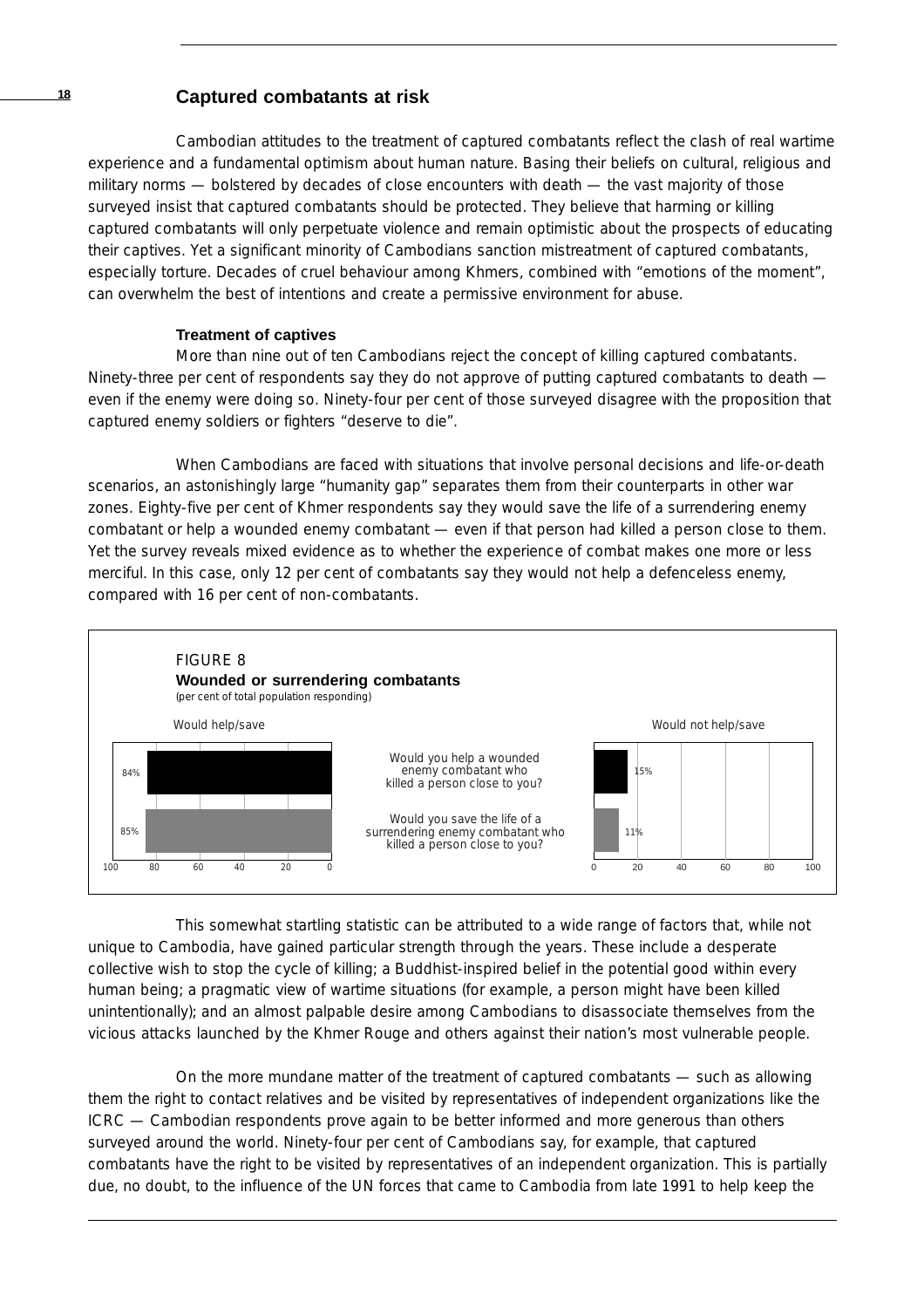peace and supervise elections. However, only 3 per cent of those who were imprisoned or lived under **19** enemy control say they were given the chance to be visited by such people.

#### **The anomaly of torture**

Cambodians veer sharply off the charitable path when it comes to the question of torture. More than one-third of respondents (36 per cent) sanction the use of torture in order to obtain important military information, while 63 per cent say that prisoners should not be subjected to torture.



This view cuts across all segments of society. While 41 per cent of men approve of torture, so do 33 per cent of women. Cambodians with a primary education or higher are as likely as those with no formal education to sanction physical abuse of captured combatants. Forty-two per cent of combatants say torture is acceptable, as do 35 per cent of non-combatants. There is virtually no difference in attitudes between those respondents who were imprisoned or lived under enemy control and those who suffered neither fate. The exception to this rule are the Khmer with the longest memories of the damage done to their society: 27 per cent of those aged 50 or more sanction torture, compared with 39 per cent of those between the ages of 18 and 49.27

Explaining this anomaly is not easy, but history, the survey and the in-depth research offer a few clues.

First, the impact of the Pol Pot era should not be underestimated. The Khmer Rouge routinely subjected tens of thousands of ordinary Khmers to unspeakable physical cruelty from 1975 to 1979. Torture became an experience shared across a broad swathe of society; in the years since, many Cambodians seem to have been "conditioned" to accept it as a part of war. Of the respondents who say they have been held against their will by the enemy or lived under enemy control, 59 per cent report being mistreated and 13 per cent say they were physically injured, while only 22 per cent say they were treated correctly. (See Figure 10.)

Second, Cambodians seem to draw a fundamental distinction between torture (a cruel but not final act) and killing (from which there is no return). This distinction is particularly apparent when one examines the differences between Cambodians who, both intentionally and unintentionally, participated closely in conflict. For example, combatants are four times more likely than non-combatants to approve of killing captured combatants (17 per cent versus 4 per cent). Yet the difference between these groups disappears when it comes to the use of torture: 42 per cent of combatants and 35 per cent of non-

<sup>&</sup>lt;sup>27</sup> This attitude can be partially explained by the fact that 22 per cent of people 50 or older report having been tortured, compared with 16 per cent of those under 50. Seventy per cent of people 50 or older report that they were mistreated while living under enemy control, compared with 55 per cent of those under 50.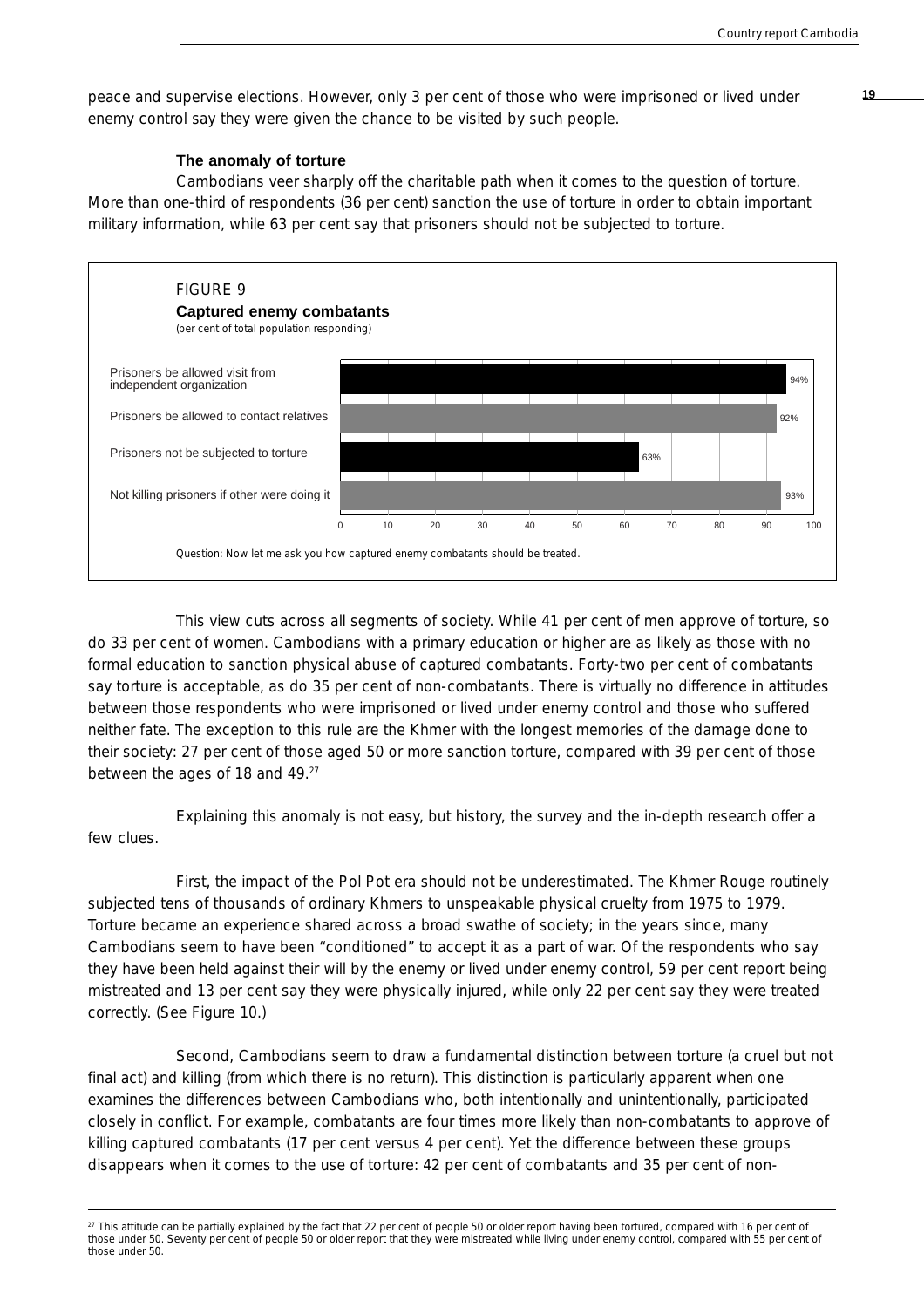

combatants sanction it. In the same vein, those Cambodians who were imprisoned or lived under enemy control are three times more likely than those who suffered neither fate to approve of killing captured combatants (9 per cent versus 3 per cent). But there is virtually no difference between these two groups on the question of torture (36 per cent and 37 per cent approve of it, respectively).

Third, torture is viewed by civilians and soldiers alike as a necessary, almost inevitable (though certainly not desirable) tactic. "If there was no beating you can't get the answer," one young man explained. (FG, male rural youth, Battambang) "They must be tortured," a woman in Phnom Penh explained. "When fighting we don't know who is good and who is bad, we don't know." (FG, female market stall vendors, Phnom Penh) A former Khmer Rouge fighter said flatly that soldiers torture captives "because they want certain information, and the captured combatant of war doesn't want to give the answer." (FG, former Khmer Rouge fighters, Malai)

## **The logic and hope of mercy**

In focus groups and in-depth interviews, Cambodians explain their generosity towards captured combatants as a matter of logic and hope. Leaving aside the treatment of foreign invaders — for whom Cambodians express little or no mercy - even those who take a harsh stand towards captives do so hesitantly, justifying their beliefs and actions as a "necessary" response to enemy actions.<sup>28</sup>

Across all segments of society, occupations and ages, Cambodian attitudes to the treatment of captured combatants carry with them a simple message: "We want no more war". Killing, harming, even *not helping* captured combatants are seen as guaranteed methods of prolonging conflict.

> … if we kill them, it will create revenge and it will cause more people [to die]. The killing will continue without end… If we kill that prisoner, it doesn't mean the war will stop. (FG, male rural youth, Battambang)

> If we kill, it will create more hatred and revenge. (IDI, deminer, Phnom Penh)

It is wrong [to kill prisoners]. If they are killing our prisoners, we need to find ways to solve that. [We] should not kill, because the result is death again and again. (FG, RCAF members, Kompong Som)

<sup>28</sup> See the section, The fear of foreign invasion, p. 2.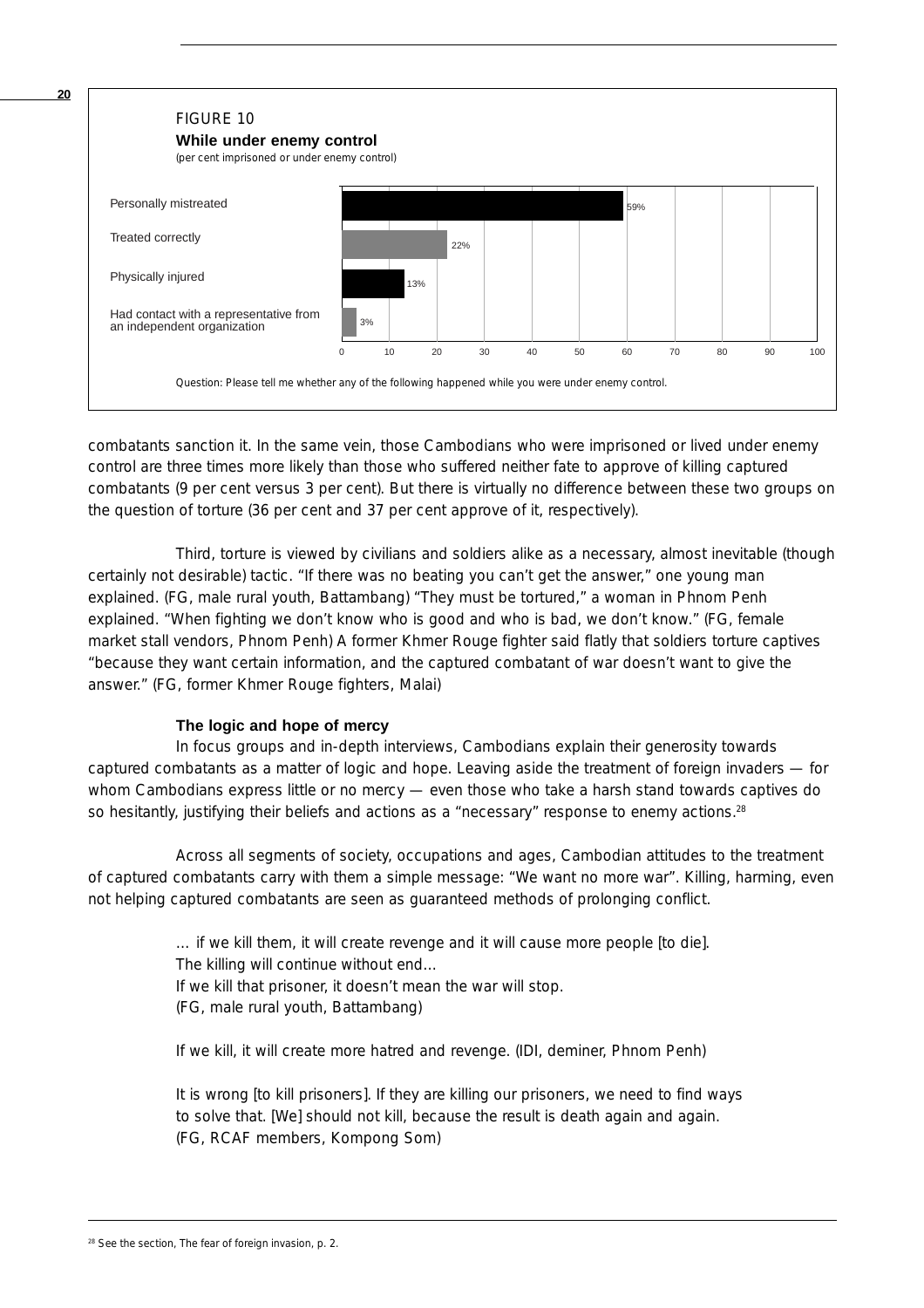We should uphold humanity and justice above all else. If we kill [prisoners] back **21** and forth the war will never end. Personal hatred and revenge will exist so we should leave [punishment] to the law, to the judges. (IDI, newspaper reporter, Phnom Penh)

…. [we should] leave it up to the law for solving and trial.

[We] shouldn't keep in mind and [seek] revenge, otherwise Khmer will be fighting against each other…

If we killed them for doing wrong, we were also wrong.

If killing back and forth, there will be a war.

(FG, male farmers/workers, Kompong Cham)

More educated participants appealed to the simple humanity and self-respect that seemed to have been erased through so many years of conflict. A university professor remarked: "... if they kill [prisoners] it means they are like animals, they are inhumane. So we should not follow them. One saying goes like this: 'If the dog bites us and we bite the dog back it means we are also a dog.'" (IDI, university professor, Phnom Penh) "You need to have [a] humane heart," a newspaper reporter said. "We should save and educate them, because sometimes they were simply following the orders of someone else." (IDI, newspaper reporter, Phnom Penh)

Many participants are willing to give captured combatants the benefit of the doubt, and seem to be looking for an excuse to show mercy. Nearly every discussion of these scenarios prompted someone to suggest that the laws and courts should handle the case. Some cautioned that a captive might be innocent, while others said their behaviour would depend on whether or not their friend or relative was killed intentionally. (FG, female single heads of household, Phnom Penh; FG, male farmers/workers, Kompong Cham)

Questions about helping defenceless enemy combatants prompted these exchanges among civilians and fighters:

> We will give him treatment, educate him to abandon the other side and join our side or leave the army. This can help reduce the revenge – or hatred. Even if we kill him, our friend will not come to life again. In addition, he [the enemy soldier] did not have the intention to kill our friend but in fighting, killing is inevitable. (FG, male rural youth, Battambang)

> [We] need to save, because we don't know who is bad and who is good... We would save because we don't know where the bullet [that killed a loved one/ friend] came from. [Moderator: But he killed someone close to you.] Leave that apart. When he recovers then we will work on it. But not kill him. Yes we have our anger. But if we kill, it would never end. Any side if they are injured and run for our help, we need to help. But if we saw [the killing] with our own eyes, we would not save. (FG, female returnees, Malai)

I wouldn't save him, if he killed my friend. I think we have to save him because the enemy that killed our friend is also a war victim. We save him because he was the enemy when he was holding the gun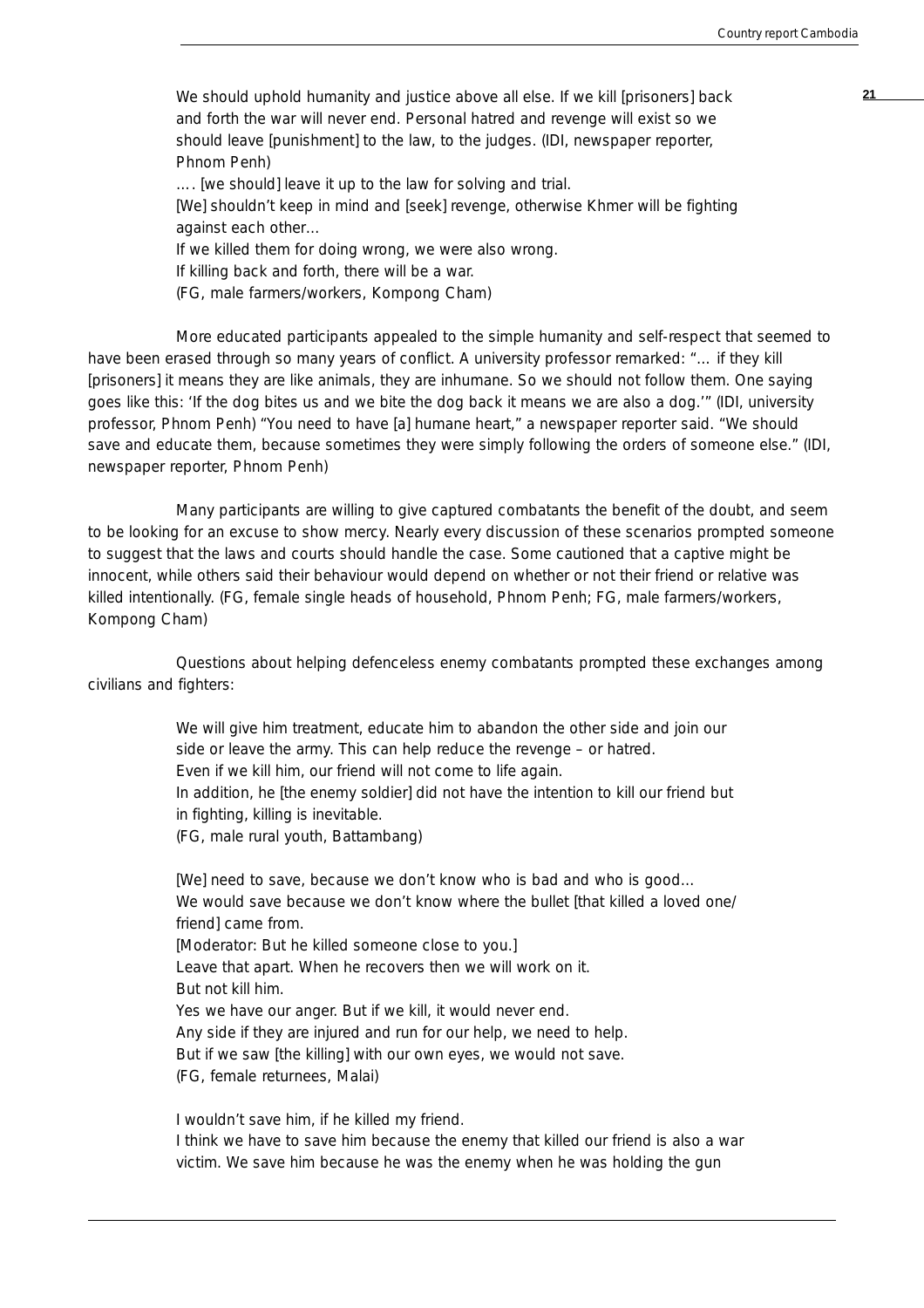**22** and killed our friend, but when [he] is injured with no gun, no more power, he is also a civilian. We wouldn't save him, if there is no law.

According to the law, we have to help him.

There [are] two points… Did the enemy kill my friend during a war or fighting or whenever? If the enemy killed my friend during fighting, I would save him. The war victim is an innocent person being forced to be a soldier… we would save him.

(FG, former Khmer Rouge fighters, Malai)

In focus groups and in-depth interviews, there were a handful of combatants and civilians who said revenge or hatred would lead them to kill a captured combatant or not save one in need of help. But the vast majority went out of their way to explain that circumstances would force them to take such actions. Several women in a group of Phnom Penh market vendors agreed that killing captured combatants by the enemy would leave them no choice but to respond in kind. "The other side captured and killed ours," said one woman, "so we *have* to do the same [emphasis added]." (FG, female market stall vendors, Phnom Penh) A university student went through moral and military gymnastics to justify his position:

> If we are talking about human rights, we should not kill him. But if we talk about the "jungle law" in Cambodia, we must kill him. If we don't kill and we release him then he will return and do the same again. If we kill him there will be nobody bothering us anymore. But it is wrong according to human rights law. We must kill. Because if we do not kill then he will just continue to [behave] like that. (IDI, male university student, Phnom Penh)

For the most part, however, Cambodians reject such actions. They harbour an honourable, Buddhist-inspired belief that all humans have the potential to be educated and to change for the better an optimism that close to 30 years of horror have made them hold onto ever tighter.

> If we capture the prisoner, we need to educate him to become a good person. (IDI, Buddhist monk, Phnom Penh)

If he is Khmer the same [as me], we should educate or instruct him. After that he can go back to his village. (IDI, male mine victim, Battambang)

Although he used to be our enemy, he is now incapable of retaliating… We should save him and let him live with us and educate him according to what we want. (IDI, monk in training, Phnom Penh)

For me I think I will take revenge. But it is difficult to do because human beings have feelings, so if they commit [a] mistake we can correct them. (IDI, university professor, Phnom Penh)

… victims can change and improve themselves. They can become leaders. (FG, male farmers/workers, Kompong Cham)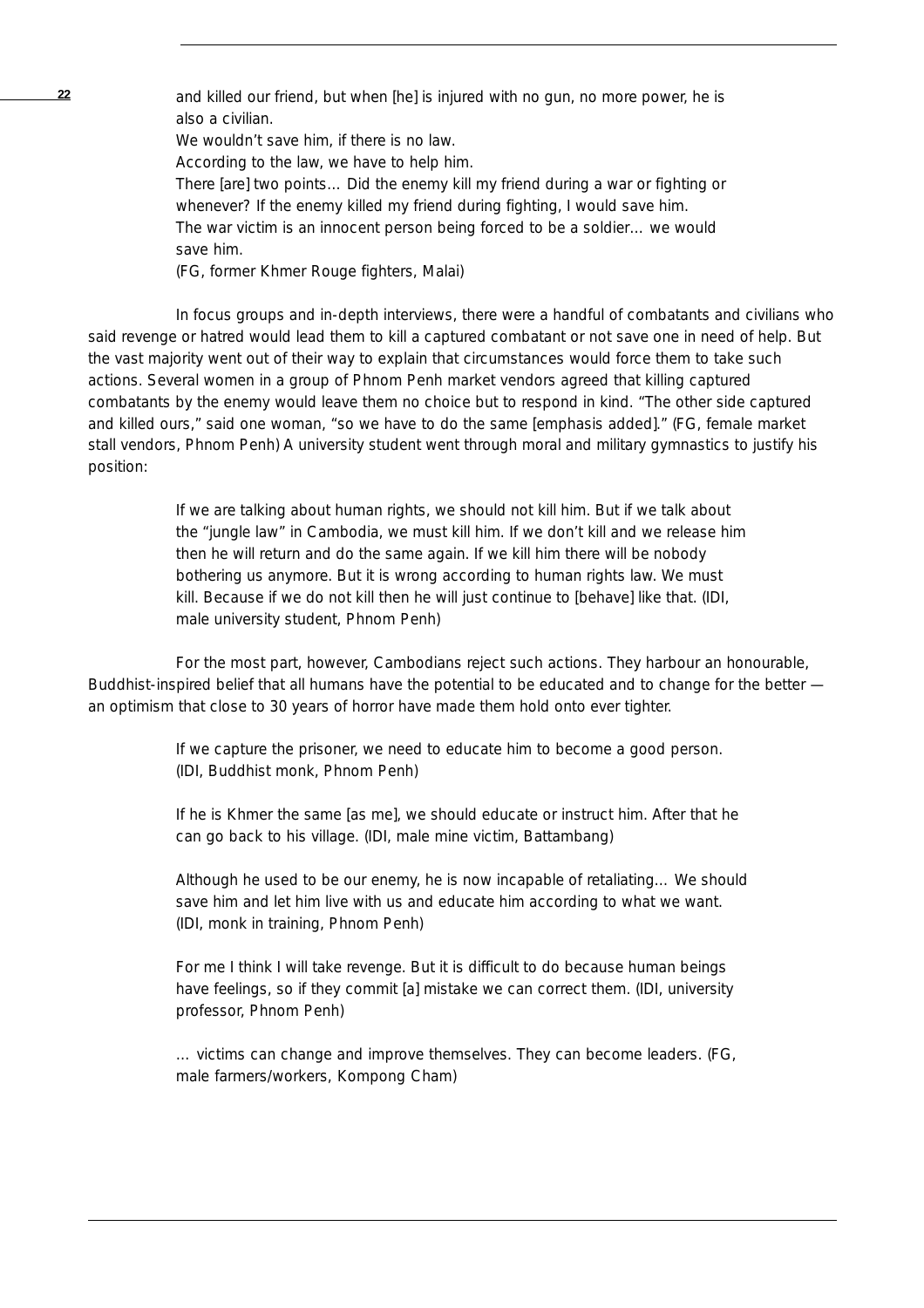## **Breakdown of limits <sup>23</sup>**

The ICRC consultation in Cambodia paints a picture of a populace that is fiercely protective of civilians and desperate for peace. Yet nearly 30 years of unceasing conflict have overwhelmed any attempts to separate civilians from combatants and made the concept of a normal, quiet life a seemingly unachievable goal. While political factions, armies, weapons and goals have shifted shape and character, the average Cambodian has borne the brunt of conflicts that are hard to fathom but all too easy to feel.

When asked to explain why soldiers and fighters attack civilians despite known prohibitions, Cambodian respondents are divided between those who see these attacks as the wilful acts of determined forces and those who want to relieve combatants of responsibility for their actions. Forty-one per cent of respondents say combatants are "determined to win at any cost", 41 per cent say they "don't care about the laws" and 17 per cent say they attack civilians because they "hate the other side so much". A large number point to the weak character of combatants: 25 per cent say that they are following orders, 25 per cent that they don't know the laws; 21 per cent that they are too young to make judgements; and another 22 per cent that they "lose all sense", are under the influence of alcohol and drugs or are simply afraid.<sup>29</sup>



These responses help illuminate three of the key elements that have combined in Cambodia to dissolve the limits in war that are meant to protect civilians: deliberate anti-civilian policies that began under the Khmer Rouge; the chaotic nature of conflict; and the immaturity and ignorance of many combatants. The first of these elements differs from the other two in both intention and importance. Taken together, the three have helped ensure that attacks on civilians have been constant and unrestrained.

<sup>29</sup> The percentages add up to more than 100 because respondents were asked to pick two reasons from among the list.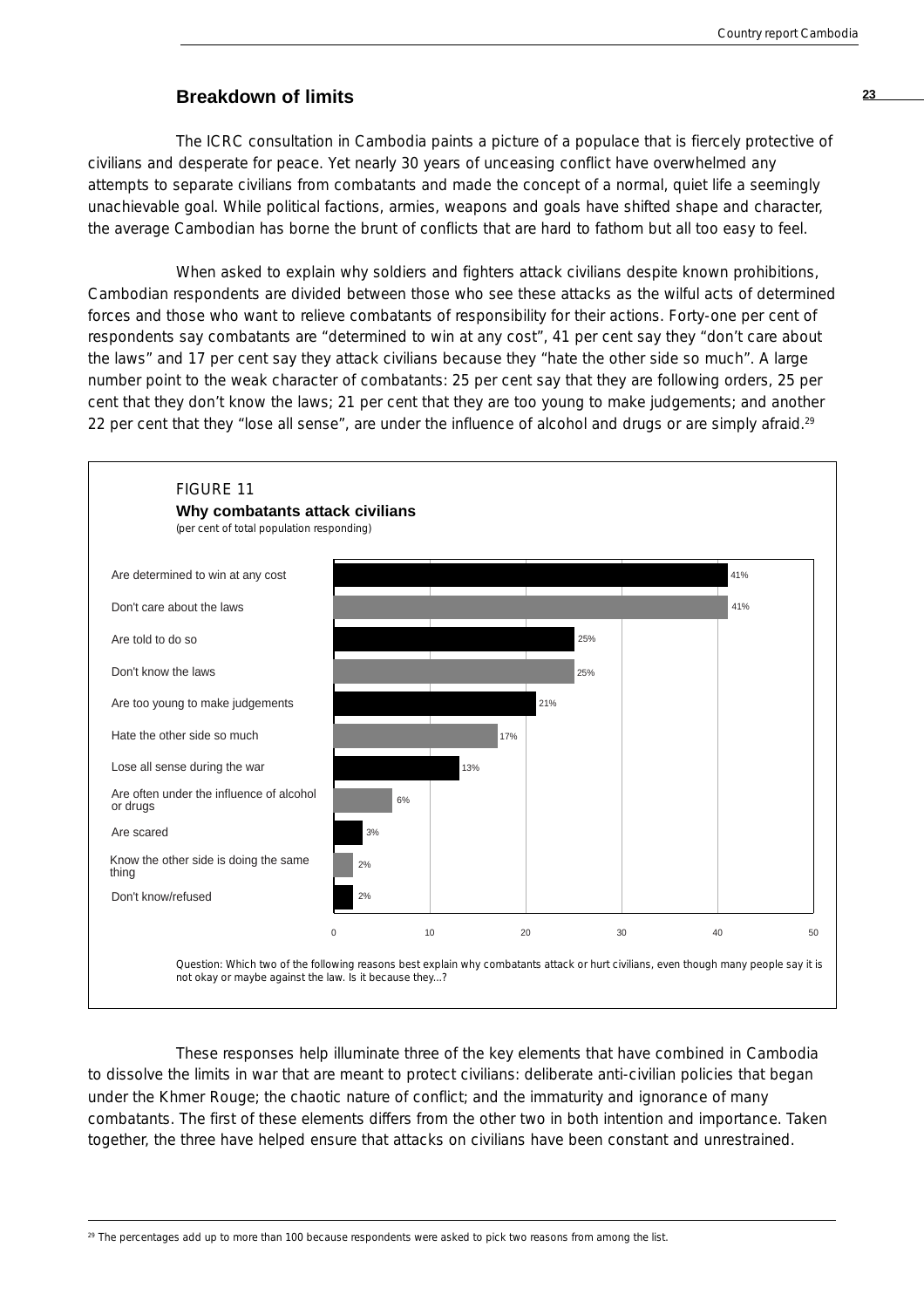## **24 Deliberate attacks on civilians**

The years of Pol Pot's rule are best defined as a "war on civilians". From 1975 to 1979, civilians in Cambodia were not collateral casualties of conflict but, rather, the express targets of a genocidal regime. The "success" of the Khmer Rouge's policies can be measured not only in the towers of skulls and legions of broken families, but in the patterns it established. After 1979, the idea of civilians coming under attack — and indeed being subjected to torture and other kinds of treatment once reserved for combatants — were part of the Cambodian battlescape.

Civilian involvement in Cambodian wars, of course, did not begin or end with Pol Pot. During the 1970-1975 civil war, commanders in the army of Lon Nol and guerrilla fighters conscripted village youths throughout the nation and fought scores of battles in villages. During a decade of Vietnamese rule, foreign troops did not halt their attacks on villages simply because they were having trouble deciding who was a guerrilla fighter and who was a village resident. In fact, these kinds of attacks served only to strengthen anti-Vietnamese sentiments among Cambodians. In 1989, after the Vietnamese withdrew and peace talks between factions began, there was a brief hiatus in the civil war. When the talks broke down, Khmer Rouge commanders replaced their "treat the civilians well" policy with a scorched earth approach; combatants were ordered to "burn the people's property". As a group of former Khmer Rouge fighters recalled:

> Destroying all, burning into ash was the objective of fighting the enemy… We could survive from 1979 until 1989 because of having support from Khmer citizens; after the Vietnamese withdrawal, we had to destroy [the] enemy's economy, and fight against the State of Cambodia. We didn't have any idea to [we did not set out to] destroy and burn our mother's home, our wife's home… We had to destroy anybody's [property] regardless of mother, father and relatives, in order to destroy the enemy's economy… We turned to burning houses, warehouses, cut off roads in order that the existing government lacked supplies so that they [the government] would compromise. (FG, former Khmer Rouge fighters, Malai)

The lasting influence of the Khmer Rouge era — during which a wrong word from a neighbour could mean a death sentence — can also be discerned in the deeply suspicious nature of Cambodian combatants and civilians. This suspicion, coupled with the guerrilla fighter's dependence on the local populace for support, has helped legitimize the notion of civilians as fair targets. In focus groups and indepth interviews, a number of participants said civilians acted as "spies" and "disguised agents".

> During fighting we can see many civilians, but if we do not destroy the civilians we cannot also destroy our enemy. Sometimes we think of law and sin and merits, but we have to destroy for our life. The civilians on the other side can be agents; although they do not carry weapons they can give information to the enemy. (FG, RCAF members, Kompong Som)

… we cannot know exactly whether they are real civilians or not, some of them could be spies who are trying to attack the soldiers from behind… In some cases, some civilians are the spies, messengers, food suppliers, etc., therefore there is inevitably some retribution. (FG, female urban youth, Phnom Penh)

Some civilians take rice, chickens and wine to the enemy soldiers. They are spies. So they were attacked because they were considered as the enemy as well. (FG, female single heads of household, Phnom Penh)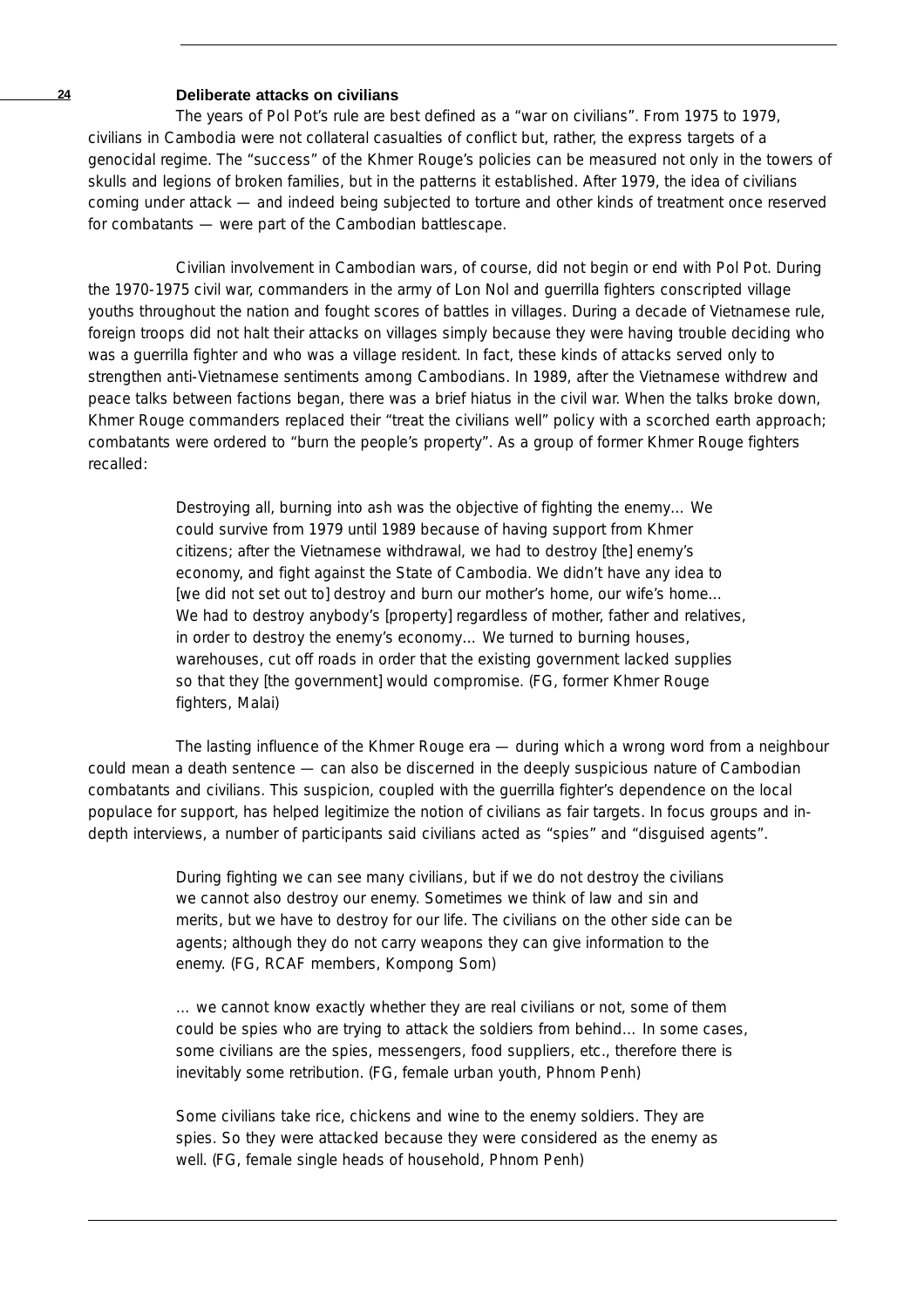Sometimes they [soldiers] hate the civilians because they found out that the **25** civilians provided food to the other side [enemy], therefore they must attack. (FG, former Khmer Rouge fighters, Malai)

#### **Chaos and the nature of war**

Chaos is a natural and often deadly part of war — a tangle of residents flees a city under siege; "friendly fire" wipes out an allied unit; villagers under artillery attack scatter into a minefield. In guerrilla warfare, chaos combines with intentional attempts by combatants to hide themselves among peaceful residents in order to escape the enemy. The result is combustible. Casualties multiply and, as time passes, the deaths of civilians gradually become an acceptable, if terrible, fact of war.

In Cambodia, chaos — both intentional (e.g., the 1975 Khmer Rouge evacuation of the cities) and unintentional (e.g., the 1997 Phnom Penh street riots that turned into pitched battles) — has been a critical player in the suffering endured by civilians.

Those who have been caught in the crossfire describe scenes in which anxious combatants combine with terrified civilians to produce confusion and random death. Combatants and civilians give reports of "confused and nervous" fighters who "feel disturbed by the civilians" and "lose [their] sense and feel agitated". (IDI, male mine victim, Battambang; FG, female urban youth, Phnom Penh; IDI, deminer, Phnom Penh) Recalling harrowing moments, older women tell of soldiers who "just shoot around" or are "shooting randomly in the market". (FG, female market stall vendors, Phnom Penh; FG, female single heads of household, Phnom Penh) Wielding a weapon in battle or supporting a particular faction does not seem to bear any relation to one's fate.<sup>30</sup>

In almost every focus group and in-depth interview, participants commented on the difficulty of distinguishing between civilians and combatants, particularly when Khmers fought Khmers. In such an atmosphere, they agreed, civilian casualties became "inevitable".

> The war in Cambodia was… not the war of patriotism. It was the war of grabbing power. They [soldiers] didn't want to kill the civilians, but the other side was mixed with the civilians. So they can be killed; there was no option. There is no distinction [between soldiers and civilians in this type of war]. (IDI, government official, Phnom Penh)

> [When there is] fighting between soldiers and soldiers in the same country, we all look almost the same... If we attack a village, we cannot see who are soldiers, who are the soldiers' wives, and who are the real civilians. (FG, female urban youth, Phnom Penh)

In a war, I think, touching and harming is inevitable.

In a war, there is usually chaos, therefore harm to civilians cannot be avoided… This [attack on civilians] is something that cannot be avoided sometimes. People live everywhere.

People cannot move on time when the war occurs. Sometimes the civilians are running back and forth in front of the soldiers, and when the soldiers are disturbed they shoot…

It cannot be avoided.

(FG, female urban youth, Phnom Penh)

One of the most interesting aspects of these discussions was the almost eerily uniform words that both civilians and combatants used to explain away the behaviour of soldiers and fighters.

<sup>&</sup>lt;sup>30</sup> In fact, 71 per cent of combatants report having experienced six or more negative consequences of war, compared with 60 per cent of noncombatants. Similarly, 70 per cent of those who report having supported a side in the war say they experienced six or more negative consequences, compared with 59 per cent of those who say they were non-partisan.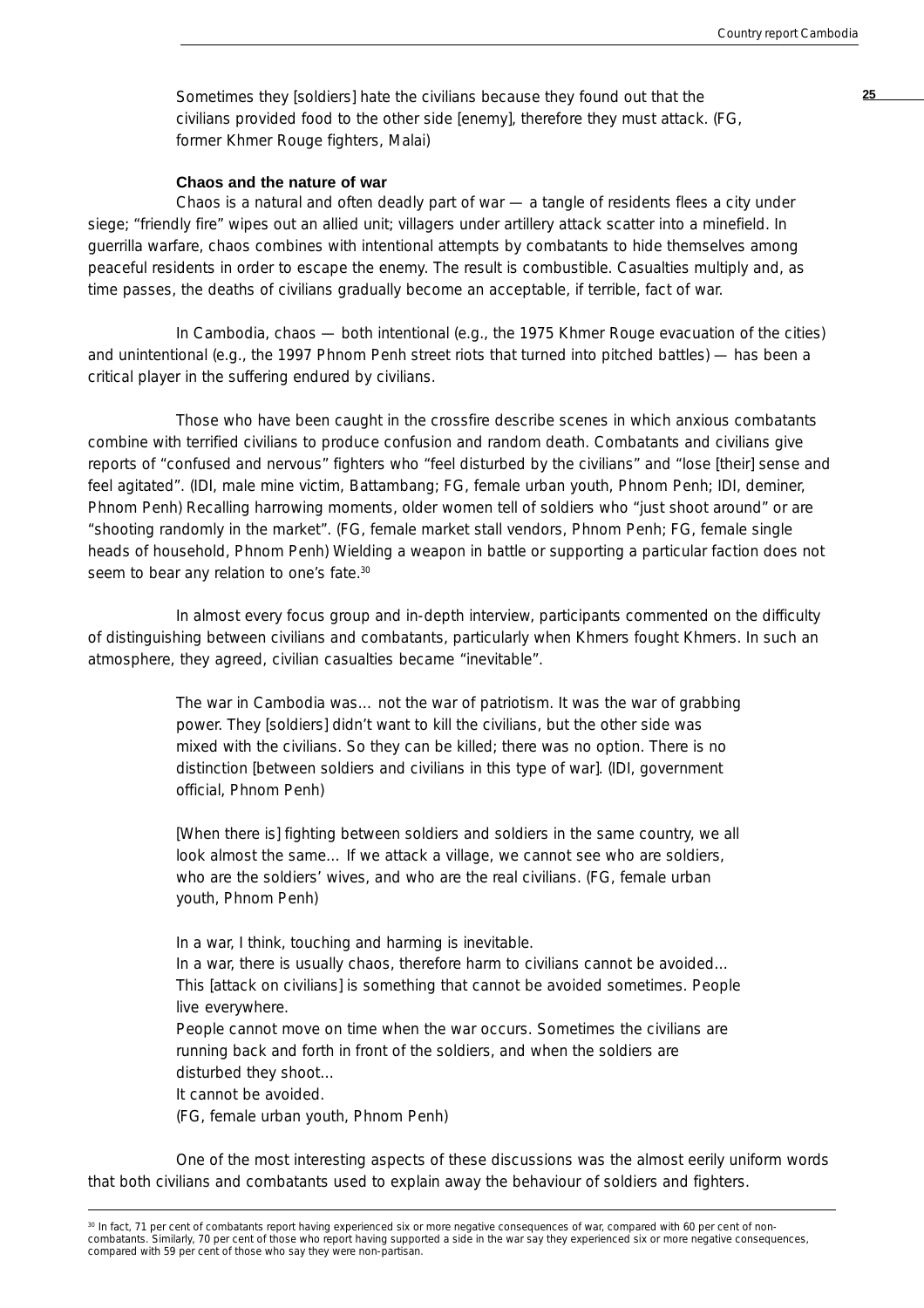**26** Sometimes it was not on purpose [that soldiers attacked civilians], because people were running through bullets, when the [government] soldiers were fighting with the Khmer Rouge. Sometimes the bullets [or shells] just dropped in the bunker where people were hiding. (FG, male rural youth, Battambang)

> The civilians are running in front of the bullets. It was not [the soldiers'] intention [to shoot them]…

It cannot be avoided during fighting.

(FG, female single heads of household, Phnom Penh)

The main objective in fighting is soldiers against soldiers either in the forest or in the villages. Therefore the harm to civilians is inevitable. Each side is fighting to win and occupy the target area.

I agree [that attacks on civilians are inevitable] because bullets don't have eyes, we don't have intention [to kill the civilians].

(FG, former Khmer Rouge fighters, Malai)

…in the fighting the bullets have no eyes. (IDI, male rural high school student, Kompong Speu)

They want to attack the soldier but they missed the target. They want to prevent [people] from daring to join the army. The bullet has no eyes, so sometimes it hits the people. They [soldiers and fighters] don't want to attack civilians. (FG, female returnees, Malai)

While one woman noted "a lack of attention on monitoring the attacks on civilians", most participants bent over backwards to excuse the actions of combatants who killed civilians. (FG, female single heads of household, Phnom Penh) While a few participants appeared to be motivated by a desire to avoid placing blame, more seemed to genuinely believe that the chaos of battle combined with inexperienced combatants to leave civilians exposed to harm.

## **Character of the combatants**

The character and background of combatants - their training, maturity and experience - are critical predictors of their behaviour during wartime. It is impossible, of course, to guarantee that a welltrained, well-disciplined professional army will heed the rules of war that protect civilians. In the heat of battle, as the ICRC consultation in war zones around the world demonstrates, even the most skilled practitioners of war can lose control of a situation. War promises safety for no one.

The odds of civilian casualties, however, are vastly increased when young, untrained and impressionable soldiers and fighters are pressed into service. They are much more likely to follow the orders of their commanders, no matter how many lives may be lost. Lacking even the most basic knowledge of the rules of war, they roam the countryside like packs of human landmines — armed to the teeth and indiscriminate in their choice of target. With such forces in the field, the potential for attacks on civilians, whether intentional or not, increases dramatically. Such, sadly, has been the case in Cambodia for decades.

Yet, no matter the era or the type of armed force under discussion, Cambodia has been home to combatants who share a reputation for disorder and brutality. These forces have included regular government troops, guerrilla fighters, militia members and commandos. Acting separately, but considered as a whole, these soldiers and fighters have exacerbated an already tenuous situation and put tens of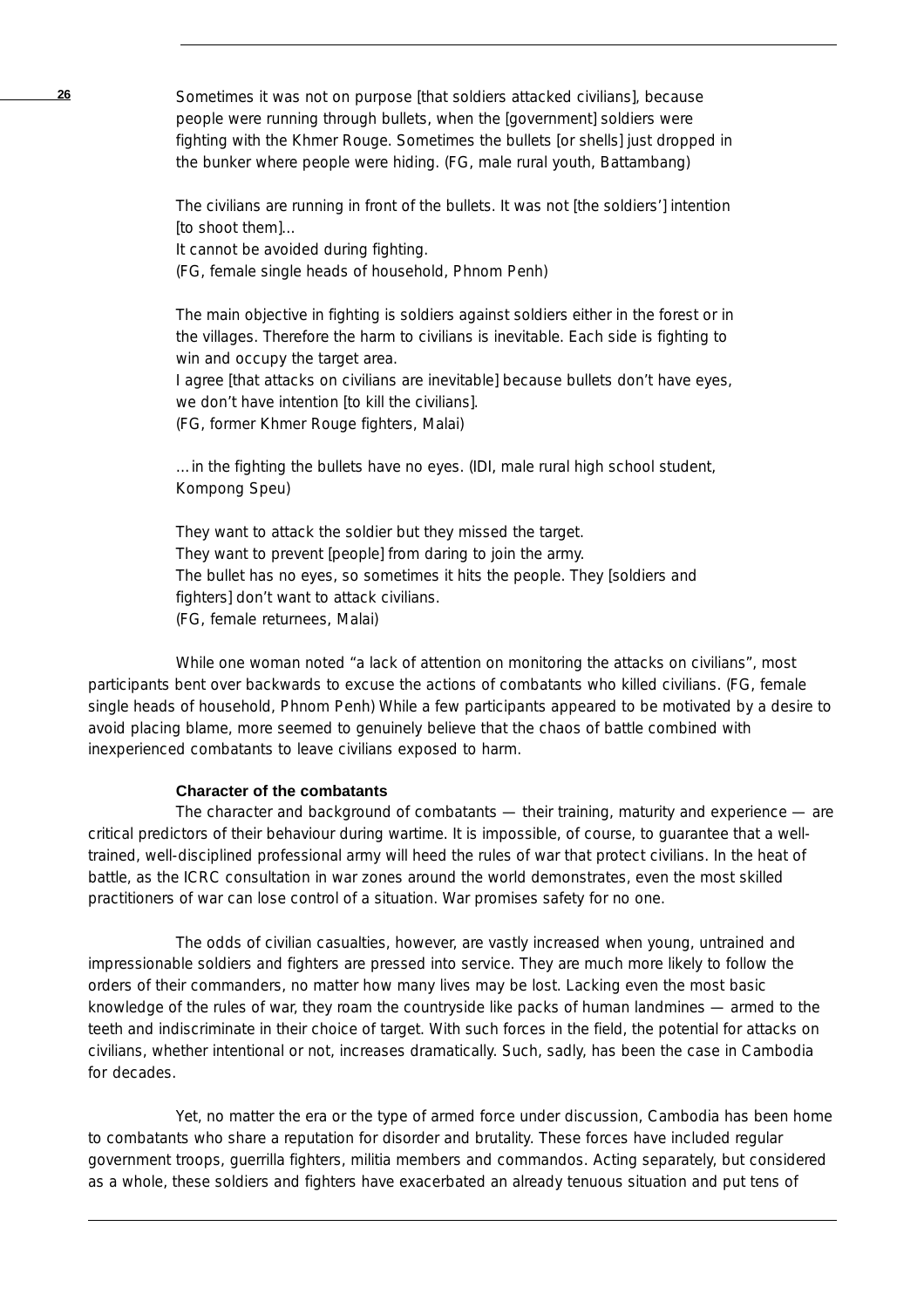**27** thousands of civilians into deeper danger as the conflicts have dragged on. A foreign military adviser put it simply: "...there are a core of people [civilians] who just want to be left alone... [but that] becomes difficult when every fourth person carries a weapon." (IDI, foreign military expert, Phnom Penh)

The roots of the troubles can be traced to the 1970-1975 civil war, when government commanders descended on villages across Cambodia to conscript unsuspecting young men. Khmer Rouge commanders competed for the conscripts and by the time they marched into Phnom Penh to take power in 1975, they had developed manipulation of armed young men into an art. Memories of the Pol Pot era are studded with stories of children barely big enough to hold a rifle off the ground.

> Those who used violence were the young soldiers. They did not understand about life. They were in the armies of Lon Nol and the Khmer Rouge. They cut off the heads of the enemy. They had no feelings, no conscience. None at all. (IDI, government official, Phnom Penh)

> There were children who [were] obliged to join the army when they did not know how to judge what is wrong or right… This is the role of the commander: to try to find many forces in order to scare the enemy. So they just conscript the children… (IDI, Buddhist monk, Phnom Penh)

> During Pol Pot's time the gun they carried touched the ground. They know nothing. If they are told to shoot they just shoot. (FG, RCAF members, Kompong Som)

The problem of child soldiers has declined in the 1990s, a trend that began with the arrival of the UN peacekeepers and was dramatically hastened by the mass surrender of Khmer Rouge fighters that began in 1996.<sup>31</sup> But the harsh memories of the Pol Pot era are sharply reflected in current Cambodian opinion. In the survey, only 4 per cent of respondents say that a child younger than 18 is "mature enough" to take up arms. Seventy-seven per cent say that soldiers and fighters must be at least 18-21 years old, and 19 per cent say combatants should be over 21.



In focus groups and in-depth interviews, participants say those under 18 were "hot tempered" and "thin-blooded" (impetuous), but that soldiers needed to be "thoughtful", "stable" and "have good

31 Commanders in the RCAF are still said to use "ghost soldiers" in order to meet unit quotas and attract supplies that can be traded on the black market. (IDI, government official, Phnom Penh; IDI, foreign military expert, Phnom Penh)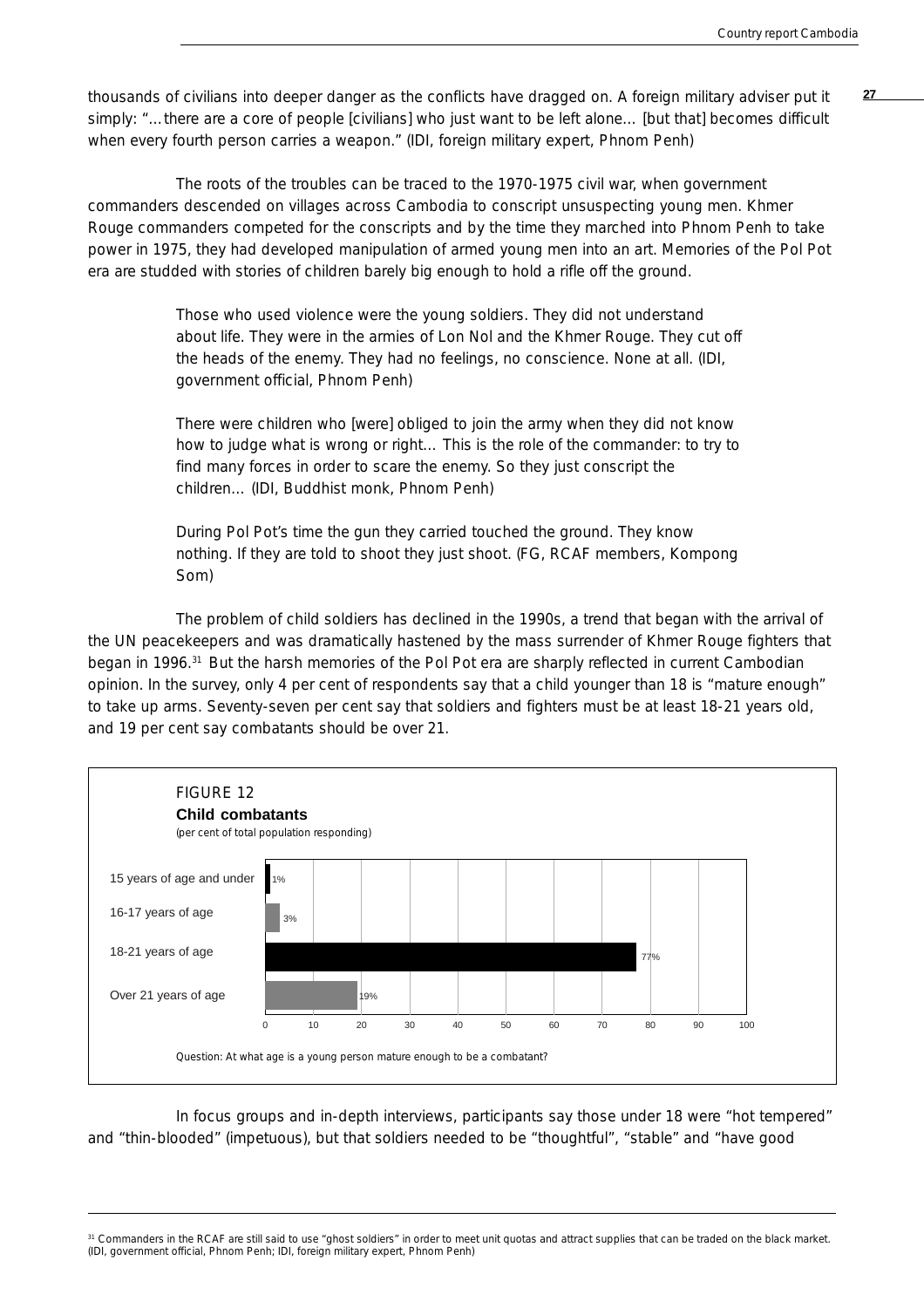judgement."32 Participants also offered explanations for why commanders would want raw, untested recruits in their ranks: **28**

> The [young soldiers] are brave… they have no judgement. They don't know about the soldiers' laws, and they don't know what is death. (IDI, newspaper reporter, Phnom Penh)

The younger soldiers [are], the worse tempered they are…

The mature one is thoughtful. The 17- and 18-year-old soldiers could even kill their parents when they are ordered to, and they are bad tempered, especially when they have guns in their hands.

(FG, female market stall vendors, Phnom Penh)

It is… easy for the commanders to give orders [to young soldiers], because the children did not have a conscience and are illiterate.

[Why do you think the commanders use these very young soldiers or fighters?] They have enough strength for fighting; they don't have much education or training in human rights. They do not know what is good, what is bad. So they will simply follow the orders the commanders give them. (IDI, male university student, Phnom Penh)

…[young soldiers are] easy to use and [they] follow orders. They are not able to judge correctly. They will do what they are told to do. They don't [know] what is right and what is wrong. (IDI, monk in training, Phnom Penh)

It is easy to use [young people] for fighting. If they [soldiers] are educated, they will not go to fight because they are afraid of dying. (IDI, male mine victim, Battambang)

Don't know [why we were fighting]. It was their policy. They [the government] asked us to fight, [so] we fought. They asked us to join the armies, [so] we joined. (FG, male rural youth, Battambang)

To this day, rank-and-file Cambodian soldiers are said to be disproportionately young, rural, poor and uneducated.33 "They really are just civilians," a long-time observer of Cambodian combatants and conflicts explained. "A soldier here [in Cambodia] is a guy who's been recruited or conscripted, usually conscripted, during war… In a lot of cases he is taken from the village because the village… couldn't pay for him not to be taken… anyone who can pay is not in the army." (IDI, foreign military expert, Phnom Penh)

In addition to suffering from the ignorance of youth, the vast majority of Cambodian combatants have never received formal or systematic military training, let alone schooling in the rules of war. Combatants learn their trade in the jungle and the streets — a fact that has had enormous consequences for the shape of conflict in Cambodia.

> We were all guerrillas, we didn't know human rights law, we didn't go to school, we didn't know how many articles in the law, we only learned how to shoot and kill…

<sup>32</sup> FG, female market stall vendors, Phnom Penh; FG, female returnees, Malai; IDI, deminer, Phnom Penh; FG, female urban youth, Phnom Penh; FG, female single heads of household, Phnom Penh.

<sup>33</sup> The survey provides insufficient evidence on these questions because "combatants" were not separated according to the force they fought with or their rank.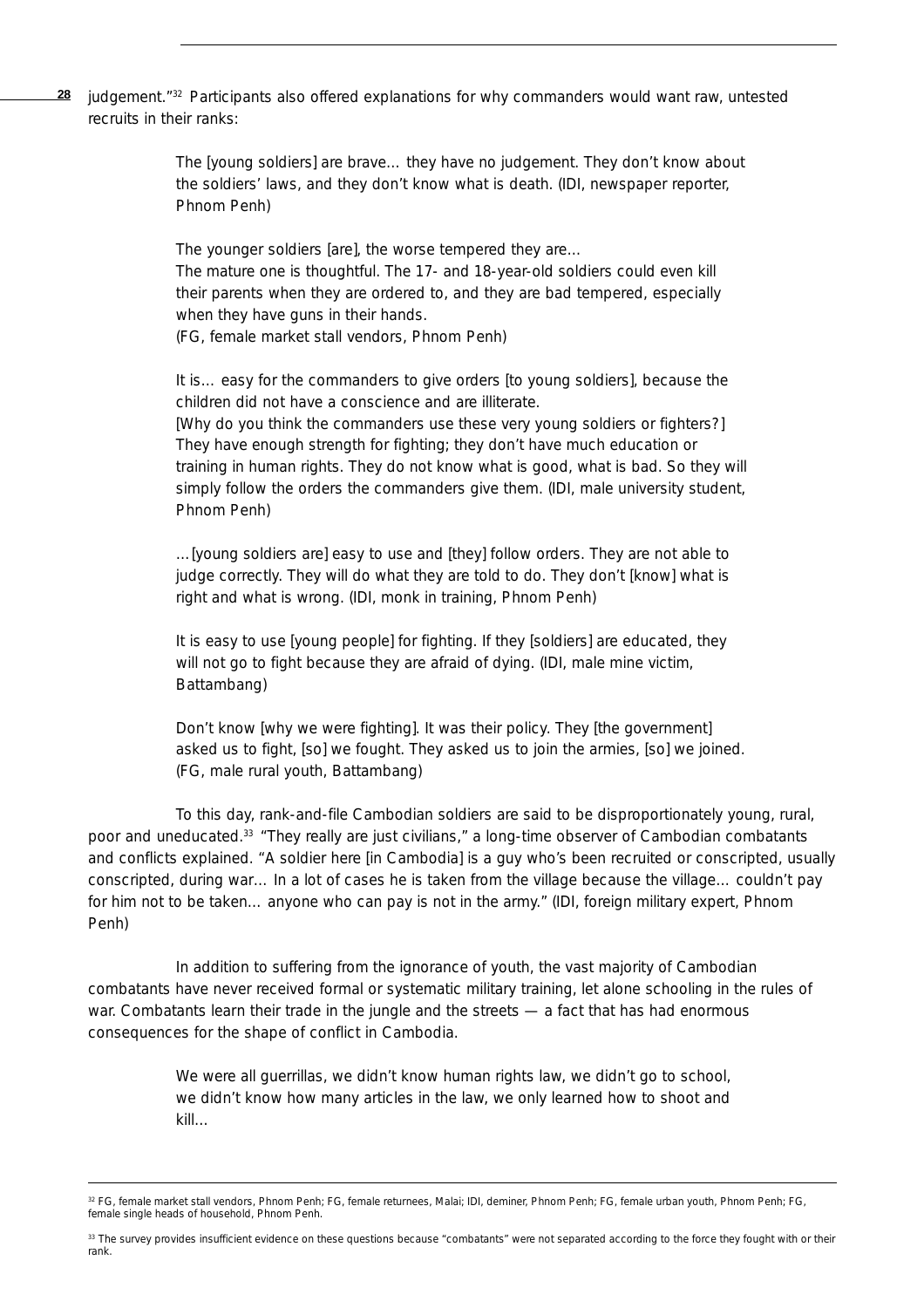The soldiers, at that time, didn't understand about the international law yet… didn't understand about the law of war, or any law. We didn't learn the laws of war.

(FG, former Khmer Rouge fighters, Malai)

They [Khmer Rouge troops] cannot read. They cannot write. If the commander leads them, they will do good. If not, they won't. (IDI, RCAF general, Phnom Penh)

These observations go a long way towards explaining why so many Cambodians bend over backwards to absolve regular soldiers and fighters of the lethal consequences of their actions. Disparate voices across Cambodia — of those who carried weapons and those who watched the battle; those who ran for their lives and the lucky few who stayed clear of the fray — reach a similar conclusion: blame the commanders. The combatants were only following orders.

> Not all commanders think the same. Some are crazy, some are polite. (IDI, RCAF general, Phnom Penh)

If we were ordered to attack an army camp in which people were also there, we had to fight.

If people were wounded, we helped care for them.

…soldiers must follow their orders, although we don't want to harm anybody… We were under the dictatorial leadership, we had to follow them in order to survive…

Because the soldiers had to fight for the target area, we aimed at the enemy side, and there was no order for not attacking the civilians.

…we had to achieve the plan of our leader.

(FG, former Khmer Rouge fighters, Malai)

If they [soldiers] want to do anything they need to have orders from their commanders. (IDI, rural male high school student, Kompong Speu)

It is really up to the officers in war to decide what is allowed or not. It is this [their attitude] that sets limits… depend[s] on the captain, the commander. If he has a sense of morality… Do you understand? Soldiers will follow the spirit of their commander. If he has a humanistic spirit, the soldiers will have limits set on the destruction, on what they can fire upon. (IDI, government official, Phnom Penh)

We cannot say "good soldier" or "bad soldier". Any soldier in the battlefield, they had to listen, they had to obey their commanders… I am not a soldier, but I think if I was… I would kill any people according to the order of my commander. (IDI, journalist, Phnom Penh)

Sometimes I interview the soldiers — Khmer Rouge soldiers and State of Cambodia soldiers. I ask them, "Why [are] you fighting?"… the Khmer Rouge say, "I fight the Vietnamese because my commander says that the Vietnamese come to Cambodia." And when [I] see the State of Cambodia [soldiers], I ask, "Why [do] you kill the Khmer Rouge?"… [They say] "My commander says the Khmer Rouge are the bad guys, so I have to fight"… I think most of the soldiers, nearly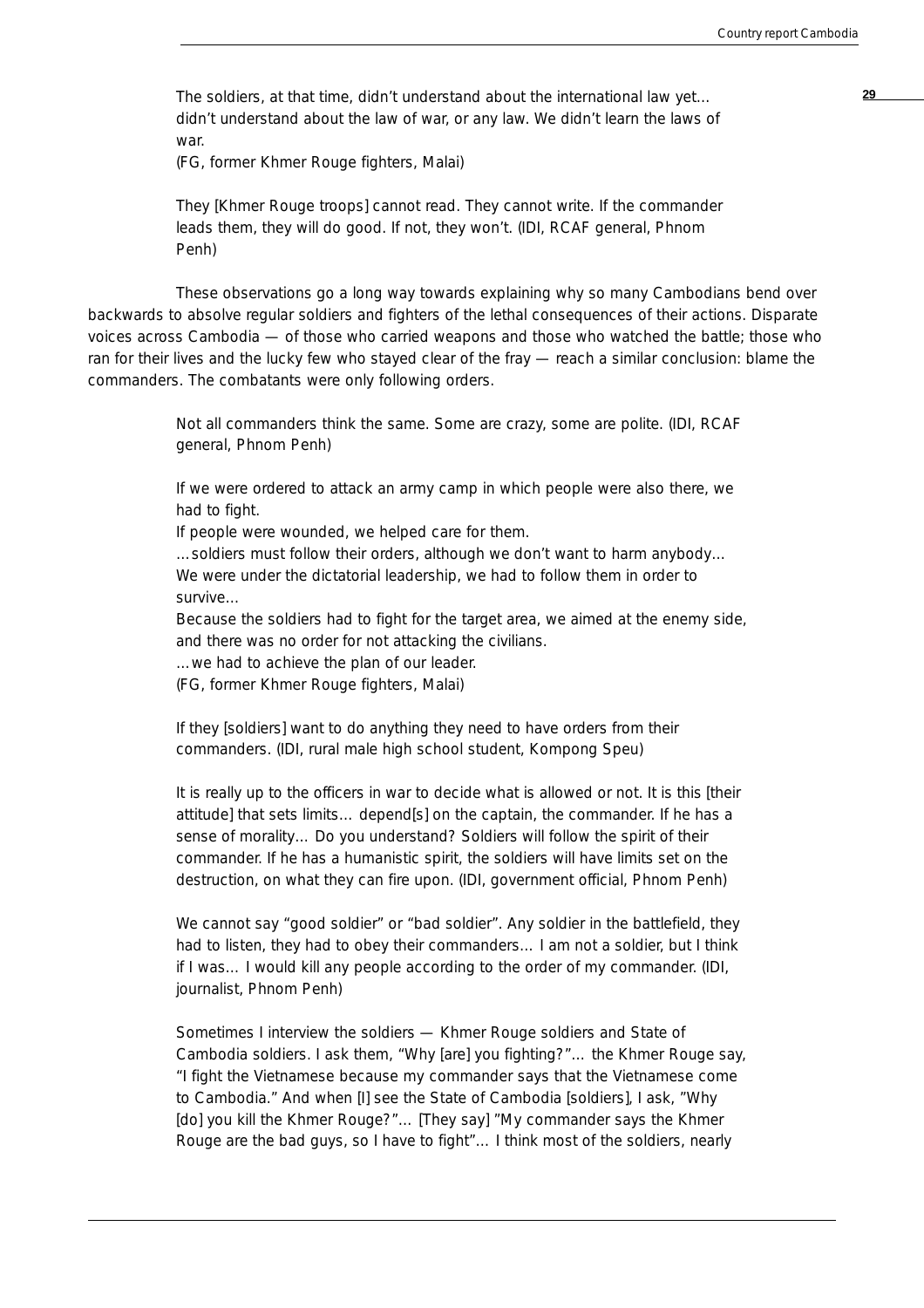**30** all, [are] the simple soldiers... [who] don't know anything about war... what they have done they have done according to their commanders. (IDI, journalist, Phnom Penh)

The extent of this sentiment is perhaps best measured by the comments of a former refugee who has been resettled in Cambodia's north-west. Asked about the treatment of prisoners of war, she responded to a fellow villager who had flatly said that Khmer prisoners were released while the Vietnamese were killed. "Sometimes we also released the Vietnamese by allowing them to go abroad," she countered. "They were forced to fight by their commander." (FG, female returnees, Malai)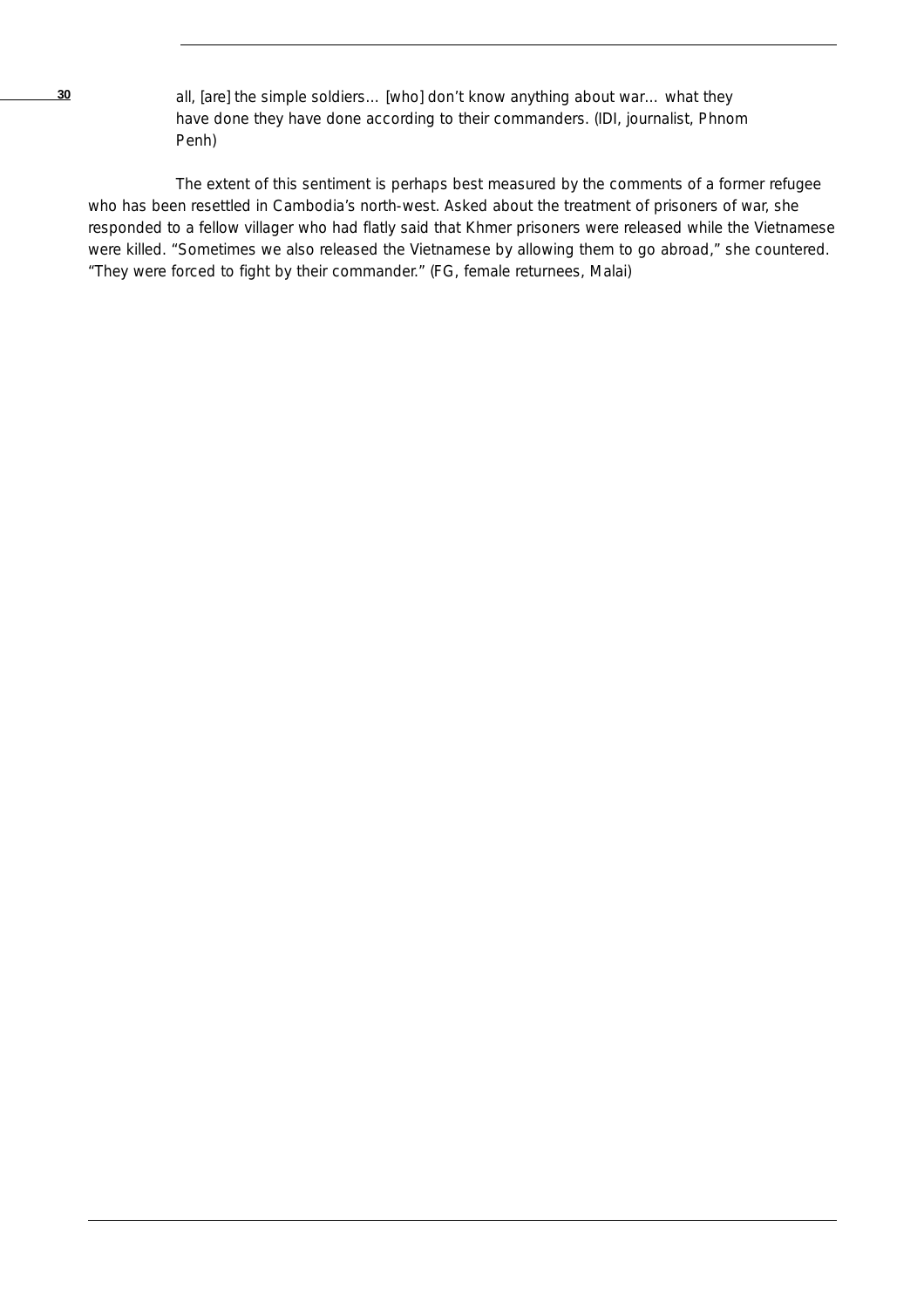## **<sup>31</sup> International law and institutions**

#### **Geneva Conventions**

The Geneva Conventions and other international laws of war are not well known in Cambodia. Only 23 per cent of respondents say they have heard of the Geneva Conventions, and only 52 per cent of that group could describe them accurately — leaving about one in ten Cambodians who demonstrate a real understanding of their purpose. When asked to describe the Geneva Conventions, almost four out of ten respondents (38 per cent) say they were meant to protect civilians and vulnerable groups during wartime. Sixteen per cent of those surveyed say the purpose of the Geneva Conventions is to limit wars or help solve conflicts, and 7 per cent say it is to protect human rights.

Combatants are more likely than non-combatants to have heard of the Geneva Conventions (30 per cent versus 22 per cent), much more likely to describe them accurately (66 per cent versus 50 per cent), and three times more likely to talk about their role in protecting prisoners of war (13 per cent versus 4 per cent).<sup>34</sup> Knowledge of the Conventions rises sharply with educational level: urban residents were almost twice as likely as the rural population to be aware of them (37 per cent versus 20 per cent).<sup>35</sup>

The survey offers mixed evidence of the potential impact of knowledge of the Geneva Conventions on people's attitudes to wartime behaviour. On the one hand, those who have heard of the Geneva Conventions prove to be more protective of enemy combatants and more likely to condemn the people who violate the rules of war. Compared with those who are not aware of the Geneva Conventions, they are:

- · about half as likely to say they would *not* save or help a defenceless enemy combatant (7 per cent versus 15 per cent);
- · less likely to approve of torturing prisoners (31 per cent versus 39 per cent);
- · significantly more likely to say that war criminals should be punished (81 per cent versus 51 per cent).36

On the other hand, there is no difference between the two groups when they are asked whether they sanction the reciprocal killing of prisoners. Knowledge of the Geneva Conventions, moreover, has virtually no effect on whether respondents believe that combatants should "leave civilians alone" or "avoid civilians as much as possible". Questions about actions by combatants that could harm civilians depriving them of food, medicine or water, attacking populated villages or planting mines — reveal little or no difference between those who have or have not heard of the Geneva Conventions.

After being read a description of the Geneva Conventions, Cambodians display an extraordinary level of optimism when asked about their power to make a difference during wartime. Eightysix per cent of respondents agree that "the existence of the Geneva Conventions prevents wars from getting worse", while only 4 per cent say it "makes no difference".37 The optimism of Cambodians is perhaps best explained by their respect for international law (see the section on Law, religion and justice, p. 13) and their high regard for the power of international institutions in the wake of the UN-supervised 1993 elections (see the section on The impact of the United Nations, p. 39).

<sup>34</sup> In line with these findings, 26 per cent of men have heard of the Geneva Conventions, compared with 20 per cent of women; of this group, 57 per cent of men offer an accurate description of their purpose, compared with 47 per cent of women.

<sup>&</sup>lt;sup>35</sup> Ten per cent of those without any formal education have heard of the Geneva Conventions, compared with 14 per cent of those with some primary schooling, 23 per cent of those who have completed primary school, and 52 per cent of those who have had a secondary education or more.

<sup>36</sup> This difference stems in large part from the number of respondents who say they do not have an opinion or refuse to given an opinion. Only 13 per cent of those who are aware of the Geneva Conventions have no opinion, compared with 40 per cent of those who have not heard of them.

<sup>&</sup>lt;sup>37</sup> There is evidence that proximity to the war yields more optimism about the impact of the Geneva Conventions. Combatants are slightly more likely than non-combatants to believe in their efficacy.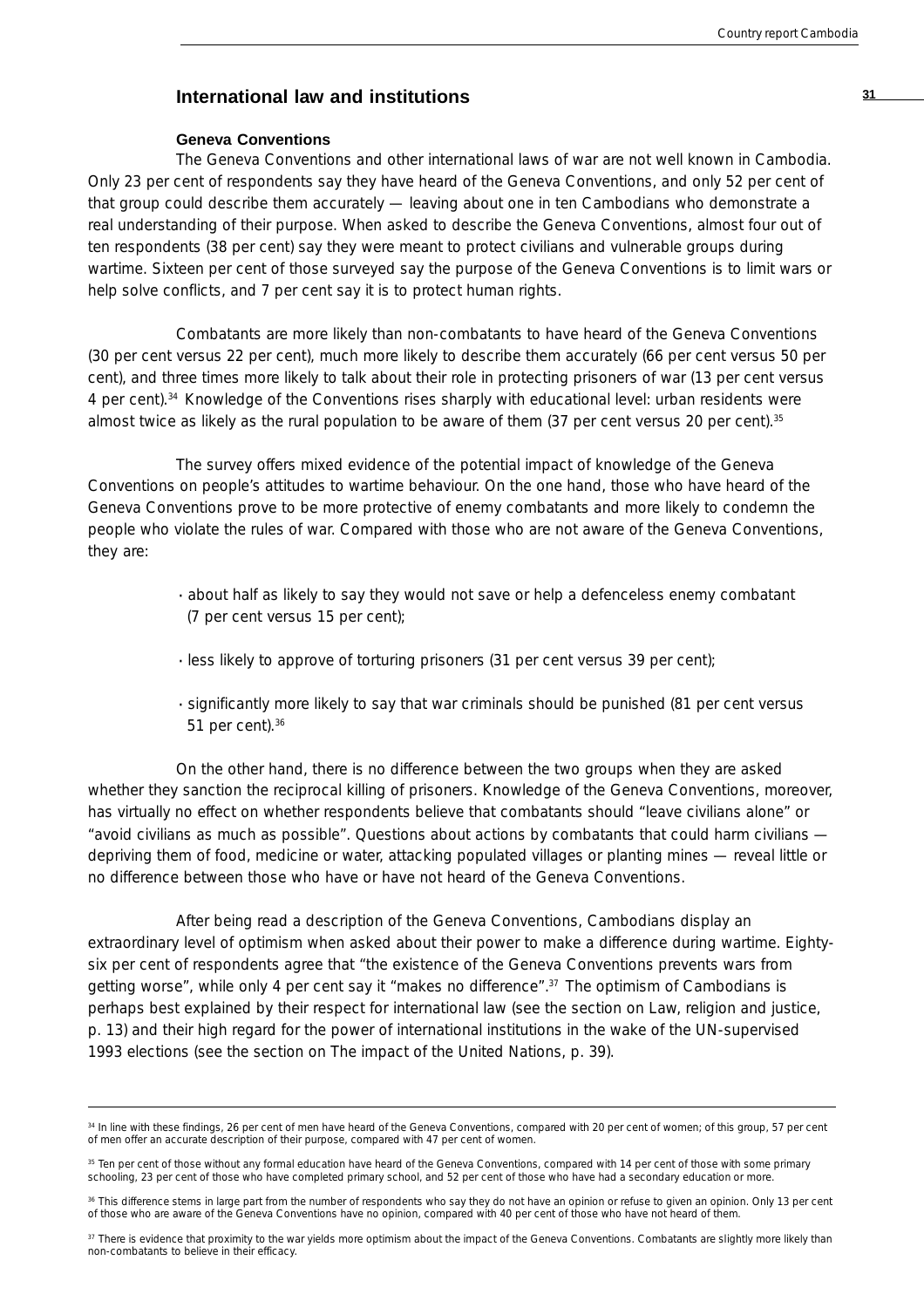

Compared with their awareness of the Geneva Conventions, Cambodians are highly knowledgeable about the existence of specific laws that are meant to protect civilians during wartime. Forty-five per cent of respondents say they know of laws that prohibit attacks on populated villages or towns in which many civilians would be killed (almost twice as many as have heard of the Geneva Conventions.) Forty-one per cent say they are familiar with laws that prohibit soldiers and fighters from depriving civilians of food, medicine or water.<sup>38</sup> The focus groups and in-depth interviews reveal only the vaguest understanding of these laws. "It is the law of the legislative body inside and outside the country", a Buddhist monk said in a comment typical of many. "I don't know what it says. I just heard that there is [a law]." (IDI, Buddhist monk, Phnom Penh)



Knowledge of specific laws that exist to protect civilians appears to have little relation to people's attitude towards attacking civilians. Combatants are much more likely than non-combatants to know of the existence of laws that prohibit attacks that could harm civilians (62 per cent versus 42 per cent) or depriving them of food, medicine or water (52 per cent versus 39 per cent). At the same time, however, they are less likely to characterize such actions as "wrong", and are significantly more likely to say they are just "part of war". Combatants are twice as likely as non-combatants to say attacking populated villages or towns is "part of war" (18 per cent versus 8 per cent) and nearly three times more likely to sanction depriving civilians of food, medicine or water (26 per cent versus 9 per cent).

<sup>38</sup> There is a clear correlation between knowledge of the Geneva Conventions and knowledge of such laws. For example, 58 per cent of those who have heard of the Conventions say they know of laws that prohibit attacks on populated villages or towns knowing many civilians would be killed, compared with 43 per cent of those who have not heard of them.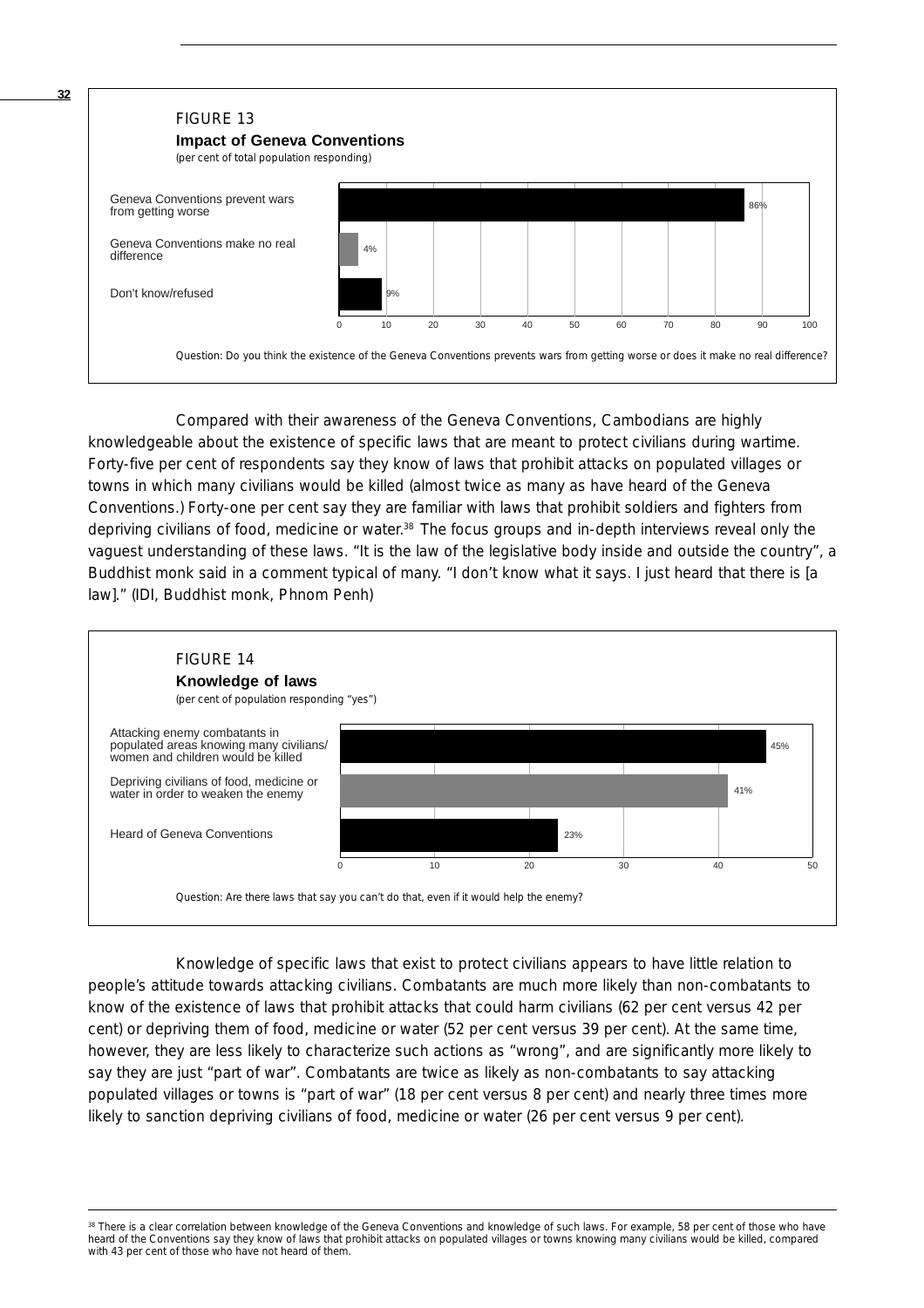**33** In sum, the ICRC consultation in Cambodia provides no evidence that knowledge of the laws and rules of war — including laws that specifically prohibit actions that lead to civilian casualties and suffering — will result in better protection for civilians caught in the crossfire.

#### **International court and punishment of war crimes**

The depth of the debate in Cambodia over the punishment of war criminals is matched by few countries in the world. Dealing with the remaining leaders of the Khmer Rouge in the aftermath of Pol Pot's death has generated tremendous domestic and international pressure on the Cambodian government.

The ICRC consultation reflects the difficult dilemma that confronts the Cambodian people. On the one hand, they want to punish those who wreaked havoc upon their families and devastated their nation. On the other hand, they are physically and psychologically exhausted by so many years of conflict; they want to move beyond the "killing fields" and bequeath their children a more unified and prosperous nation.

In contrast to almost every other question posed to them, very high rates of respondents say they have no opinion or refuse to answer when questioned on the punishment of war criminals. In some focus groups there was a palpable feeling of discomfort and anxiety when these questions were raised. Discussions revealed a tremendous level of distrust of the current Cambodian government — a distrust that finds its roots, ironically, in the actions of the Khmer Rouge leaders who may now stand trial for the war they waged against their countrymen.

A strong majority of Cambodians — 57 per cent — say that there are wartime rules and laws so important that those who violate them deserve to be punished. Only 8 per cent of respondents disagree, while more than one-third (35 per cent) say they have no opinion or refuse to answer the question. That so many people remain undecided or are silent testifies to the extent of Cambodia's ambivalence to these issues and the high stakes in the battle for public opinion. The data indicate that young people aged 18 to 29 are among those least likely to support punishment, although gaps like this are due in large part to disproportionate numbers of undecided respondents.39 (See Figure 15.)

Among Cambodians who believe that those who violate wartime rules should be punished, there is virtually no disagreement as to what should be done. Ninety-one per cent say that wrongdoers should be put on trial. Only 7 per cent say that people who commit such crimes should be forgiven or forgotten or that they should be granted amnesty. Combatants are somewhat less likely than noncombatants to say war criminals should be tried (86 per cent versus 93 per cent).

The issues of which rules wrongdoers should be punished for breaking and which institutions should take charge of prosecuting war criminals are among the most difficult currently facing the government in Phnom Penh. At the centre of this controversy lies the critical decision as to whether Cambodia should cede responsibility for punishment to the international community or control the process itself. On balance, the survey, focus groups and in-depth interviews indicate support for the international community's involvement. Cambodians, however, are by no means speaking with a single voice.

Almost two-thirds (64 per cent) of the respondents who believe that war criminals should be punished say wrongdoers should be prosecuted for violating international law, including human rights law, the Geneva Conventions and other rules governing wartime behaviour. Thirty-five per cent cite Cambodian law. In a similar vein, a majority of respondents — 54 per cent — want an international criminal court to be responsible for prosecuting those who break these laws. Forty-four per cent say they would rather the Cambodian courts or government take charge of the process.<sup>40</sup>

<sup>&</sup>lt;sup>39</sup> Unexpected results on this question can be ascribed in large part to the number of undecided. For example, 77 per cent of combatants favour punishment, compared with 54 per cent of non-combatants. But only 17 per cent of combatants are undecided, compared with 37 per cent of noncombatants. This "undecided gap" has a similar effect on data ranging from level of education to number of negative consequences experienced during the war.

<sup>40</sup> Combatants are more likely to opt for an international court; 62 per cent of those who took up arms choose this option, compared with 52 per cent of non-combatants.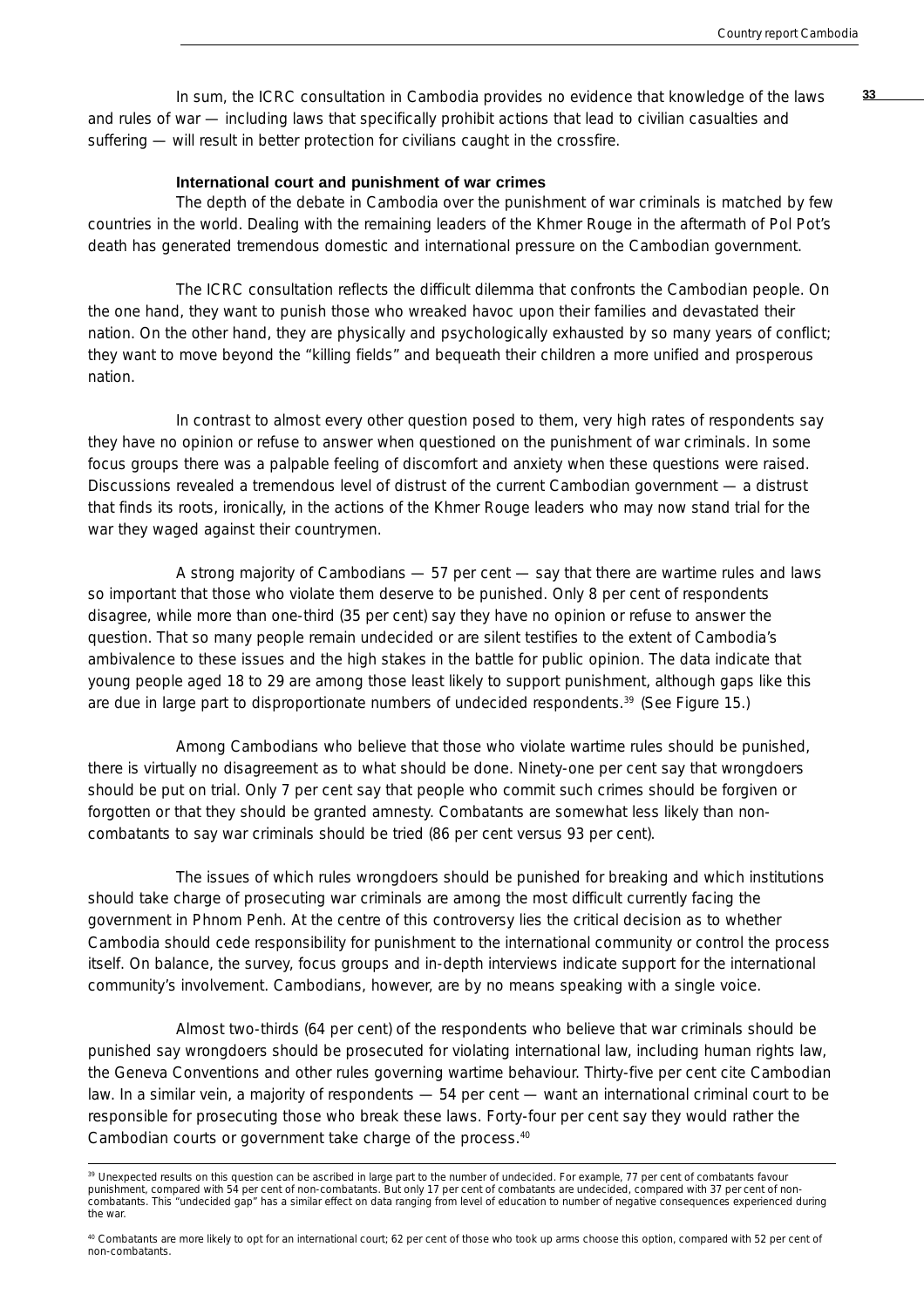

Women and those with less education are more likely to support charging the Cambodian courts and government with responsibility for punishing war criminals. Fifty-two per cent of women believe that Cambodian institutions should hold the trials, compared with 36 per cent of men. Fifty-six per cent of those with less than a primary level education want to put the matter in the hands of domestic institutions, compared with only 28 per cent of those who have gone beyond primary school. Respondents who say they were mistreated while imprisoned or living under enemy control are much more likely to place their faith in Cambodian institutions than are those who say they were treated correctly (48 per cent versus 30 per cent).

Cambodians' ambivalence and confusion emerged in a lengthy exchange among young men sitting in a village square in the country's north-west:

> It should be Khmer [to conduct the trial]. It is the Khmer suffering. The Khmer Rouge did not harm the international [community]…

It is difficult to say. It is right to say Khmer should do the trial, because they kill Khmer. But an international trial is also right. If the Khmer will do the trial, we [the ordinary people] will not know what is going on. They just broadcast it on TV and if they say something [is right or wrong] we just follow.

**34**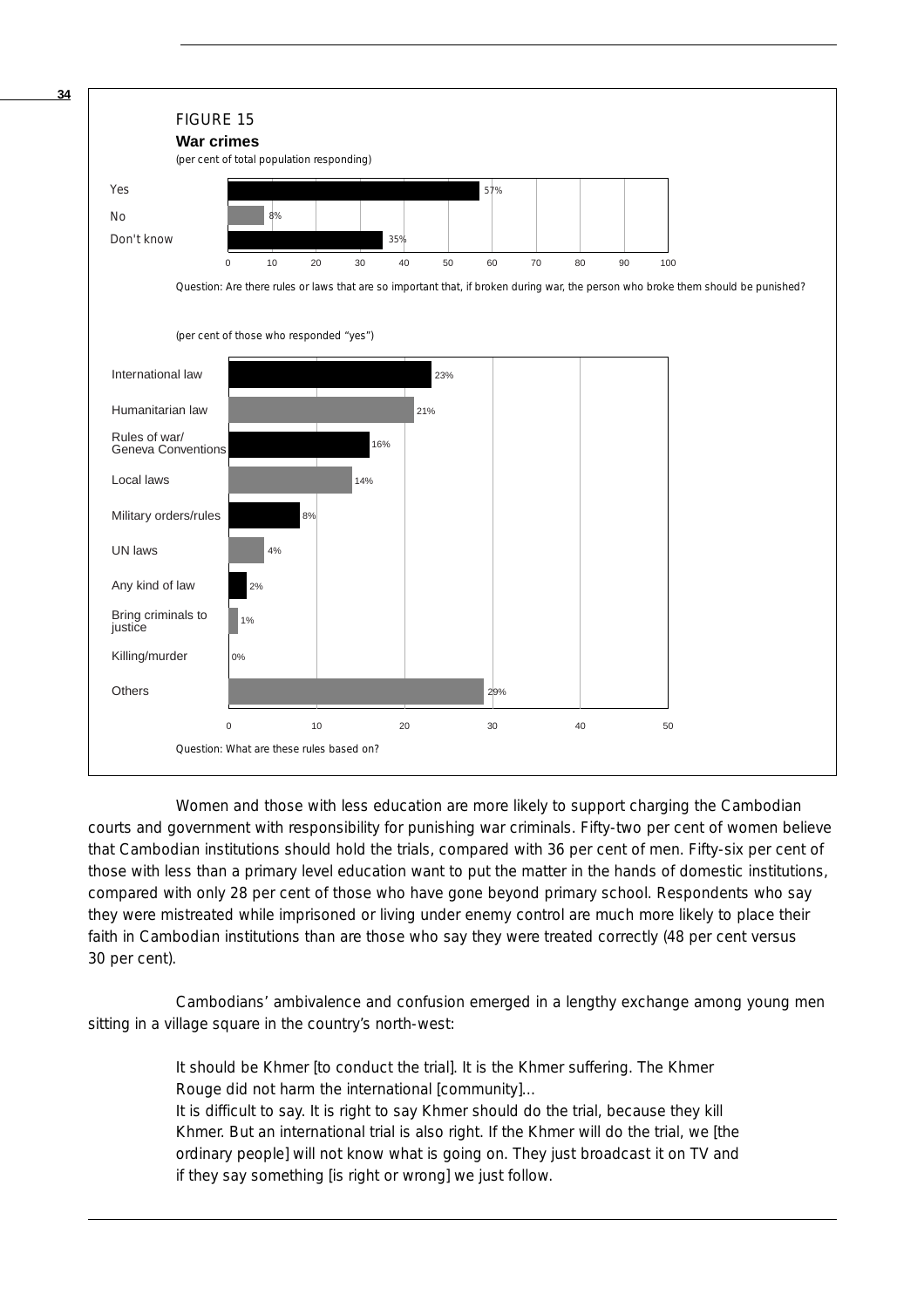**35** In my opinion, it is better [to have] an international trial, because they will be impartial. They are not Khmer and use [a] different language… If the international [community] does the trial they should look at Khmer [situation] as well. In Cambodia, we have different factions. If the international [community] wants to do the trial, they should have [a] long presence in Cambodia like UNTAC. If not, there might be this faction or that faction going into the forest and start fighting again. I am afraid of bias. [But] if there is no bias, Khmer should [conduct the trials] by themselves, because it is Khmer suffering. [Moderator: So you agreed to have an international trial on condition that…?] They cooperate with the Khmer [court]. And stay long enough [like] the UNTAC. Even [when] we had UNTAC, still many people died. It should be a Khmer court with international cooperation. [Moderator: Do you want to see 50:50 or more international [judges]?] It would be better if we have more international. It is okay to have half and half. They [Khmer judge] dare not do anything [inappropriate]. (FG, male rural youth, Battambang)

Participants expressed cynicism about the prospect of fair trials if the government took complete charge of the prosecutions. In a focus group in the city of Kompong Cham, farmers and workers said only an international court could conduct a fair trial. "[There is] no need [for trials] to be carried out by the national court because of corruption," one flatly stated. (FG, male farmers/workers, Kompong Cham) A top-level government official warned what would happen if prosecution of war crimes was the province of political parties. "Certainly, they [soldiers] need to be punished. But not by the political parties. If someone [who] is related to the parties in power broke the laws they would never be punished." (IDI, government official, Phnom Penh)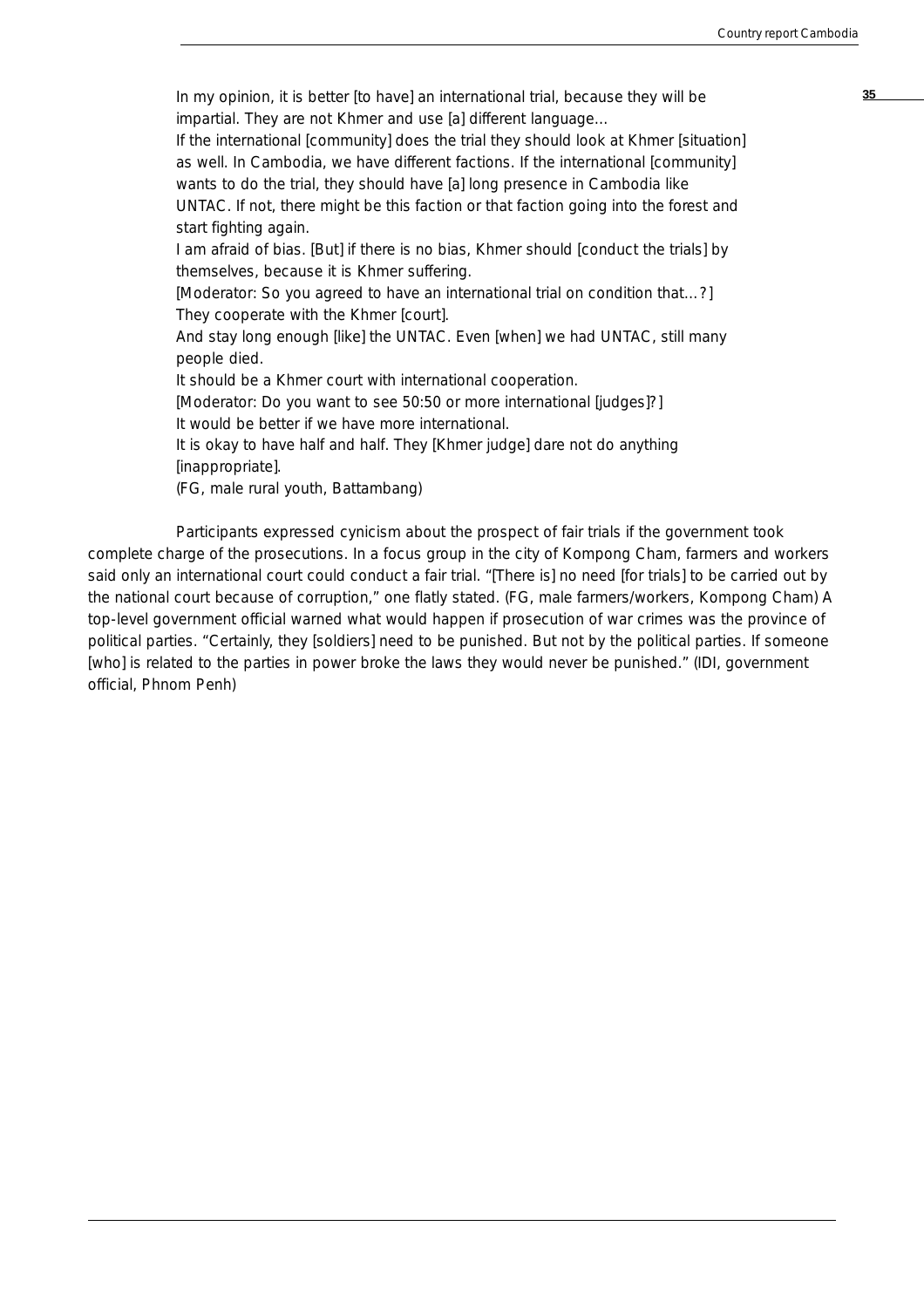## **The role of the ICRC/Red Cross**

The ICRC/Red Cross is both well known and well respected in Cambodia. As with representatives of the international community in Phnom Penh, the organization operates to some extent in the shadow of the UN. The organization's continuing role in helping families trace missing relatives has given it a special standing.

Eight out of ten Cambodians (81 per cent) can properly identify the red cross emblem, while 17 per cent say it stands for medical personnel or facilities. The organization is better known in Cambodia's cities than in the countryside: 91 per cent of urban residents correctly identify the emblem, compared with 79 per cent of the rural population.

Cambodians view the red cross emblem as protecting the most vulnerable members of society, rather than victims of war. The emblem is seen as the protector of the poor and wretched (35 per cent), the wounded and sick (25 per cent), the hungry (23 per cent) and victims of disaster (10 per cent). Twelve per cent of respondents volunteer that the emblem protects people in conflict, "unprotected" people and refugees or those displaced by war.



The traditional role of the ICRC in visiting prisoners of war and monitoring their treatment is not specifically recognized by Cambodians. Asked who should be allowed to visit captives, six out of ten respondents mention ICRC representatives. But 82 per cent choose representatives of human rights In the

**36**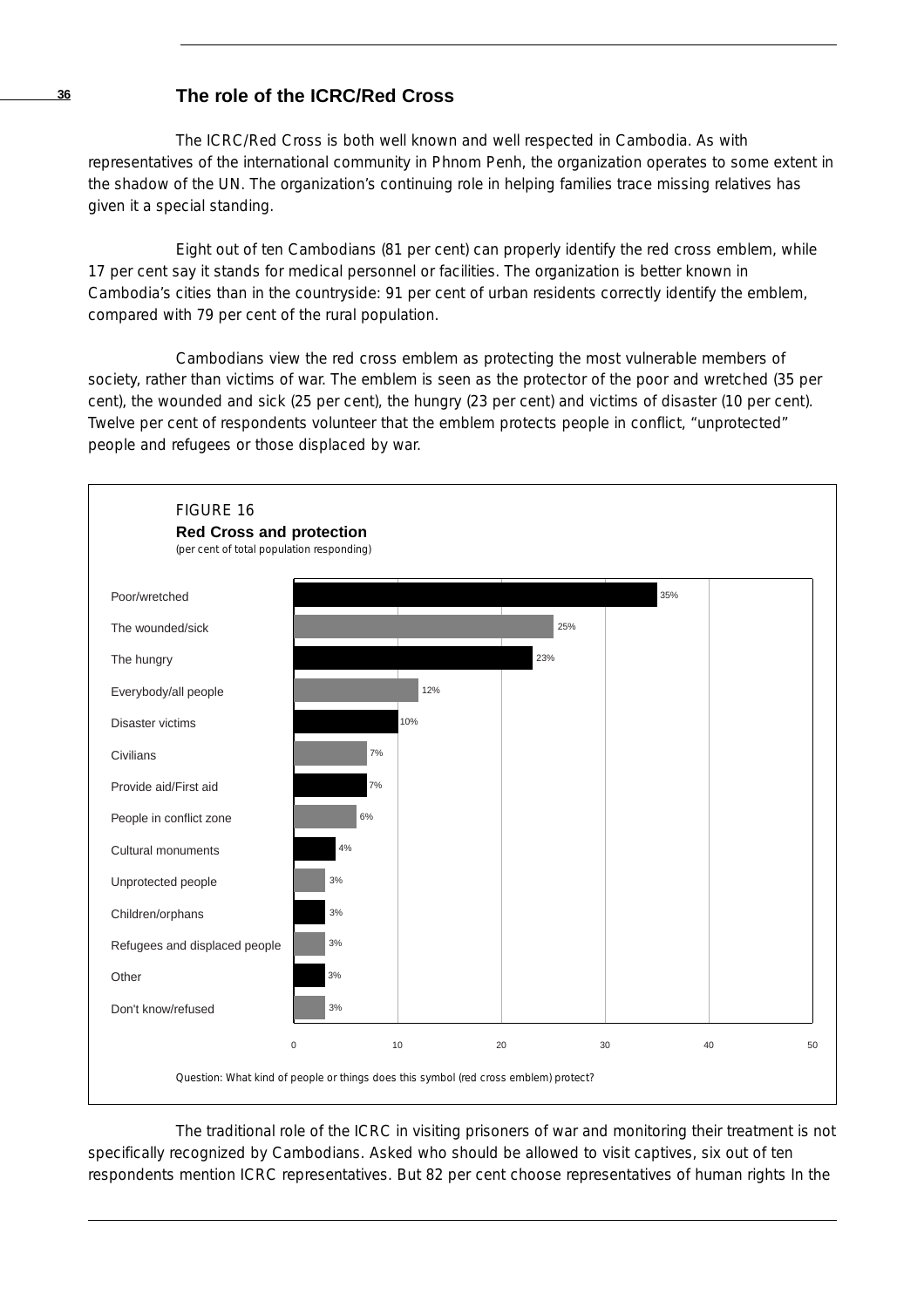groups and 63 per cent identify UN personnel. It is an apt symbol of the "competition" among **37** the scores of international institutions and NGOs that have come to Cambodia in the 1990s; with so many players in the field, it has been difficult to claim a special responsibility for any service.

Cambodians give equal credit to the UN and the ICRC/Red Cross when asked which organizations and people have done the most to protect civilians from attacks during wartime. Fifty-six per cent credit the UN with playing the most effective role and 52 per cent identify the ICRC/Red Cross. About four in ten respondents cite the work of international humanitarian organizations and three in ten recognize the work of Cambodian government leaders. Those who lived outside battle zones, non-combatants and women are all more likely to cite the work of the ICRC/Red Cross than that of their counterparts.<sup>41</sup>



However, Cambodians overwhelmingly cite the ICRC/Red Cross as the organization to which they would turn in times of need. Nearly two-thirds of respondents (64 per cent) say they would seek help from the ICRC/Red Cross if their towns or villages were attacked or their food, water, medical supplies and electricity were cut off. Only 8 per cent say they would turn to the UN for help under such circumstances; 19 per cent would appeal to the Cambodian authorities, while 11 per cent cite humanitarian organizations. Combatants are less likely than non-combatants to ask the ICRC/Red Cross for help and more likely to put their faith in human rights organizations and the UN.

This line of questioning also reveals the depth of the Cambodian people's distrust of their government. Only 1 per cent of respondents say they would turn to the Cambodian armed forces for help and even fewer say they would ask their authorities for help. In addition, a remarkable 97 per cent of Cambodians say they would like to see more intervention from the international community to help protect civilians in need.

<sup>41</sup> Fifty per cent of those who lived outside battle zones mention the ICRC/Red Cross, compared with 49 per cent of those who lived where fighting occurred. Fifty-four per cent of non-combatants cite the ICRC/Red Cross, compared with 43 per cent of combatants. Fifty-seven per cent of women, compared with 47 per cent of men, mention the ICRC/Red Cross.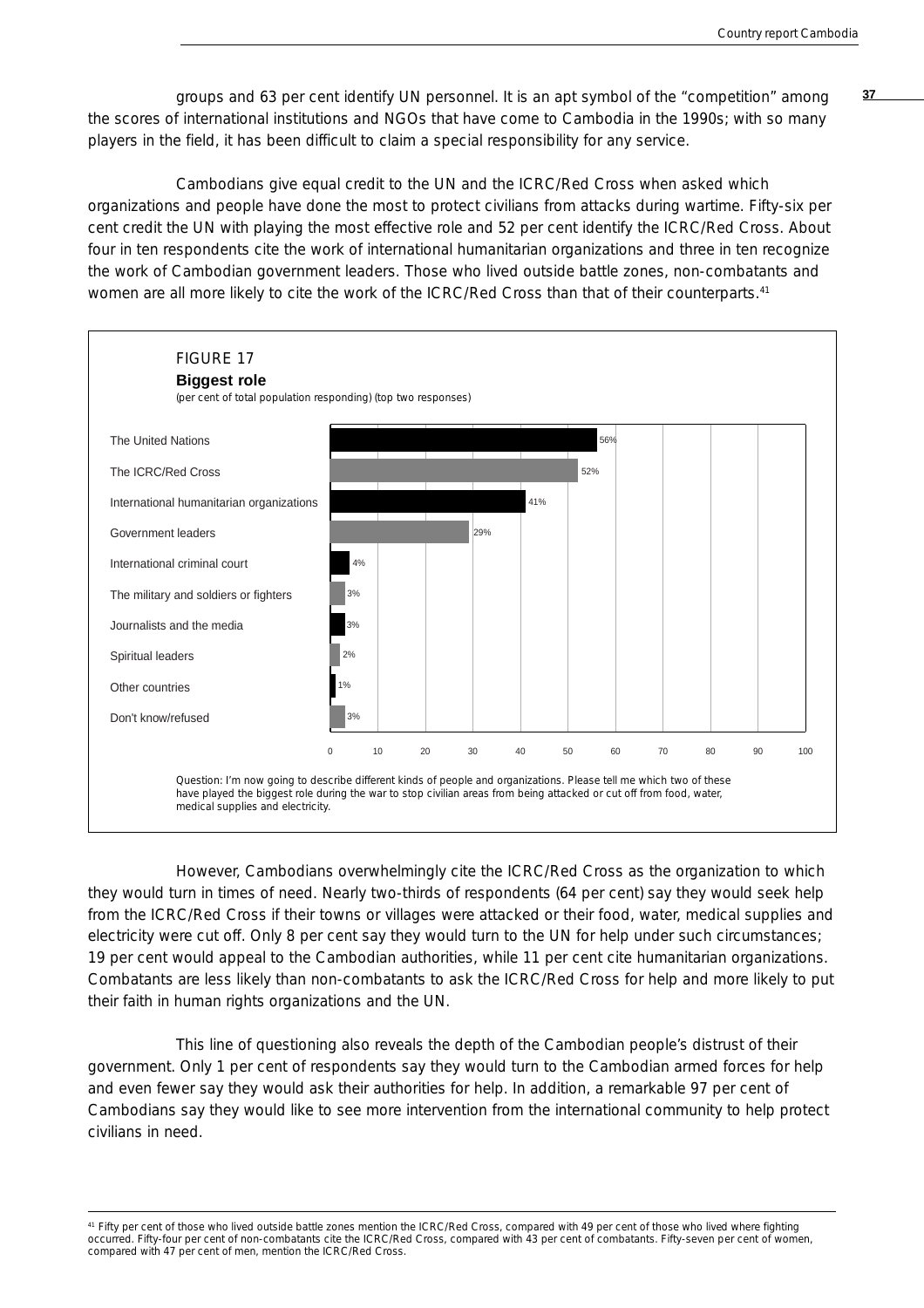

focus groups and in-depth interviews, Cambodians mentioned the work of international organizations, but their reflections on wartime painted a desperately dire picture of the reality faced by civilians who found themselves caught in the midst of battle. In a group of farmers and workers, one man said villagers could turn only to "trenches [and] bunkers", while another said, "We would get away from the bullets first, then think later." (FG, male farmers/workers, Kompong Cham)

> [Moderator: Who can civilians turn to for protection?] They need to help themselves by finding their own bunker to hide [in]. No one helps. They just escape from one place to another. One must help oneself. We cannot go out for help if there is fighting. We need to help ourselves first before other[s] can help us. (FG, male rural youth, Battambang)

They turn to powerful people in the village to help them. Go to the temple, because it is a worship place, and it is a place they will not attack… Run for the medical staff or soldiers who frequently come to our village and love us. Run for the bunker or just escape. Pray for God's help. Can't turn to anybody, because the soldiers are fighting. We can't ask for their help. Help yourself, during fighting no organizations can help us. (FG, female single heads of household, Phnom Penh)

Escape and run by ourselves. Prepare for ourselves. Protect ourselves.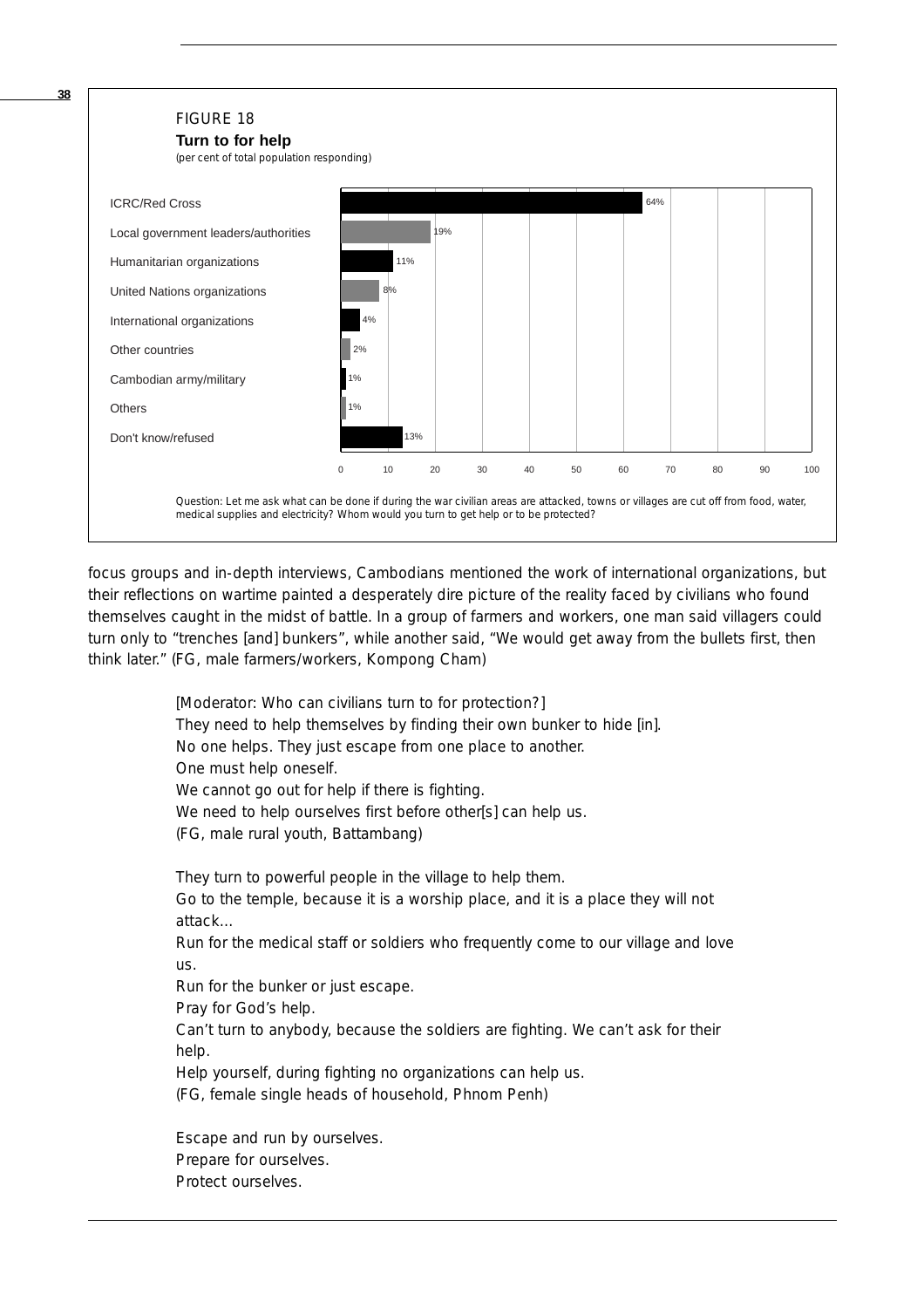No one can be turned to as they are also running. We just run following the **39** orders.

(FG, female returnees, Malai)

They need to escape from their place. They help themselves. Sometimes they come to soldiers for help. Only after the fighting can they go to organizations for help. (FG, RCAF members, Kompong Som)

#### **The impact of the United Nations**

There is perhaps no country on earth where the UN is more respected than Cambodia. For 18 months — from March 1992 to September 1993 — the nation came under the direct control of the leaders of the 22,000-member military and civilian peacekeeping force known as UNTAC (United Nations Transitional Authority in Cambodia). It was the largest peacekeeping force ever dispatched by the UN and, for Cambodians, extraordinarily successful in its efforts to bring calm to the nation and hold elections. An astounding 87 per cent of those surveyed say that UNTAC made the situation in Cambodia better. Only 2 per cent say that it made matters worse.

In focus groups and interviews, participants credited UNTAC for its supervision of fair elections, its help in returning the nation to a degree of normalcy and its positive impact on their economic circumstances. "They ensured the freedom for people to vote for… the leader who can bring an end to the war," a university student said. (IDI, male university student, Phnom Penh) The only complaint focused on the introduction of the HIV virus and AIDS to Cambodia by the troops.

> It is better than before [UNTAC came]. It is easy to do business. There is progress. UNTAC spread AIDS. Without UNTAC my life would be terrible. They [UNTAC troops] could protect us during the election. (FG, female market stall vendors, Phnom Penh)

It [UNTAC] made a difference. We had a free and fair election to select our representatives.

They found peace for the Cambodian people.

It is better than before to a certain extent. People have [a] chance to do business easier. No "K5" and no amputees by the K5.42

Except one thing [which is not good], they introduced HIV/AIDS to Cambodia. No difference. Cambodia is still the same. I used to sell vegetables and now I still sell vegetables.

(FG, female single heads of household, Phnom Penh)

When UNTAC came the situation in Cambodia became better than before. Good, all good.

When UNTAC came, I had not surrendered yet. But I used to see and hear some [of the troops]; they were quite good. But after UNTAC left everything came back, fighting continued.

It is a bit better…

Without UNTAC in Cambodia, I wouldn't be able to go for a drive in the capital city and [a] provincial town like this. Generally speaking… it is 90 per cent good. (FG, former Khmer Rouge fighters, Malai)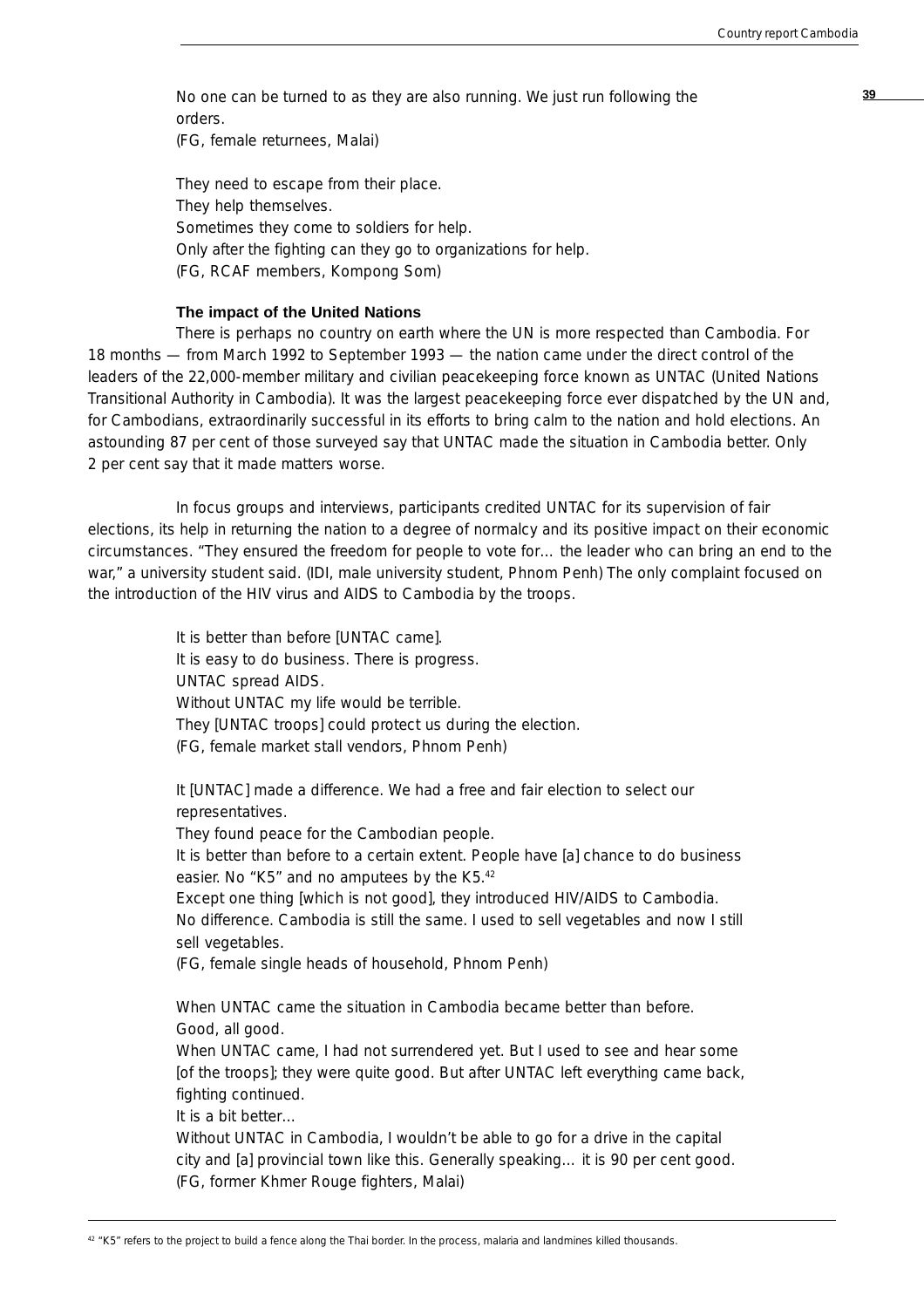As has been noted, the work of UNTAC — and the favourable impression it left behind — has spread into positive feelings about other international institutions and the work of the international community in general. Today, as the government in Phnom Penh faces the question of how to punish the leaders of the Khmer Rouge, the UN and other international groups are pressuring the Cambodian government to internationalize this process. Whether the enormous goodwill that the UN built in Cambodia can be translated into influence in this critical matter is a question awaiting an answer.

**40**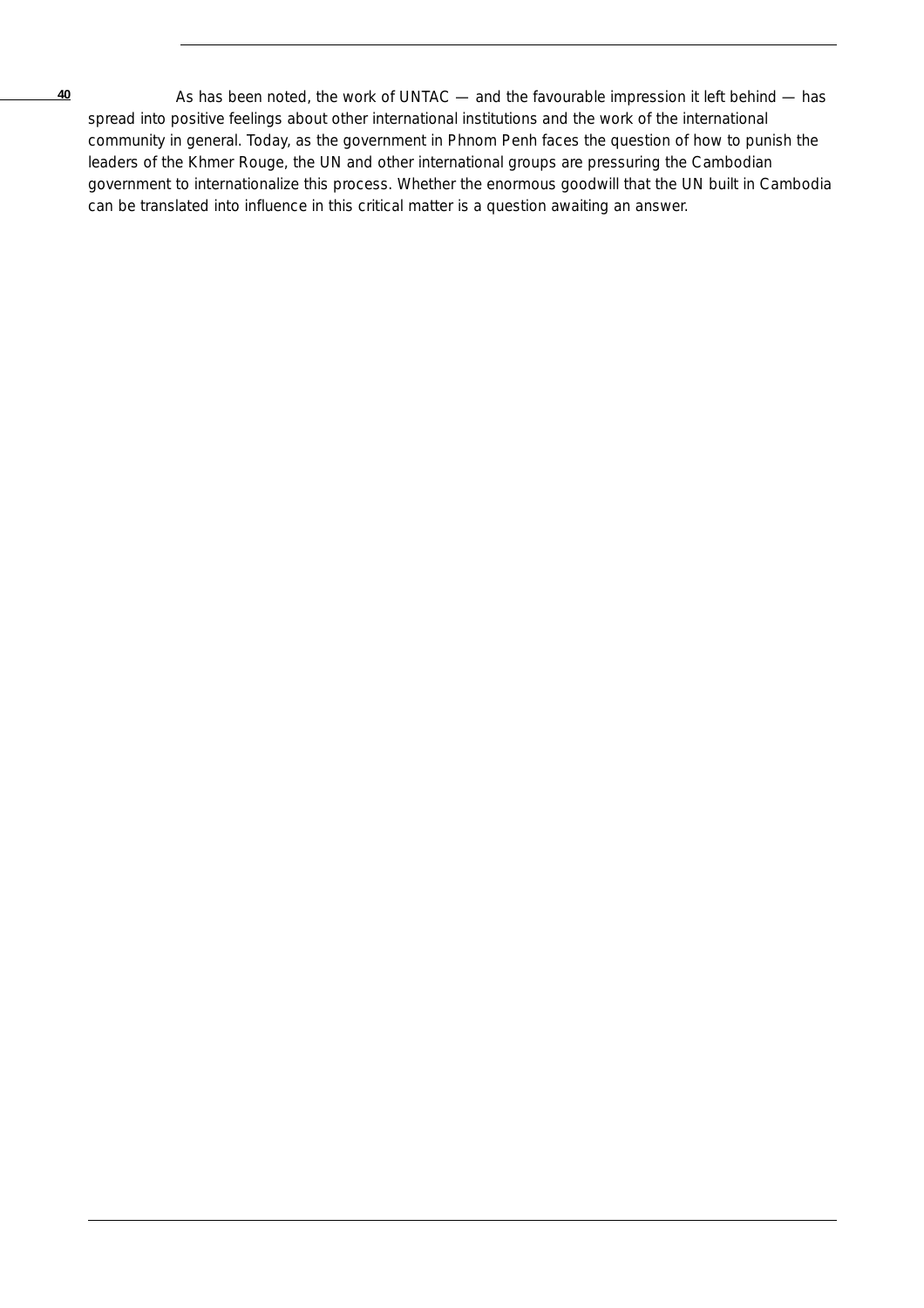## **Future prospects and fears <sup>41</sup>**

On the surface, Cambodians are overwhelmingly optimistic about the future of their nation. In the survey, 81 per cent of respondents say they believe peace will last in Cambodia, compared with only 11 per cent who say there will be more war. But scratching that surface — examining the hopes and fears expressed in focus groups and interviews — reveals that these results are most likely the product of a desperate need among Cambodians to believe that the future will be better.

In fact, deep pessimism and tremendous anxiety dominate Cambodian visions of what lies ahead for their nation. Tired of having their expectations dashed by yet another round of violence and distrustful of their government, Cambodians are not yet ready to believe they can escape the cruel legacy of their past. Their hopes for the future are haunted by the living remnants of the Pol Pot era, fearful of another foreign invasion and worried that power struggles in Phnom Penh will bring yet more conflict to their land — the very same elements that have done so much to shape their attitudes to wars long past.

As has been discussed, Cambodian society is in the midst of a divisive public debate over how best to exorcize the ghost of the Khmer Rouge. Finding a solution that will satisfy the survivors and mollify the international community will be far from easy. The in-depth research reveals a great deal of anxiety among Cambodians about whether the government can find the proper balance — and hints that failure to do so could result in political instability. "The leaders are the killers," said one woman who fled the Khmer Rouge. "Justice is not yet found. And the people are suffering." (FG, female returnees, Malai)

Ten years have passed since the Vietnamese ended their occupation of Cambodia, and strategic and economic circumstances in South-east Asia have fundamentally changed in that time. The global spotlight has shone on Cambodia, and Phnom Penh is now home to a large international community bent on bringing progress to the nation. Yet history, vivid memories and a feeling of impotence in the face of bigger, stronger neighbours have left the people of Cambodia still anxious about the prospects of another foreign invasion of their land.

When asked about their greatest fears for the future, participants in focus groups and interviews were quick to speak of fears of "losing the country, losing the territory." (FG, female market stall vendors, Phnom Penh) "The east part of Cambodia is almost gone, the west part is the same," one farmer remarked, while another asked foreigners "to feel pity [for the] Khmer because Khmer is running out of land for rice cultivation." (FG, male farmers/workers, Kompong Cham) Several participants made direct appeals to the international community to help guard Cambodia's borders and to keep in check the neighbouring Vietnamese, Thais and Laotians. (FG, male rural youth, Battambang; FG, female market stall vendors, Phnom Penh)

> We want our land, our territory to stay without any invasion. We want the UN to help look at our Cambodian country, not allow Cambodia to be gradually swallowed, [so] Cambodia becomes smaller and smaller, and finally like [the] Cham people who don't have any more land and have to live on boats. (FG, female market stall vendors, Phnom Penh)<sup>43</sup>

I am worried that Cambodia will be under the rule of other countries. I am afraid of losing territory. I am afraid that the other countries will invade our territory. I am afraid that we will lose our culture and civilization. (FG, female urban youth, Phnom Penh)

<sup>43</sup> The Cham are a small ethnic minority, many of whom live in the so-called "floating villages" in the nation's central region.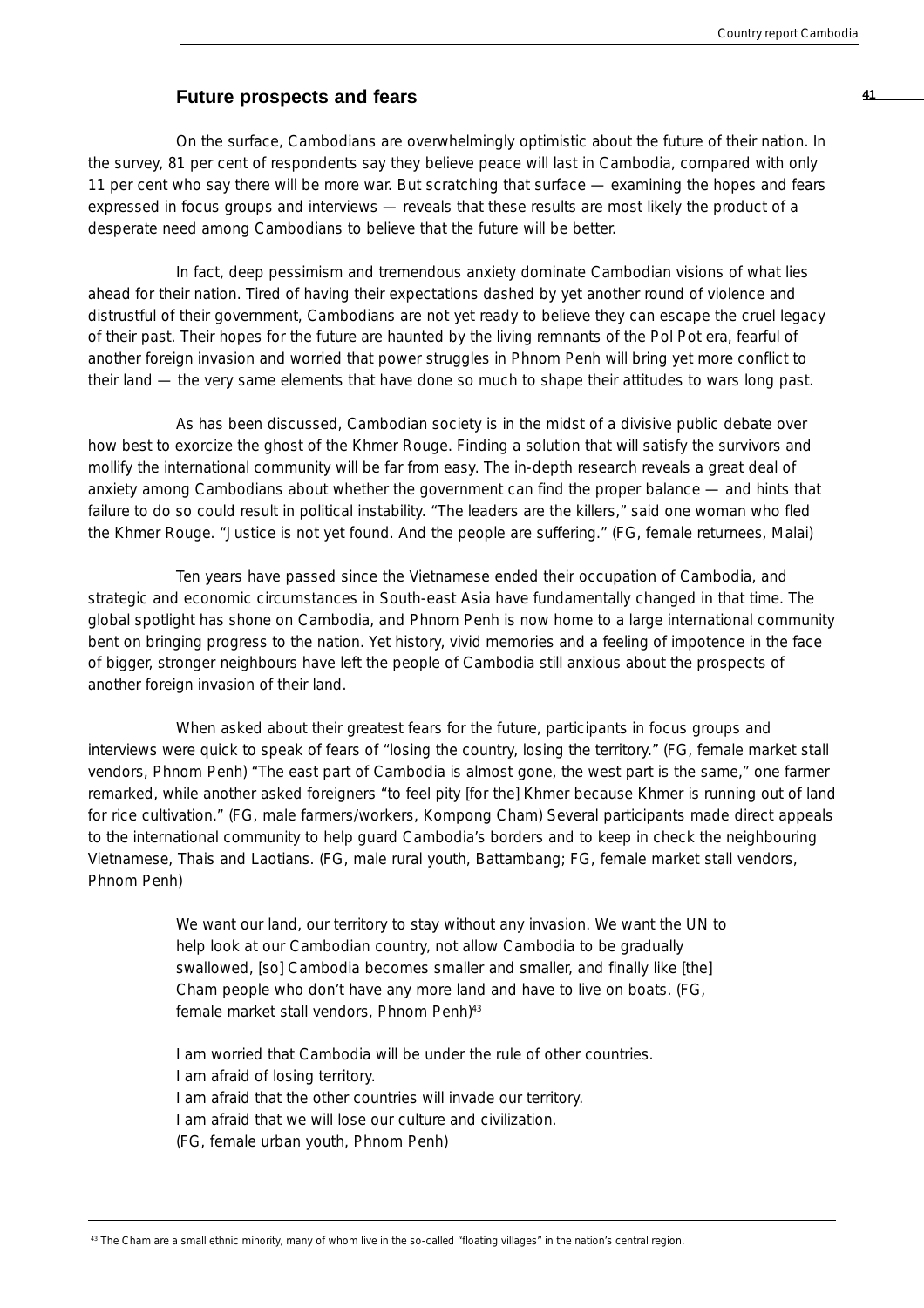While the odds of another foreign invasion are small, there is a much stronger chance that the future will vindicate those Cambodians who are deeply concerned about ongoing power struggles in Phnom Penh. To be sure, worries about clashes between armed forces attached to the various parties have declined. But the in-depth research reveals an exceptional level of cynicism about the motives of the leaders of Cambodia's political parties. (IDI, newspaper reporter, Phnom Penh) "The [Cambodian people] don't want to fight," noted a general in the RCAF. "Politicians are always fighting together. Let them fight. Use the media, newspapers, radio but no weapons…" (IDI, RCAF general, Phnom Penh)

Party leaders are viewed as power hungry and corrupt, ready to sacrifice the best interests of the people for their individual ambitions — ready, as one government soldier put it, to "kill people for their own power." (FG, RCAF members, Kompong Som) Cambodians view politicians as endowed with an almost supernatural power to start and stop wars at will, and point out the mixed blessings of democracy.

> Unless the tops [top leaders] are on good terms [with each other] there will be no peace.

If they do not agree with each other there will be war… I think if the government leads [the country] correctly, there are no conflicts, and there is no opposition party, I believe there will be peace. But if there are opposition [parties] there will still be conflicts — armed or political I don't know. I don't hope for a total peace because there is still opposition party. If the parties are not yet on good terms I think there may be war again. (FG, female returnees, Malai)

Participants in focus groups and in-depth interviews — and young people in particular singled out the issue of corruption as a major cause of their fears about the future. A teenager in a northwestern village estimated that "in Cambodia there are 40 per cent good people and 60 per cent bad people" while another warned that "if corruption is still there, there will be hatred and division." (FG, male rural youth, Battambang) A university student displayed a boundless contempt for leaders in Phnom Penh:

> When there is corruption, there are people [who] do what they want. Even if people die, they don't care… they [just] want to win… the government does not care about its own people. When they have power they misuse it. (IDI, male university student, Phnom Penh)

These fears and this disillusionment are countered, to some extent, by the Cambodian people's common recognition that war is a "chronic disease", one that must be brought under control if their nation is to move forward. (FG, former Khmer Rouge fighters, Malai) Cambodians today are ready to absorb the lessons of their history, and to seek reconciliation. They are exhausted by conflict and yearn for a semblance of normalcy in their lives. Having endured devastation, death and destruction on a scale unknown in all but a handful of the world's nations, they are committed to leaving their children a calmer, more stable and more prosperous country.

And yet in the back of their collective conscience lurks the thought that, try as they might, they cannot escape conflict. "I think it is not yet the end of the war," a university professor said. "They [the leaders] still struggle for power." (IDI, university professor, Phnom Penh) A former soldier who now devotes his working life to removing landmines, the ever-present reminders of his nation's violent past, echoed this dark sentiment. "In my personal opinion, I don't think we can avoid [another war], but for what reasons or what cause I don't know. But I can say it can't be avoided in Cambodia." (IDI, deminer, Phnom Penh)

**42**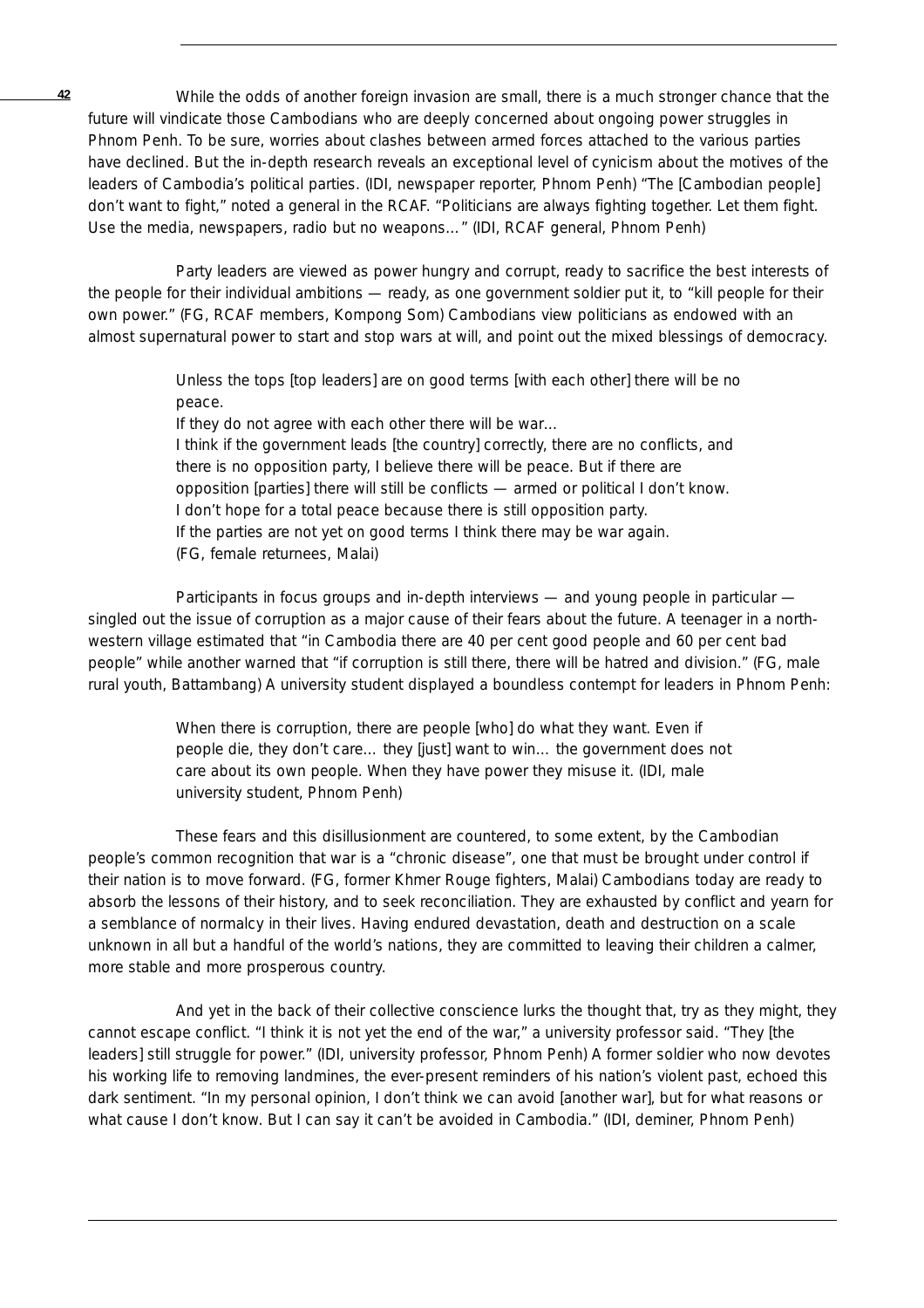## **Annex 1: General methodology <sup>43</sup>**

The ICRC's worldwide consultation on the rules of war, which is the cornerstone of the People on War project, was carried out in 12 countries that have been ravaged by war over the past decades. In each case, the ICRC conducted a public opinion survey with a representative sample of the country's population and organized in-depth interviews and focus groups with those involved in or directly affected by the conflict.

For comparative purposes, the views of people were also sought in France, Russian Federation, Switzerland, United Kingdom and United States on the basis of the opinion survey only.

The consultation was based on three principal research methods:

- · A survey of 1,000 (in some cases 1,500) respondents representative of the country's general population;
- · Focus groups (between 8 and 12 depending on the country) allowing a professionally moderated and intensive discussion in small groups;
- · In-depth, face-to-face interviews (about 20 in each country) with individuals with specific war experiences.

In almost every case, the ICRC and local Red Cross or Red Crescent staff conducted the interviews, organized the focus groups, including recruitment of participants, and helped with translation/ interpreting. Greenberg Research, with a local partner company, developed the sample design for the survey, processed data in electronic form, provided moderators and prepared transcripts.

#### **Opinion survey**

*Questionnaire.* The opinion survey questioned people on their war experiences and views on international humanitarian law. The survey was mainly standardized for all countries, though the wording was modified to reflect each context and to achieve consistent meaning. About 10 per cent of the questions were contextual and in many cases unique to the country. In an additional five countries, the questionnaire was designed to elicit people's perceptions on war and humanitarian law.

The questionnaires were developed by Greenberg Research, in consultation with the ICRC, on the basis of interviews with humanitarian law experts in the United States and Europe. The survey and questions were pre-tested in Mozambique and Colombia.

*Sample design.* In each country, interviews were held with 1,000 to 1,500 respondents, selected by a stratified, multistage cluster sampling method. The sample was stratified to ensure representation (500 interviews) from each of the principal conflict-affected geographic areas or ethnic/ religious groups. In Bosnia-Herzegovina, for example, this meant some 1,500 interviews (500 from Republika Srpska and 500 each from the Bosniac and Croat areas of the Federation of Bosnia-Herzegovina); in Israel, the occupied territories and the autonomous territories, this meant 1,000 interviews (500 in Israel and 500 in the occupied territories and the autonomous territories). These areas were divided into urban and rural geographic units (strata), to ensure representation of urban and rural populations.

The local partner randomly selected small geographic units within these strata. These units – 100 to 200 in each country – constituted the sampling points for the survey. In each geographic unit, 10 households (though fewer in some countries) were selected using a random route method appropriate to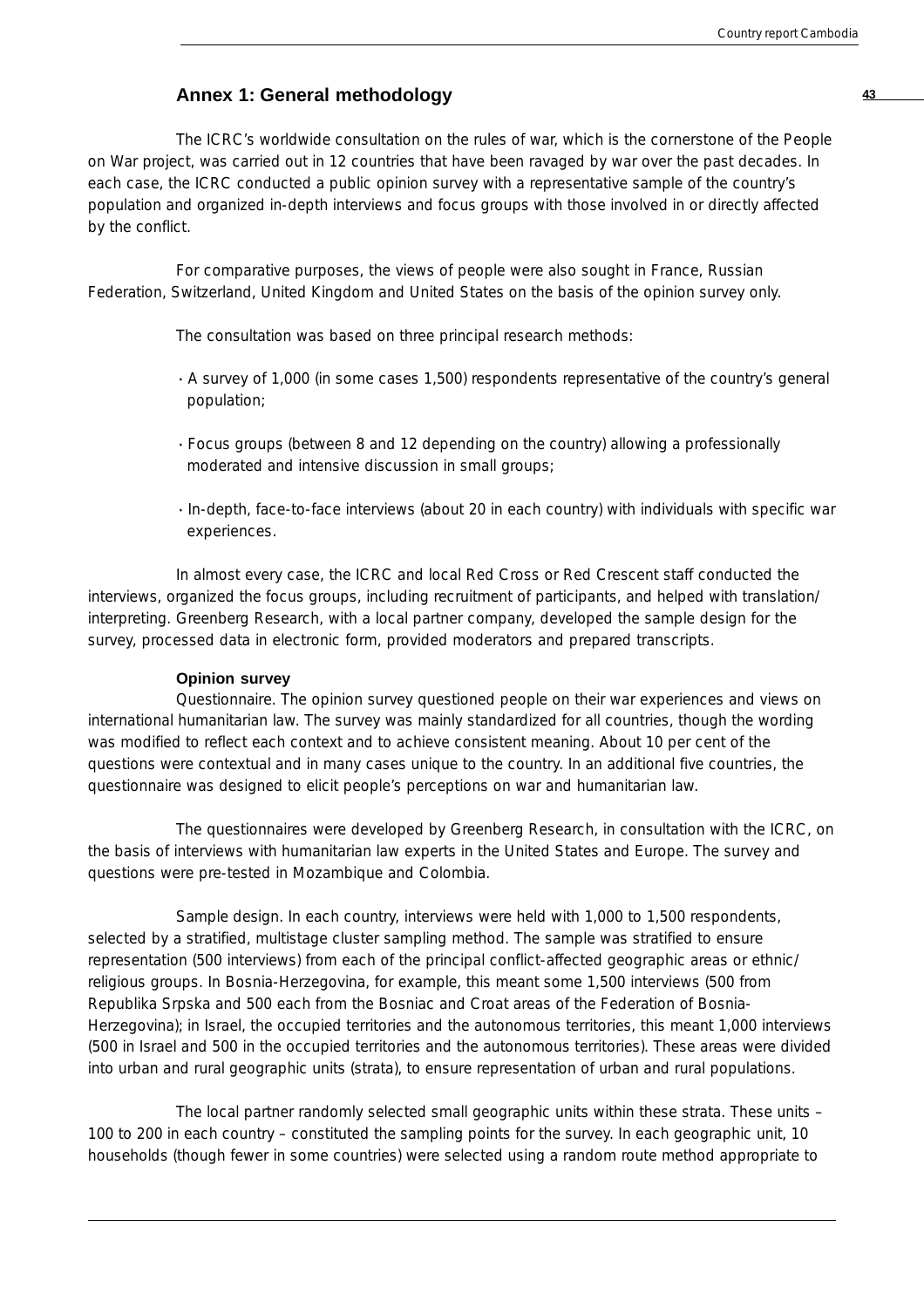the country. In some cases, interviewers were provided with a map and a route; in others, interviewers were simply given a route and selection instructions. **44**

Within households, respondents were selected using a Kish grid (a respondent selection key that employs a combination of random numbers, alphabet codes and the number of available members in a household to identify the appropriate respondent) or the birthday criterion (a respondent selection process that employs dates of birth to determine the appropriate respondent). Interviewers were to make three attempts to achieve a completed interview, including locating the respondent elsewhere. In nearly every country, non-response was below 10 per cent.

The demographic distribution of the surveyed respondents was compared with the best available census data on education, age, household type and occupation. Where the sample survey was sharply askew (e.g., too many college-educated or too many young respondents), statistical weights were applied to eliminate the bias.

Interviews carried out by phone reached 755 adults in France, 1,000 in Switzerland, 750 in the United Kingdom and 1,000 in the United States, and 1,000 face-to-face interviews were carried out in the Russian Federation.

*Survey administration.* In nearly all the countries, the survey was administered by the ICRC, with the assistance of Greenberg Research and a local research partner. Interviews were conducted by Red Cross or Red Crescent staff. Greenberg Research provided training, which typically took two days.

*Parallel research.* In three of the countries – Colombia, Bosnia-Herzegovina and the Philippines – Greenberg Research commissioned a parallel quantitative survey, administered by a local research company using professional interviewers, in order to identify patterns of bias. The results of the parallel studies were then compared with the results of the ICRC-administered surveys. The exercise found only a few areas of systematic bias. Those interviewed by the ICRC and Red Cross or Red Crescent staff, for example, were consistently more supportive of the ICRC's role and more aware of the Geneva Conventions and the rules of war. However, the parallel research found few systematic differences in opinions on international humanitarian law. The ICRC results closely resemble the parallel survey results on most other questions. (A technical report assessing the parallel research and Red Cross bias is available separately.)

## **In-depth research**

*Focus groups.* The focus groups provided a relatively unstructured environment for people to discuss their war experiences freely, express their views on the appropriate limits to war and consider possible actions against those who exceed them. To be effective, the groups had to be as homogeneous as possible, that is, the participants all had to have similar characteristics. Thus, in general, the participants in a group came from the same area, were all male or all female and shared an important experience (e.g., families of missing persons, ex-soldiers, ex-fighters, prisoners, teachers or journalists). The discussions were frequently intense and emotional and provide a rich commentary on how the public approaches these issues.

In each country, 8 to 12 focus groups were organized – four in each of the principal conflict areas. The participants were recruited by Red Cross or Red Crescent staff, based on guidelines provided by Greenberg Research. The local research company provided a professional moderator, who facilitated the discussions using guidelines prepared by Greenberg Research.

The discussions were held in focus-group facilities, school classrooms, hotel rooms and even in the open air, if, for example, they involved guerrilla fighters. ICRC, Red Cross/Red Crescent and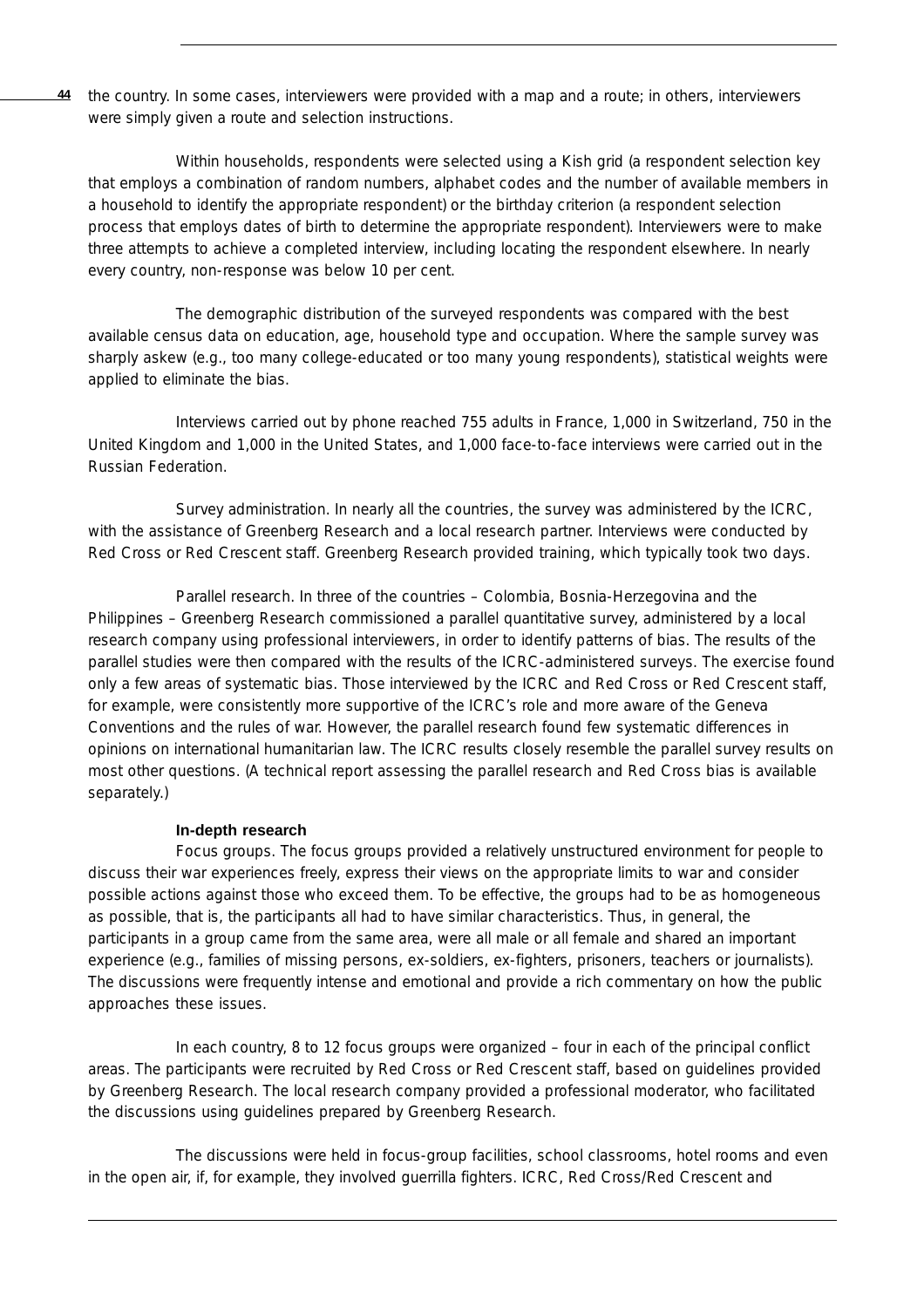Greenberg Research staff observed and listened to the discussions from an adjoining location, with **45** simultaneous translation in English. The focus group discussions were recorded and later transcribed in English.

*In-depth interviews.* To help interpret the full meaning of the survey responses, about 20 indepth interviews were conducted with individuals who had had specific war experiences. The in-depth interview guidelines repeated questions from the public opinion survey, although they allowed for openended, rather than categorized responses. Interviewers were encouraged to probe and follow up on responses.

The in-depth interviews involved a broad range of people – officers, medical personnel, students (secondary school and university), journalists, former combatants, refugees, displaced persons, family members of missing persons, war invalids and others.

The interviews were recorded on tape, transcribed and translated into English by the local partner.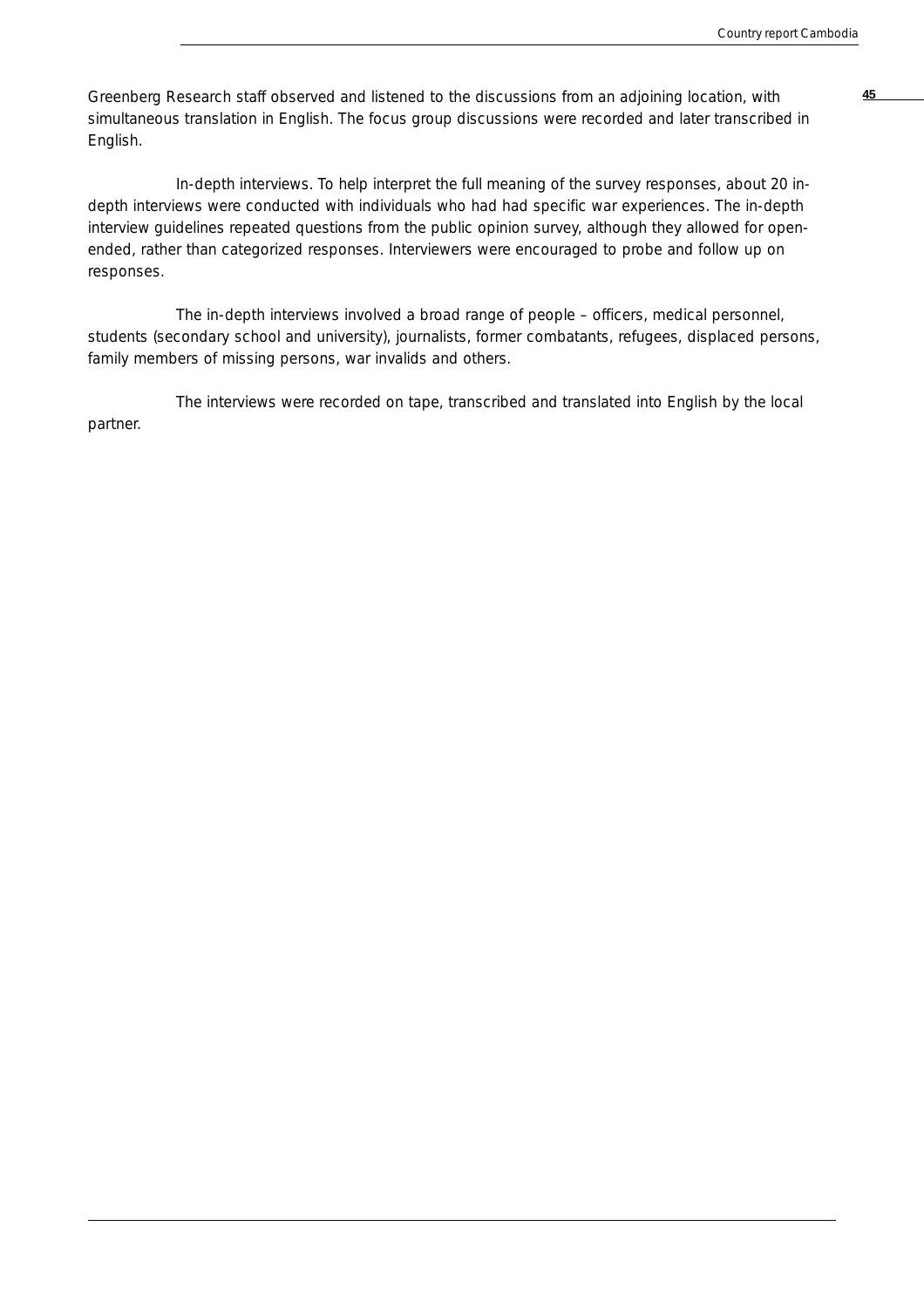#### **Introduction**

We are doing a series of interviews on **[NAME OF COUNTRY]** and would like your help with that. Would it be possible to ask a few questions to the person who is 18 years or older and whose birthday is **[FIRST AFTER TODAY]**? **[IF NECESSARY:** The interview will take about 30 minutes.] The questions are about your experiences and opinions on the [war/armed conflict] in **[NAME OF COUNTRY OR REGION]**. Your identity will remain absolutely confidential.

Let me begin by asking you some questions about yourself to make sure we are talking to all kinds of people. If you don't want to answer, feel free to tell me so and we will move on to the next question.

| people. If you don't want to answer, feel nee to tell me so and we will                                                                                                                            |
|----------------------------------------------------------------------------------------------------------------------------------------------------------------------------------------------------|
| 1. What is your age? ____<br>[Don't know/refused]                                                                                                                                                  |
| 2. How many years of school have you had? ____ years<br>[Don't know/refused]                                                                                                                       |
| 3. What is your current family situation?                                                                                                                                                          |
| Married (have a husband or wife)<br>Single<br>Live together with someone (in a permanent relationship)<br>Divorced (or separated)<br>Spouse of missing person<br>Widow(er)<br>[Don't know/refused] |
| 4. Do you have children? [FOLLOW UP IF "YES"] How many?                                                                                                                                            |
| No children<br>Yes __ children<br>5. What is your job now or are you not working?                                                                                                                  |
| Farmer<br>Manual worker                                                                                                                                                                            |
| Skilled worker                                                                                                                                                                                     |
| Self-employed<br>Housewife/home care                                                                                                                                                               |
| Soldier (combatant)                                                                                                                                                                                |
| Government employee                                                                                                                                                                                |
| Private sector employee                                                                                                                                                                            |
| Teacher/professor/intellectual                                                                                                                                                                     |

- Pensioner/retired
- Unemployed (but looking for work)
- Unemployed (not looking for work)
- **Student** Other **[SPECIFY]**
- [Don't know/refused]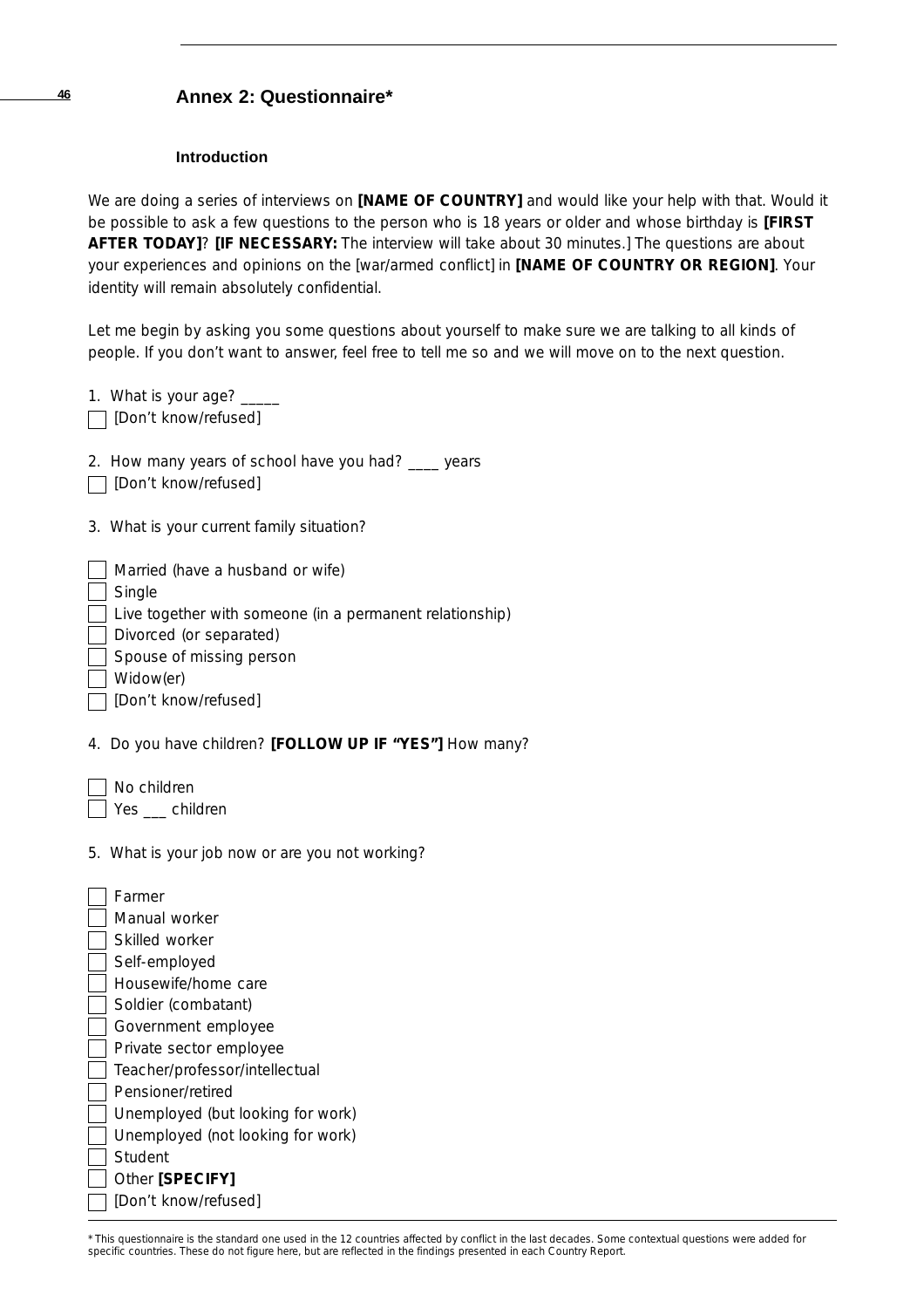**<sup>47</sup>** 6. Let me ask about the war in **[COUNTRY NAME]**. Did the war take place in the area where you were living or did the war take place mainly somewhere else?

| Area where you were living  | $\rightarrow$ GO TO Q7 |
|-----------------------------|------------------------|
| Somewhere else?             | $\rightarrow$ GO TO Q8 |
| Both [Volunteered response] | $\rightarrow$ GO TO Q8 |
| □ [Don't know/refused]?     | $\rightarrow$ GO TO Q8 |
|                             |                        |

7. **[IF "AREA WHERE YOU WERE LIVING" IN PREVIOUS QUESTION]** Did you live in that area before the [war/armed conflict], move voluntarily, or were you forced to move? **[PROBE IF RESPONDENT SAYS "THERE HAS ALWAYS BEEN ARMED CONFLICT"]**

| Live in same area    |
|----------------------|
| Moved voluntarily    |
| Forced to move       |
| [Don't know/refused] |

8. **[ASK OF ALL RESPONDENTS]** During the [war/armed conflict], did you ever find yourself in a situation of being a combatant and carrying a weapon?

| Yes - combatant, carried weapon |  |
|---------------------------------|--|
|---------------------------------|--|

- No not a combatant
- [Don't know/refused]
- 9. **[ASK OF ALL RESPONDENTS]** Is there anything that combatants should not be allowed to do in fighting their enemy? **[PROBE AND WRITE ANSWERS AS FULLY AS POSSIBLE]**

#### **[IF NO RESPONSE, GO TO Q11]**

10. **[IF RESPONDENT GIVES ANY RESPONSE TO PREVIOUS QUESTION]** Could you tell me the main reason why they should not do that? Is that because...? **[READ AND ROTATE]**

| $\vert$ It's wrong                 | $\rightarrow$ GO TO Q10a |
|------------------------------------|--------------------------|
| I It just causes too many problems | $\rightarrow$ GO TO Q10b |
| [Don't know/refused]               | $\rightarrow$ GO TO 011  |

**[FOLLOW UP IF MORE THAN ONE REASON SELECTED]** Which would be the main reason?

10a. **[IF "IT'S WRONG"]** When you say, it's wrong, is it primarily wrong because it is...? **[READ AND ROTATE] [TWO RESPONSES ALLOWED]**

| Against your religion                 |
|---------------------------------------|
| Against your personal code            |
| Against the law                       |
| Against what most people here believe |
| Against your culture                  |
| Against human rights                  |
| Other [SPECIFY]                       |
| [Don't know/refused]                  |
|                                       |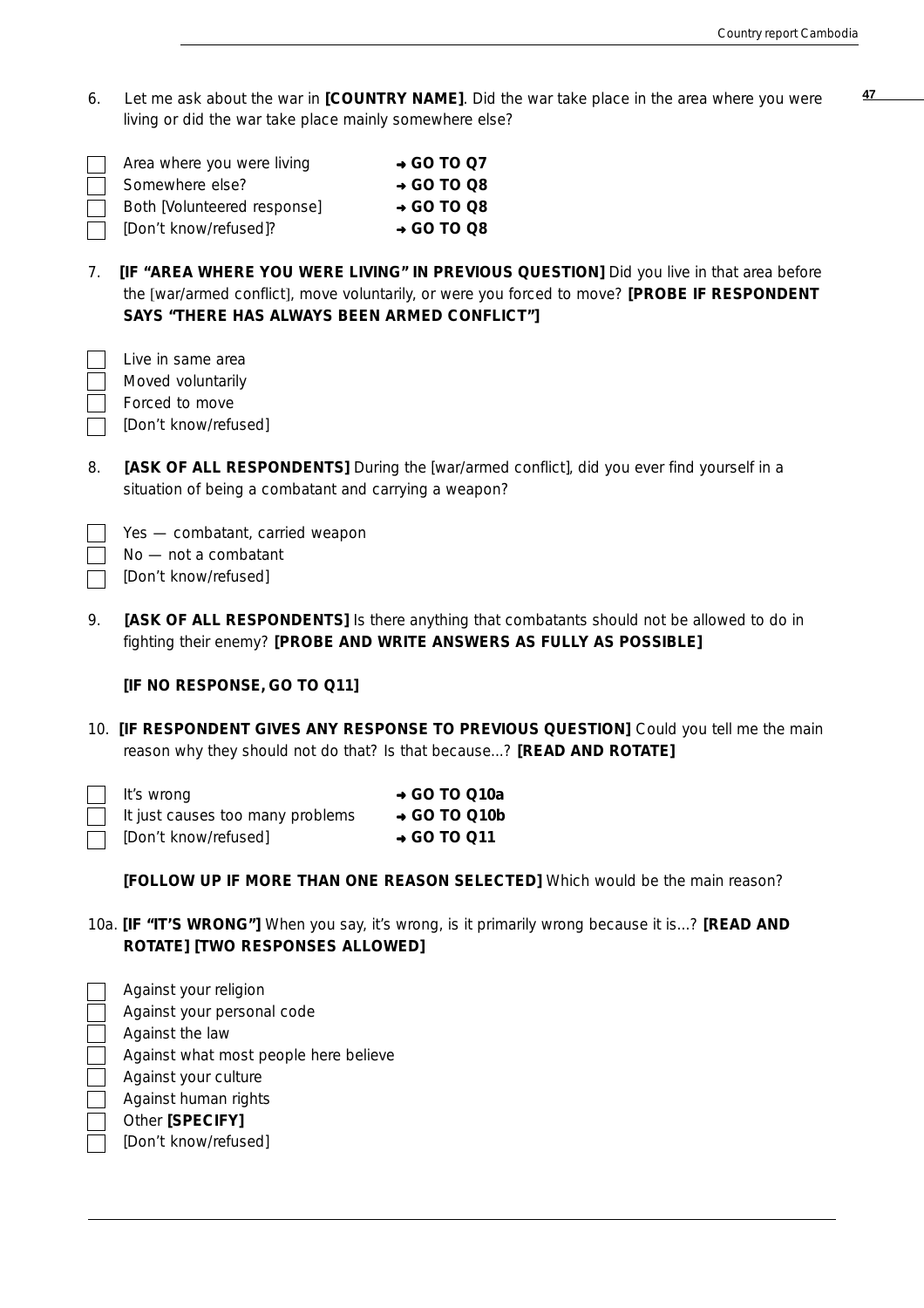#### 10b. **[IF "IT JUST CAUSES TOO MANY PROBLEMS"]** When you say, it just causes too many problems, are you thinking it...? **[READ AND ROTATE] [TWO RESPONSES ALLOWED] 48**

| Produces too much hate and division |
|-------------------------------------|
|                                     |

- Causes too much psychological damage
- Produces too much destruction
- Causes too much physical suffering

Other **[SPECIFY]**

[Don't know/refused]

11. Which two of these words best describe the war for you personally? **[READ AND ROTATE]**

| Horrible             |
|----------------------|
| Disruptive           |
| Humiliating          |
| Exciting             |
| Hateful              |
| Challenging          |
| Hopeful              |
| Confusing            |
| Uncertainty          |
| Powerless            |
| Remote               |
| [Don't know/refused] |
|                      |

## *Note: Version used in countries where there are no clear sides for most of the population; for countries where there are sides, half the surveys will be asked Version A (without sided wording) and half Version B (with sided wording).*

12. Now I would like to ask you some *general* questions about how, in your view, combatants should behave in times of war.

**Version A:** When combatants attack to weaken the enemy, should they...? **[READ AND ROTATE]**

**Version B:** When combatants from your side attack to weaken the enemy, should they... ? **[READ AND ROTATE]**

|  | Attack enemy combatants and avoid civilians as much as possible |  |  |  |  |
|--|-----------------------------------------------------------------|--|--|--|--|
|  |                                                                 |  |  |  |  |

Attack only enemy combatants and leave the civilians alone [Don't know/refused]

**[FOLLOW-UP IF CONFUSION ABOUT YOUR/OTHER SIDE]** Just imagine that there is a side in the conflict that you support more than any other side.

*Note: in the next set of questions we will be randomly splitting the sample in two. Version 1 will be asked of one half and version 2 will be asked of the other half. If there are clear sides to the war, Version 1 coincides with Version A and Version 2 coincides with Version B. (This means there will always be two and exactly two versions of the questionnaire.)*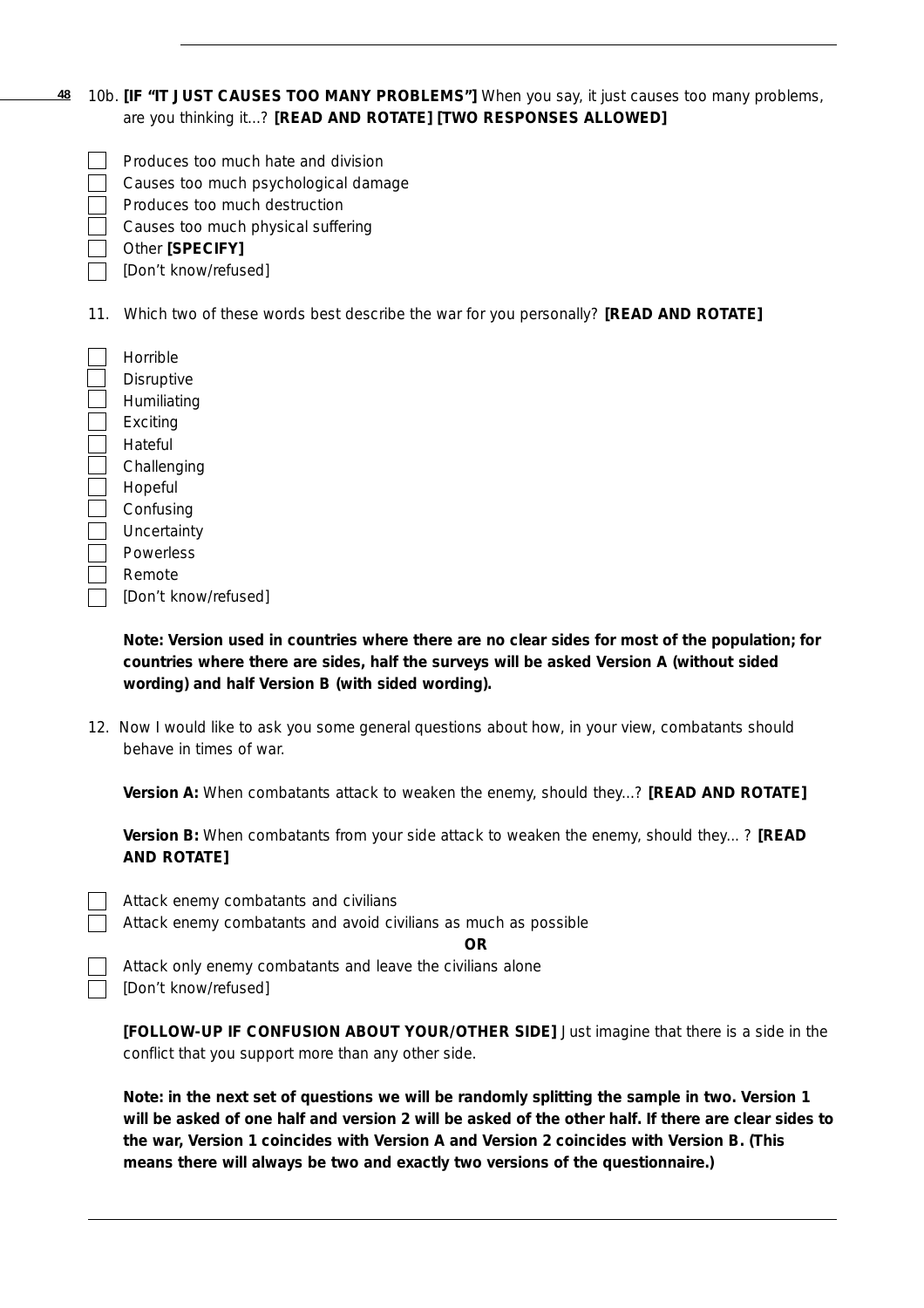**<sup>49</sup>** Let me ask you about some things that combatants may do to weaken the enemy they are fighting against. Please tell me for each of these things whether it is okay or not okay to do it, to weaken the enemy.

13. **Version 1:** Attacking civilians who voluntarily gave food and shelter to enemy combatants. Would it be okay or not okay to attack them in order to weaken the enemy?

**Version 2:** Attacking civilians who were forced to give food and shelter to enemy combatants. Would it be okay or not okay to attack them in order to weaken the enemy?

Okay Not okay [Don't know/refused]

14. **Version 1:** Attacking civilians who voluntarily transported ammunition for enemy combatants defending their town. Would it be okay or not okay to attack them to weaken the enemy?

**Version 2:** Attacking civilians who were forced to transport ammunition for enemy combatants defending their town. Would it be okay or not okay to attack them to weaken the enemy?

| Okay   |
|--------|
| Not o  |
| IDon'i |

Not okay [Don't know/refused]

15. I will now describe some situations that may happen during a [war/armed conflict]. For each situation, I would like you to imagine that you are part of that situation. Tell me how you think you would behave if the decisions were completely up to you. Here comes the first imaginary situation.

**Version 1:** Would you save the life of a surrendering enemy combatant who killed a person close to you?

Would save Would not save [Don't know/refused]

**Version 2:** Would you help a wounded enemy combatant who killed a person close to you?

Would help Would not help [Don't know/refused]

Now I'm going to ask your opinion on some of the things combatants might do in times of [war/armed conflict].

16a. **Version A:** What about depriving the civilian population of food, medicine or water in order to weaken the enemy?

**Version B:** What about depriving the civilian population on the other side of food, medicine or water in order to weaken the enemy?

Is that wrong or just part of war?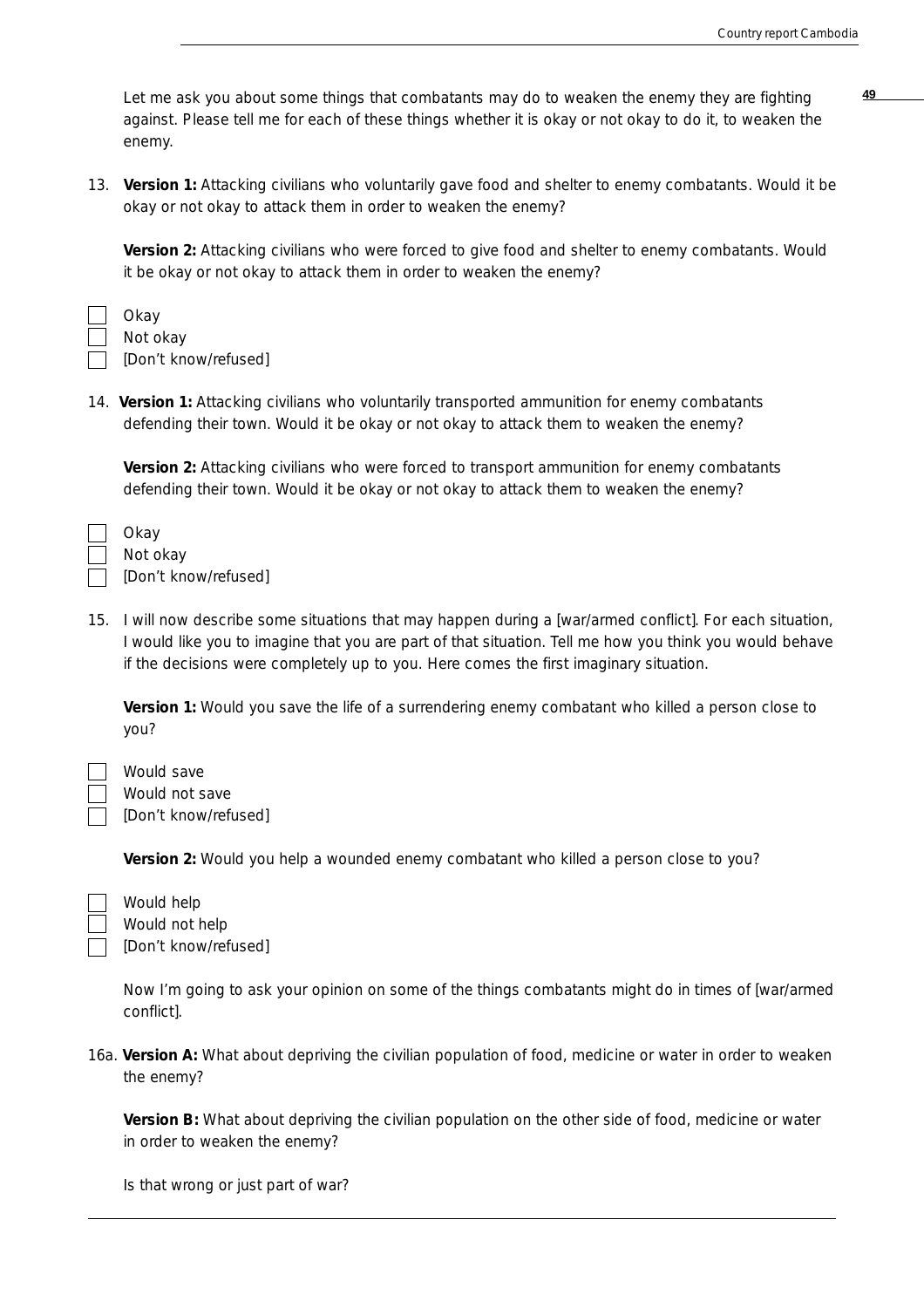**50**

Wrong Part of war

Both [Volunteered response]

[Don't know/refused]

16b. **Version A:** Are there any laws or rules that say you can't do that, even if it would help weaken the enemy, or are there no laws or rules to stop that?

**Version B:** Are there any laws or rules that say you can't do that, even if it would help your side weaken the enemy, or are there no laws or rules to stop that?

Laws — can't do that No laws **[Don't know/refused]** 

17a. **Version 1:** What about attacking enemy combatants in populated villages or towns in order to weaken the enemy, knowing that many civilians would be killed?

**Version 2:** What about attacking enemy combatants in populated villages or towns in order to weaken the enemy, knowing that many women and children would be killed?

Is that wrong or just part of war?

Wrong Part of war Both [Volunteered response] **[**Don't know/refused]

17b. **Version A:** Are there any laws or rules that say you can't do that, even if it would help weaken the enemy, or are there no laws or rules to stop that?

**Version B:** Are there any laws or rules that say you can't do that, even if it would help your side weaken the enemy, or are there no laws or rules to stop that?

| $\parallel$ Laws — can't do that |
|----------------------------------|
| No laws                          |
| [Don't know/refused]             |

18. **[ASK ONLY IN WAR ZONES WHERE APPROPRIATE]** What about attacking religious and historical monuments, in order to weaken the enemy. Is that wrong or just part of war?

|              | Wrong                       |
|--------------|-----------------------------|
| $\mathbf{1}$ | Part of war                 |
|              | Both [Volunteered response] |
|              | [Don't know/refused]        |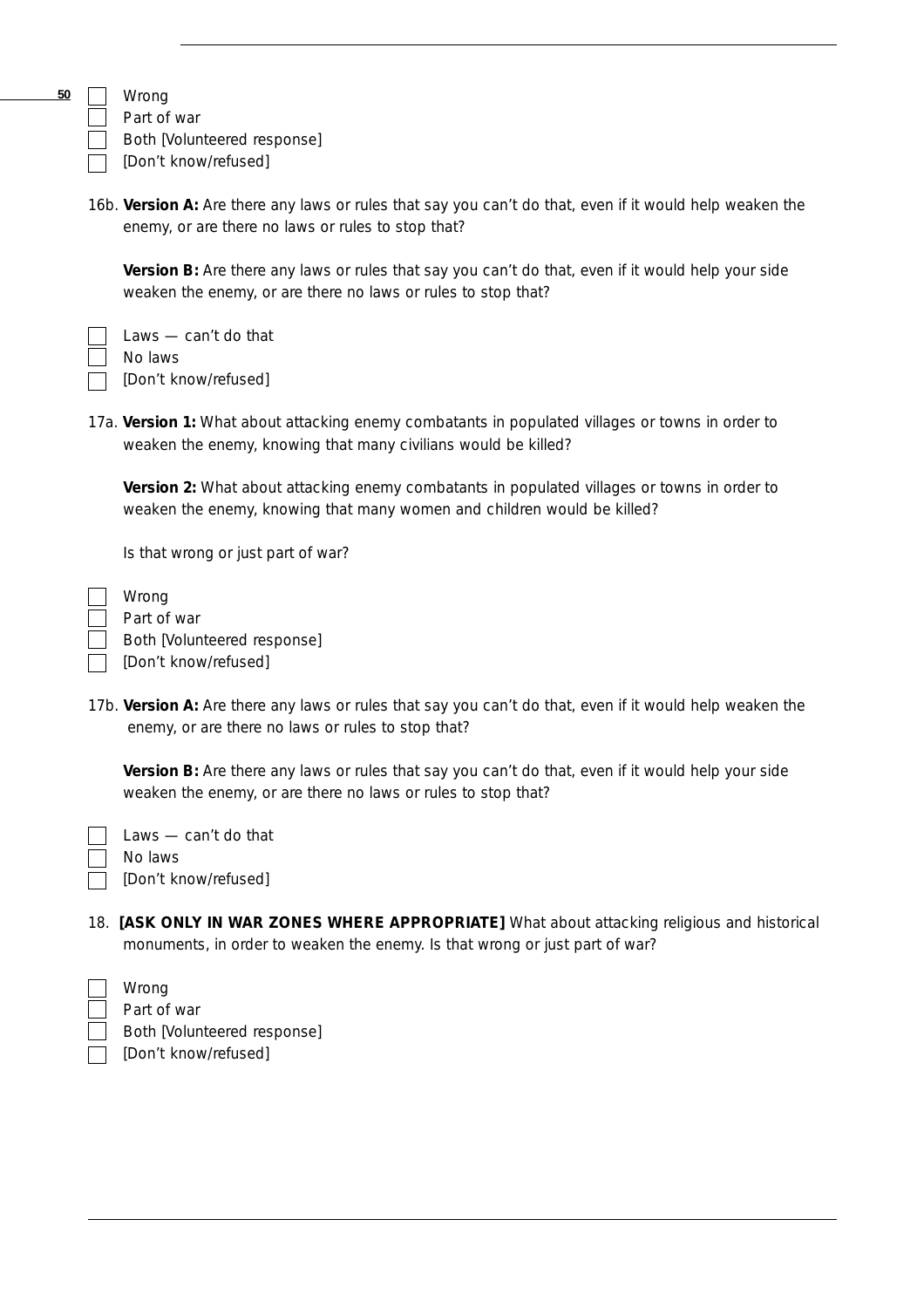19. **51 [ASK ONLY IN WAR ZONES WHERE APPROPRIATE]** What about taking civilian hostages in order to get something in exchange? Is that wrong or just part of war?

| Wrong<br>Part of war<br>Both [Volunteered response]<br>[Don't know/refused]                                                                                                           |
|---------------------------------------------------------------------------------------------------------------------------------------------------------------------------------------|
| 20. [ASK ONLY IN WAR ZONES WHERE APPROPRIATE] Now a question about the "protected areas".<br>Do you think that these "protected areas" are a good or a bad idea?                      |
| Good idea<br>Bad idea<br>[Don't know/refused]                                                                                                                                         |
| 21. [ASK ONLY IN WAR ZONES WHERE APPROPRIATE] Did the "protected areas" make it better or<br>worse for civilians during the war, or did they make no difference?                      |
| <b>Better</b><br>Worse<br>No difference<br>[Don't know/refused]                                                                                                                       |
| 22. [ASK ONLY IN WAR ZONES WHERE APPROPRIATE] Version 1: Did the "Peace support operation"<br>make it better or worse for civilians during the war, or didn't it make any difference? |
| Version 2: Did the "Peace support operation" make it better or worse for you personally during the<br>war, or didn't it make any difference?                                          |

| <b>Better</b>        |
|----------------------|
| Worse                |
| No difference        |
| [Don't know/refused] |

**Version A:** Let me ask you about some other things that might happen during war to weaken the enemy. Please tell me for each of these things whether it is okay or not okay to do it in order to weaken the enemy.

**Version B:** Let me ask you about some other things that your side might do to weaken the enemy during war. Please tell me for each of these things whether it is okay or not okay to do it in order to weaken the enemy.

23. First, are there types of weapons that should just never be used during war? **[FOLLOW UP IF YES]** What types of weapons would you think of? **[CHECK RESPONSE BELOW] [DO NOT READ CHOICES] [MULTIPLE ANSWERS ALLOWED]**

| Landmines        |
|------------------|
| Laser weapons    |
| Napalm           |
| Nuclear weapons  |
| Chemical weapons |
| Cluster bombs    |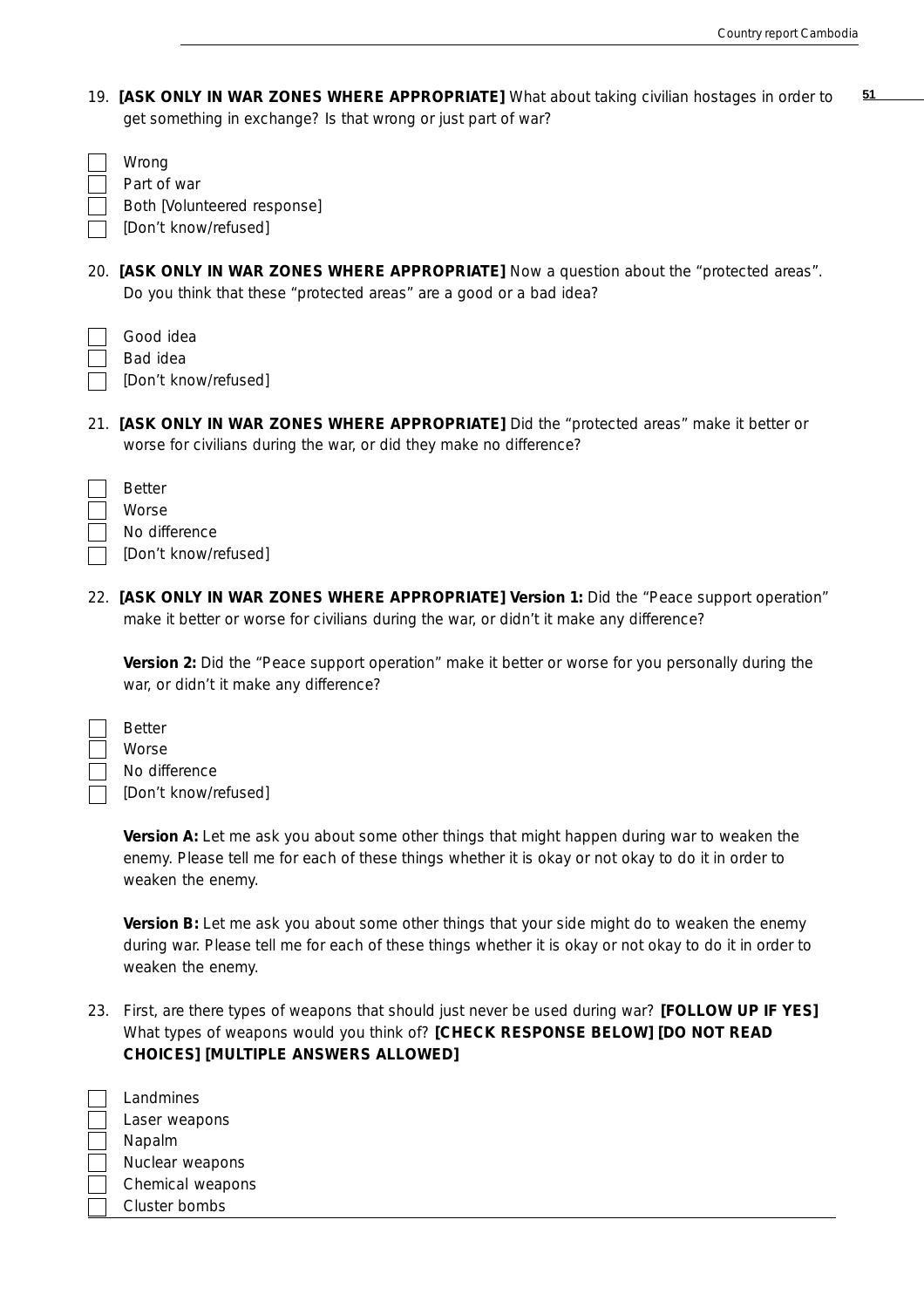**52**

## Other **[SPECIFY]**

No types of weapons allowed [Don't know/refused]

24. **Version A:** Combatants planting landmines to stop the movement of enemy combatants, even though civilians may step on them accidentally. Is it okay or not okay to do that if it would weaken the enemy?

**Version B:** Combatants on your side planting landmines to stop the movement of enemy combatants, even though civilians may step on them accidentally. Is it okay or not okay to do that if it would weaken the enemy?

Okay, if necessary Not okay **Don't know/refused]** 

- 25. In war, combatants sometimes attack or hurt civilians, even though many people say it is not okay and maybe against the law. So please tell me why you think combatants attack civilians anyway. **[PROBE AND WRITE ANSWERS AS FULLY AS POSSIBLE]**
- 26. Which *two* of the following reasons best explain why combatants attack or hurt civilians, even though many people say it is not okay or maybe against the law. Is it because they...? [**READ AND ROTATE RESPONSES] [FOLLOW-UP IF MORE THAN TWO REASONS SELECTED]** Which would be the two main reasons?

| Don't care about the laws                         |
|---------------------------------------------------|
| Hate the other side so much                       |
| Are determined to win at any cost                 |
| Lose all sense during war                         |
| Are too young to make judgements                  |
| Don't know the laws                               |
| Are often under the influence of alcohol or drugs |
| Are scared                                        |
| Are told to do so                                 |
| Know the other side is doing the same thing       |
| [Don't know/refused]                              |

27a. Now let me ask you how *captured combatants* should be treated.

**Version A:** Must a captured enemy combatant be allowed to contact relatives, or doesn't that have to be allowed?

**Version B:** Must your side allow a captured enemy combatant to contact relatives, or don't you have to allow that?

Must allow Don't have to allow [Don't know/refused]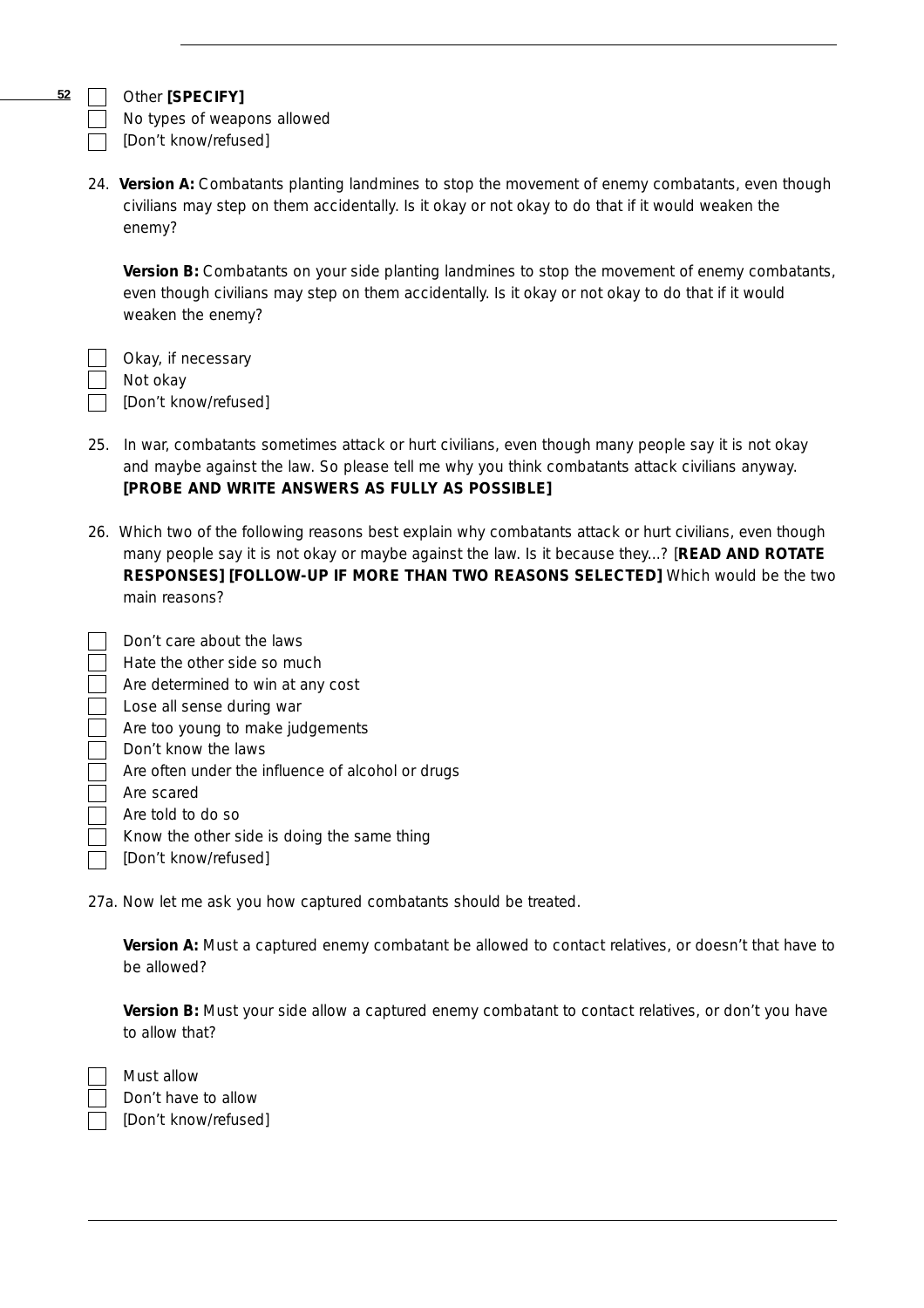27b. **Version A: 53** Is it true that a captured enemy combatant cannot be subjected to torture to obtain important military information, or can captured combatants be subjected to torture?

**Version B:** Is it true that your side cannot subject a captured enemy combatant to torture to obtain important military information, or can you subject captured combatants to torture?

Can subject [Don't know/refused]

Cannot subject

27c. **Version A:** Must a captured enemy combatant be allowed a visit by a representative from an independent organization outside the prison or camp, or doesn't that have to be allowed?

**Version B:** Must your side allow a captured enemy combatant to be visited by a representative from an independent organization from outside the prison or camp, or don't you have to allow that?

| Must allow           | $\rightarrow$ GO TO Q27d |
|----------------------|--------------------------|
| Don't have to allow  | $\rightarrow$ GO TO 028  |
| [Don't know/refused] | $\rightarrow$ GO TO 028  |

27d. **[IF "MUST ALLOW"]** Which of the following people should be allowed to visit captured enemy combatants...? **[READ AND ROTATE RESPONSES] [ALLOW MULTIPLE RESPONSES]**

International Committee of the Red Cross representatives UN representatives Human rights group representatives **Journalists** Religious clerics/ministers Other **[SPECIFY]** [Don't know/refused]

Once again, I want you to *imagine* yourself in the following situations and tell me what you think you would do if the decisions were completely up to you.

28. **Version A:** If one side in the war is killing prisoners, would you approve the killing of prisoners by the other side or would you not approve it?

**Version B:** If the other side in the war is killing prisoners, would you approve the killing of prisoners by your side or would you not approve it?

| Would approve        |
|----------------------|
| Would not approve    |
| [Don't know/refused] |

**[FOLLOW UP IF RESPONDENT PROTESTS]** Just imagine you happen to find yourself in this situation.

29. In general, do you ever think that captured enemy combatants deserve to die?

| Think deserve to die |
|----------------------|
| Nο                   |
| [Don't know/refused] |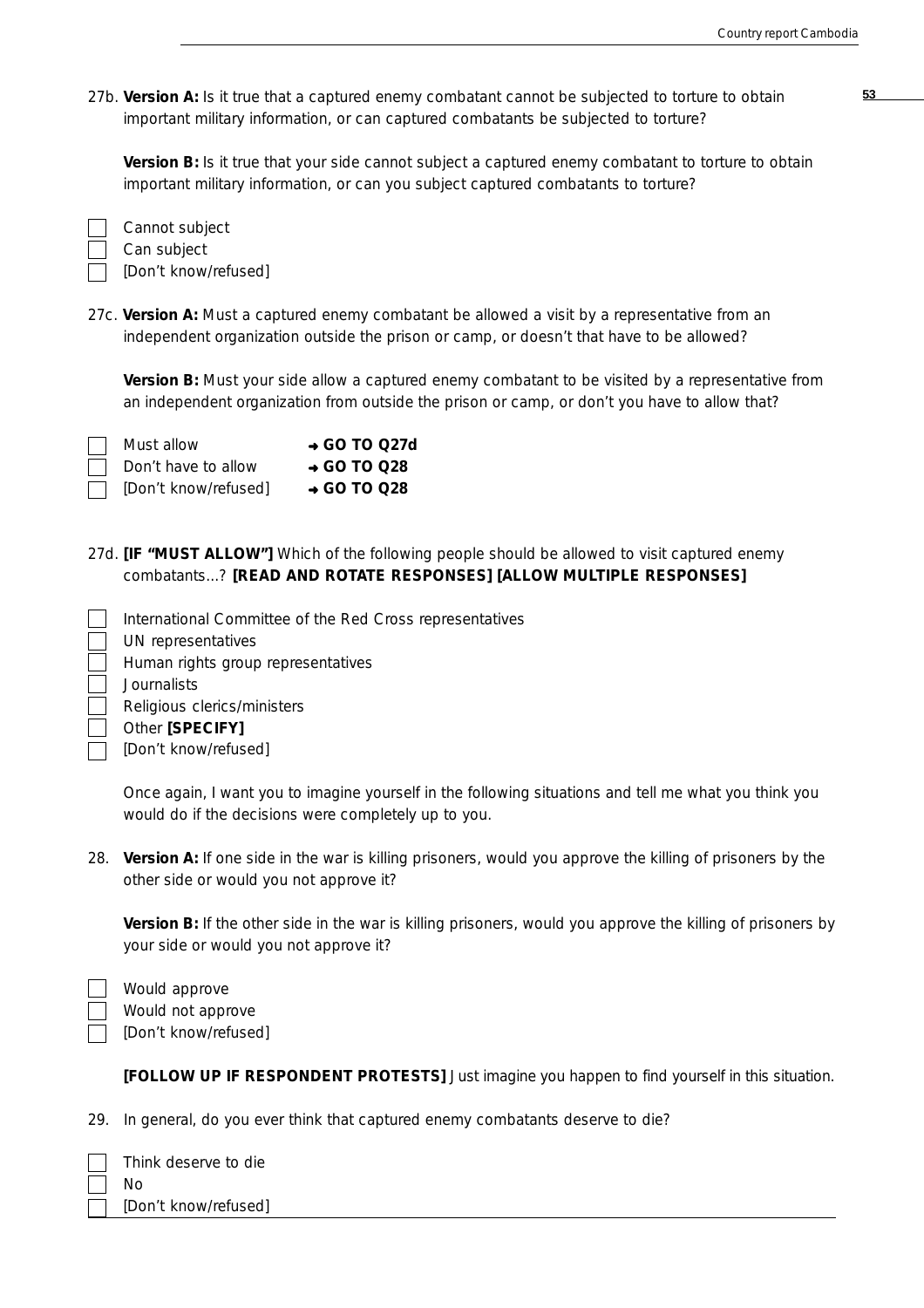30. Now I'm going to ask you about your actual experiences during the war. Please tell me whether any of the following things happened to you personally or did not happen as a consequence of the [war/ armed conflict] in **[COUNTRY NAME]. [READ AND ROTATE ORDER] 54**

|                                                                                                                                                                                                                              | Happened | Did not<br>happen | Don't know/<br>refused |
|------------------------------------------------------------------------------------------------------------------------------------------------------------------------------------------------------------------------------|----------|-------------------|------------------------|
| Forced to leave your home and live elsewhere<br>Imprisoned<br>Kidnapped or taken hostage<br>Tortured<br>Felt humiliated<br>Lost contact with a close relative<br>A member of your immediate family killed during the         |          |                   |                        |
| armed conflict (son, daughter, father, mother, brother,<br>sister, grandmother, grandfather, grandchild)<br>Serious damage to your property<br>Wounded by the fighting<br>Combatants took food away<br>Had your house looted |          |                   |                        |
| Somebody you knew well was sexually assaulted by<br>combatants                                                                                                                                                               |          |                   |                        |
| <b>[READ LAST]</b> Somebody you knew well was raped<br>by combatants                                                                                                                                                         |          |                   |                        |

31. **[ASK ALL RESPONDENTS]** Were you imprisoned by enemy combatants or were you living in an area that came under enemy control?

| Imprisoned by enemy combatants     | $\rightarrow$ GO TO Q32 |
|------------------------------------|-------------------------|
| Living in area under enemy control | $\rightarrow$ GO TO Q32 |
| Both [Volunteered response]        | $\rightarrow$ GO TO 032 |
| [Don't know/refused]               | $\rightarrow$ GO TO 034 |
| No response                        | $\rightarrow$ GO TO Q34 |

32. **[ASK IF "IMPRISONED", "LIVED UNDER ENEMY CONTROL", OR BOTH]** Please tell me whether any of the following happened while you were under enemy control. **[READ AND ROTATE]** Did that happen or not?

|                                                                                                                                     | Happened | Did not<br>happen | Don't know/<br>refused |
|-------------------------------------------------------------------------------------------------------------------------------------|----------|-------------------|------------------------|
| You were personally mistreated<br>You were physically injured<br>You were treated correctly<br>[READ LAST] You had a contact with a |          |                   |                        |
| representative from an independent organization<br>to check on your well-being                                                      |          |                   |                        |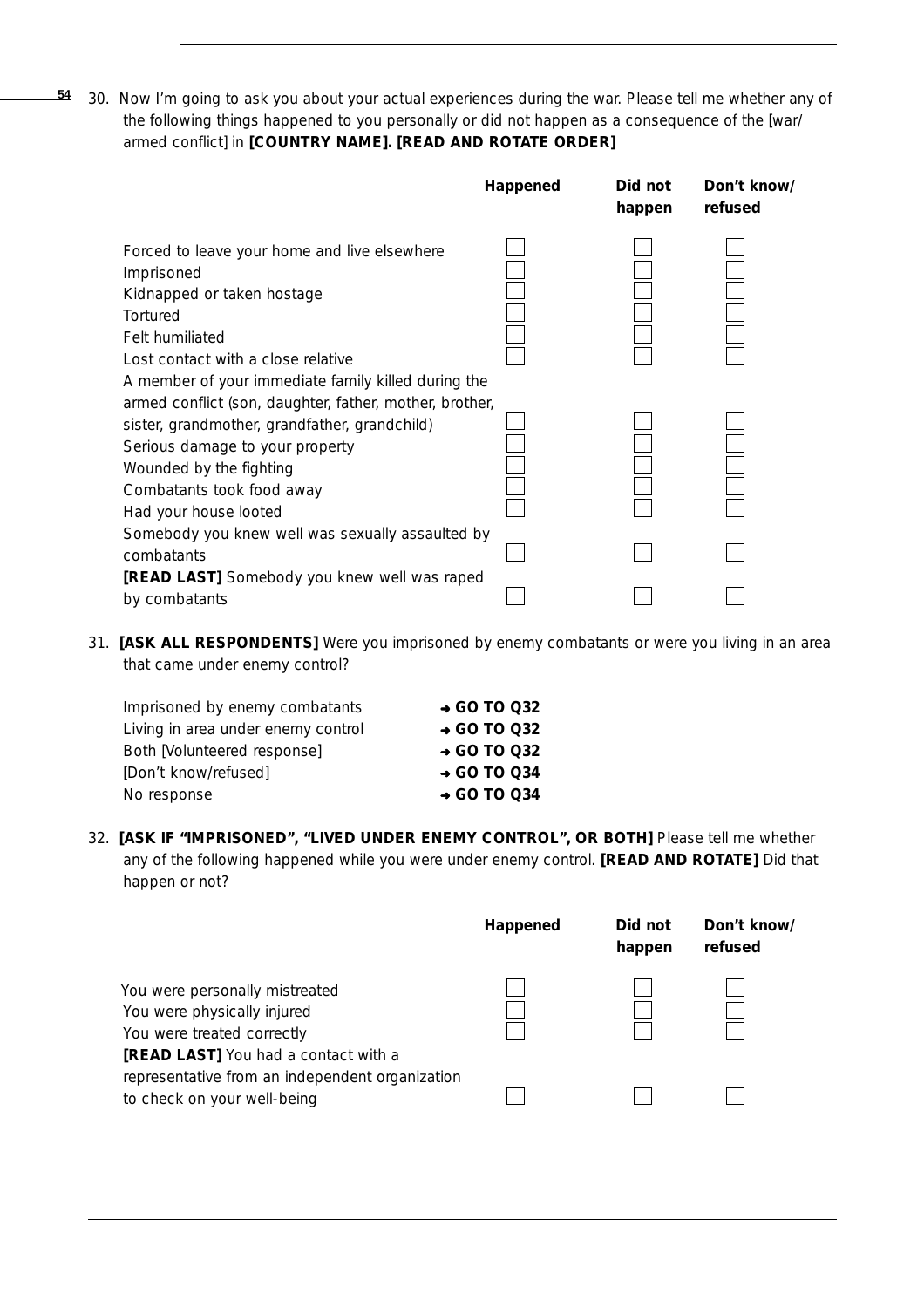33. **55 [ASK ONLY IF CONTACT HAPPENED, OTHERWISE GO TO Q33]** Which of the following people did you have contact with to check on your well-being? **[READ AND ROTATE RESPONSES] [ALLOW MULTIPLE RESPONSES]**

| ICRC representatives               |
|------------------------------------|
| UN representatives                 |
| Human rights group representatives |
| <b>Journalists</b>                 |
| Religious clerics/ministers        |
| Other [SPECIFY]                    |
| [Don't know/refused]               |

34. Now let me ask you for your opinion about something else, about young people being combatants. At what age is a young person mature enough to be a combatant? **[READ LIST UNTIL RESPONDENT CHOOSES AN ANSWER]**

| 14 or under          |
|----------------------|
| 15                   |
| 16                   |
| 17                   |
| 18                   |
| 19                   |
| 20                   |
| 21                   |
| Above 21             |
| [Don't know/refused] |

35. During the war, did you support [have you supported] one of the sides or did you not support any side?

| Supported a side       |
|------------------------|
| Did not support a side |
| [Don't know/refused]   |

36. Let me ask you something very different. Have you ever heard of the Geneva Conventions?

| Yes — heard          |                         |
|----------------------|-------------------------|
| $No$ — not heard     | $\rightarrow$ GO TO 038 |
| [Don't know/refused] | $\rightarrow$ GO TO 038 |

37. **[IF HEARD OF GENEVA CONVENTIONS]** Could you tell me what the Geneva Conventions are about? **[WRITE DOWN ANSWER AS FULLY AS POSSIBLE] [MARK APPROPRIATE RESPONSE]**

| Accurate <b>[ANY REFERENCE TO LIMITS IN WAR]</b> |
|--------------------------------------------------|
| Not accurate [NO REFERENCE TO LIMITS IN WAR]     |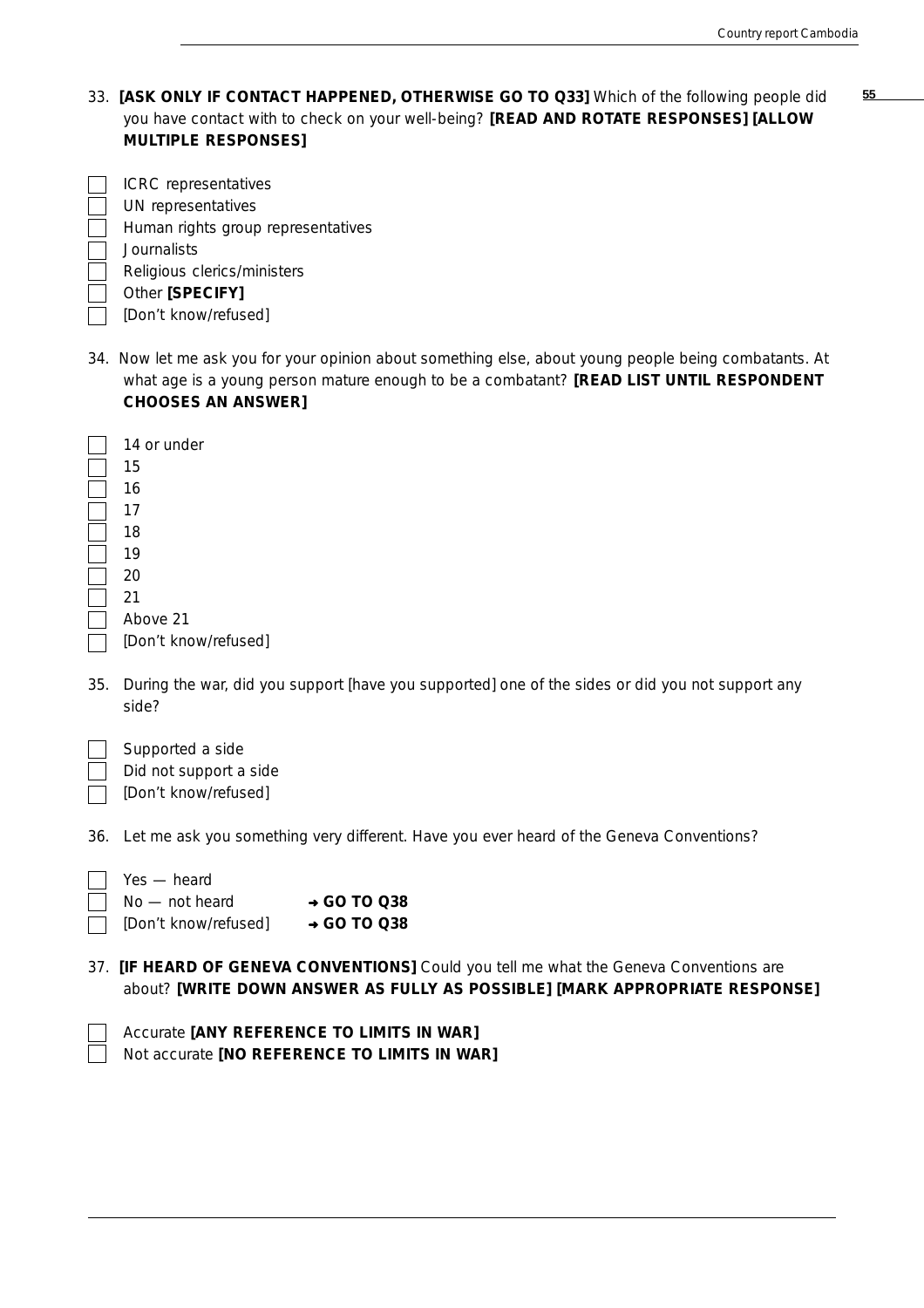38. Let me read you a statement about the Geneva Conventions: **56**

> *The Geneva Conventions is a series of international treaties that impose limits in war by describing some rules of war. Most countries in the world have signed these treaties.*

> Do you think the existence of the Geneva Conventions prevents wars from getting worse or does it make no real difference?

Prevents wars from getting worse No real difference

[Don't know/refused]

39. Are you familiar with this? **[SHOW RED CROSS OR RED CRESCENT]** What does it stand for? **[DO NOT READ RESPONSES]**

| Red Cross                  |
|----------------------------|
| Red Crescent               |
| Red Cross and Red Crescent |
| Medical/Hospital           |
| United Nations             |
| Army                       |
| Other [SPECIFY]            |
| [Don't know/refused]       |
|                            |

- 40. What kind of people or things does this symbol protect? **[WRITE ANSWERS AS FULLY AS POSSIBLE]**
- 41. Are there rules or laws that are so important that, if broken during war, the person who broke them should be punished?

| $\sqrt{\phantom{a}}$ Yes |                         |
|--------------------------|-------------------------|
| $\Box$ No                | $\rightarrow$ GO TO Q46 |
| [Don't know/Refused]     | $\rightarrow$ GO TO Q46 |

- 42. **[IF YES]** So what kind of rules or laws are you thinking about? **[PROBE AND WRITE ANSWERS AS FULLY AS POSSIBLE]**
- 43. **[IF RESPONDS TO PRIOR QUESTION, OTHERWISE GO TO Q46]** What are these rules based on? **[READ AND ROTATE] [ONE RESPONSE ONLY]**
- [Country name]'s laws International law Religious principles The values people hold Other **[SPECIFY]** [Don't know/refused]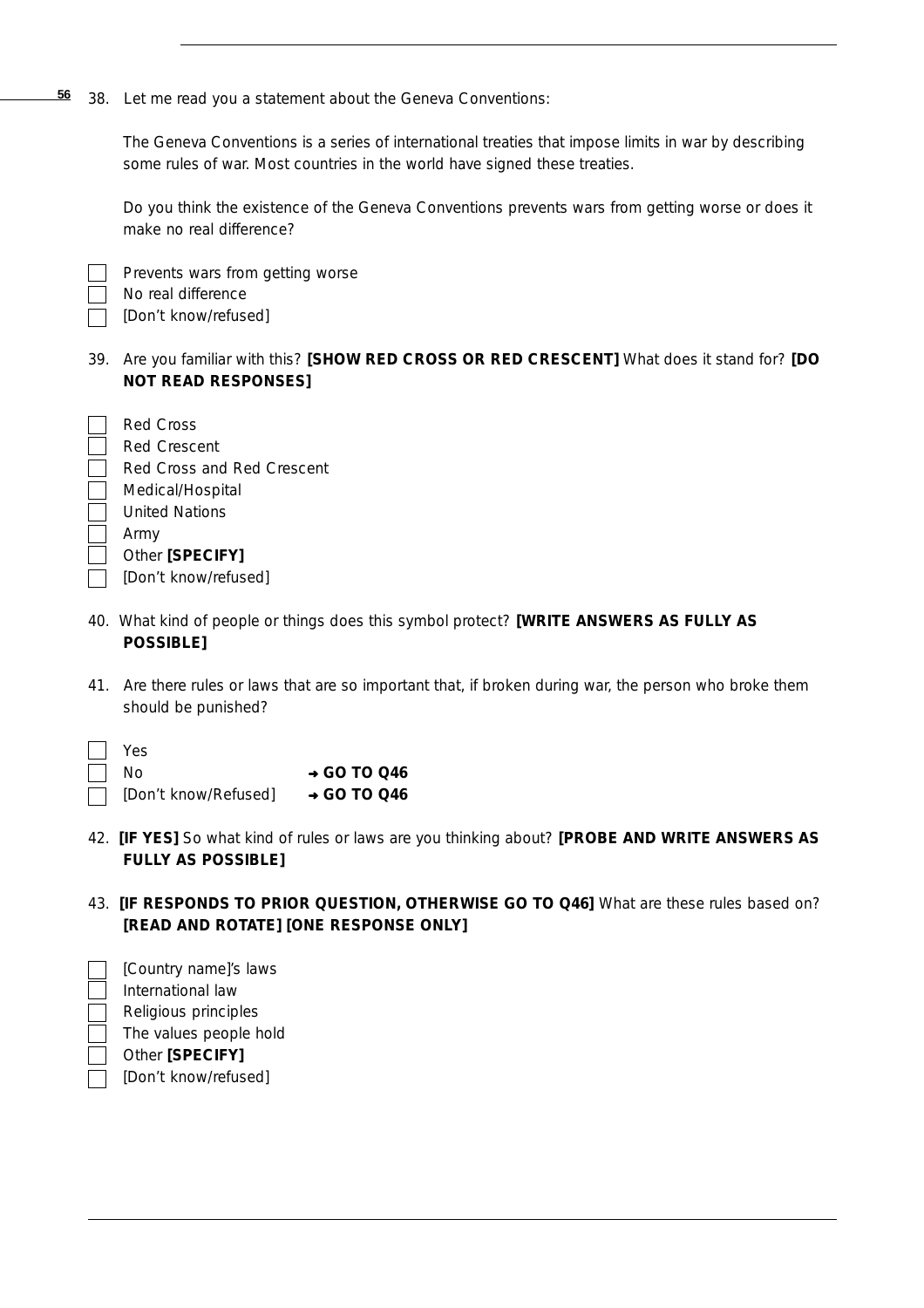| 44. If these rules are broken in war, who should be responsible for punishing the wrongdoers? [READ |  |
|-----------------------------------------------------------------------------------------------------|--|
| AND ROTATE] [ONE RESPONSE ONLY]                                                                     |  |

| The government of [country name]       |
|----------------------------------------|
| The [country name]'s courts            |
| International criminal court           |
| The military itself                    |
| The civilian population                |
| Your own political leaders             |
| Other [SPECIFY]                        |
| [Does not apply, rules are not broken] |
| [Don't know/refused]                   |
|                                        |

Be forgotten when the war is over

Be forgiven after the war

Be exposed to the public but not be put on trial

45. When the war is over, should people who have broken these rules...? **[READ AND ROTATE] [ONE RESPONSE ONLY]**

46. **[ASK ALL RESPONDENTS]** Let me ask what can be done *if* during the war civilian areas are attacked, towns or villages are cut off from food, water, medical supplies and electricity. To whom would you turn to get help or to be protected? **[PROBE AND WRITE ANSWERS AS FULLY AS POSSIBLE]**

[Can't turn to anybody] [Don't know/refused]

Be put on trial

Granted amnesty [Don't know/refused]

47. I'm now going to describe different kinds of people and organizations. Please tell me which *two* of these have played the biggest role *during* the war to stop this. Here are the people and organizations: **[READ AND ROTATE] [RECORD THE TWO MOST IMPORTANT RESPONSES] [FOLLOW UP WITH:** Which two have played the biggest role?**]**

| The military and combatants on your side [Version B]      |
|-----------------------------------------------------------|
| The military and combatants of the other side [Version B] |
| The military and combatants <b>[Version A]</b>            |
| Religious leaders                                         |
| International humanitarian organizations                  |
| Journalists and the news media                            |
| The United Nations                                        |
| The ICRC or Red Cross (or Red Crescent)                   |
| Government leaders                                        |
| International criminal court                              |
| Other countries                                           |
| [Nobody did anything]                                     |
| [Don't know/refused]                                      |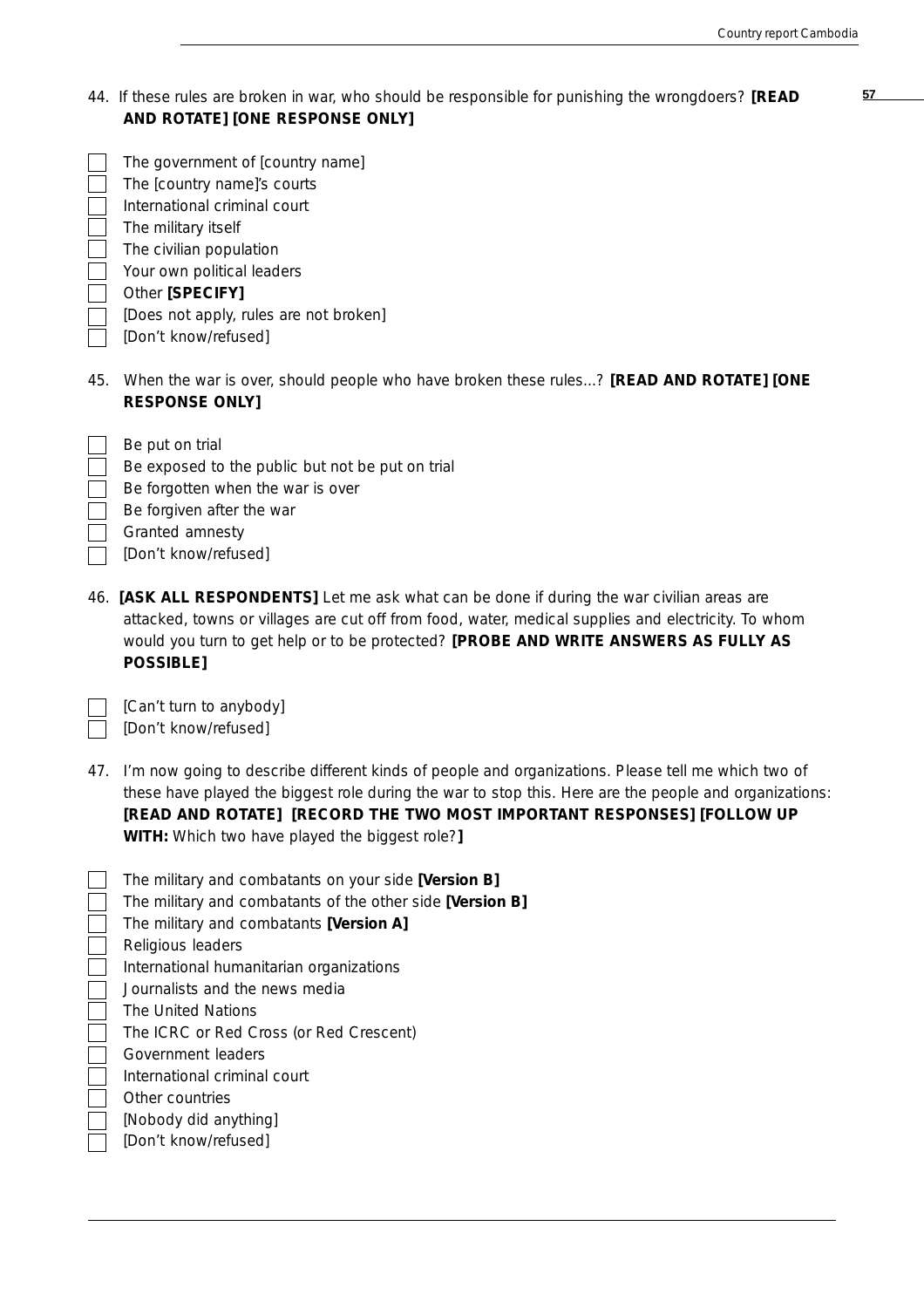48. In the future, would you like to see more or less intervention from the international community to deal with these kinds of issues? **58**

More intervention Less intervention [No intervention]

[Don't know/refused]

49. Do you think the peace will last or do you think there will be more war in the future?

| ТT      | Peace will last      |
|---------|----------------------|
| $\perp$ | More war in future   |
| $\Box$  | [Both]               |
|         | [Don't know/refused] |

50. One last question, what did you learn from the war that you think others should know? **[PROBE AND WRITE ANSWERS AS FULLY AS POSSIBLE]**